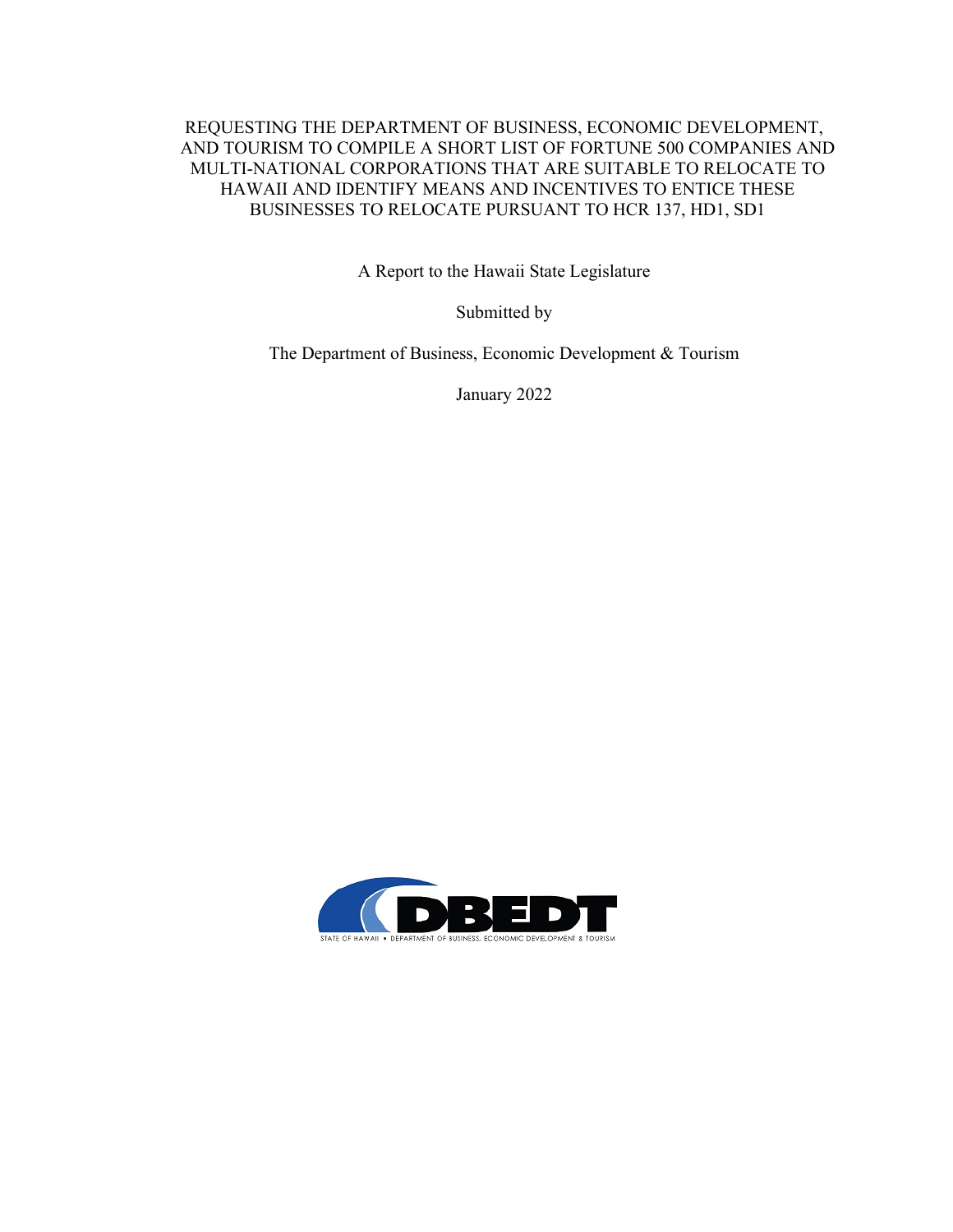# INTRODUCTION

# **STATEMENT OF PURPOSE**

House Concurrent Resolution 137 (H.C.R. 137) requests the Department of Business, Economic Development, and Tourism (DBEDT) compile a short list of Fortune 500 companies and multinational corporations suitable to relocate to Hawaiʻi. This resolution seeks to target external investment to the Hawaiian Islands. The resolution states that business activity and a strong economy are vital to the public's health, safety, and welfare. It highlights the current economic reliance of Hawaiʻi on the tourism industry, which was disproportionately affected by COVID-19 and the subsequent shutdowns in April and August of 2020. The pandemic demonstrated the urgent need for business diversification, as the state's reliance on the tourism industry resulted in one of the highest unemployment rates in the nation. The pandemic also proved that many jobs and businesses can be performed virtually, supporting the feasibility of companies opening multiple geographic locations around the world, including Hawaiʻi.

Hawaiʻi consistently ranks among the top states in the country for clean air quality, happiness of its citizens, life expectancy, good weather, and overall quality of life. However, when compared to other states, scarcity of land, business climate, high energy costs, a lack of competitive tax incentives, and other factors have traditionally discouraged national and multinational companies from opening locations in the islands.

# **PROJECT SCOPE**

DBEDT, in partnership with students in the Shidler College of Business Executive MBA program assisted with this project to identify 20 to 25 U.S. multinational companies with potential to initiate operations in Hawaiʻi. A team of four students in theNew Venture Management course worked on this project over five weeks from November 2 to December 4 of 2021.

DBEDT provided the project framework and various reports for our team to consider. These materials helped to narrow the scope of the report. To supplement this information, additional research was done outside of these documents including online research and background discussions with business and government specialists. Information on resources used can be found in the References section of the report.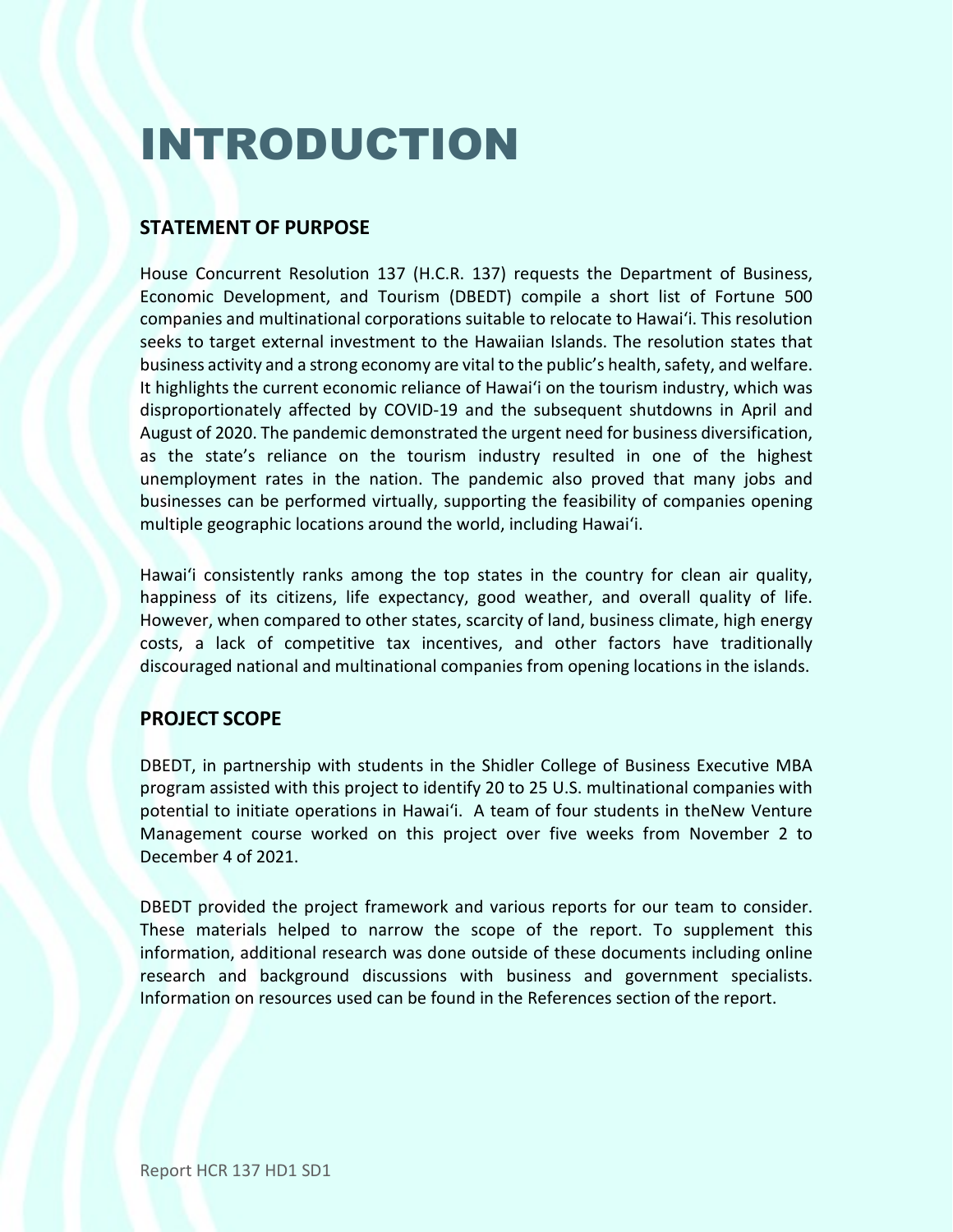DBEDT provided the following parameters for the project: 1) The list may include any U.S. or international company not currently in Hawaiʻi that would beinterested in establishing a presence here; 2) The companies are not limited in terms of revenue generation or specific job creation quotas; 3) This report should not focus on tax incentives asa *primary means* to attract businesses, but rather examine what assets Hawaiʻi has that would be of interest to a global company and 4) Additionally, the report may mention *growing local companies*, the main purpose of the report is to ascertain potential opportunities for *external* investment in Hawaiʻi. i.e., it does not intend to focus on start-ups; and finally; 5) This report does not include a comparative analysis of economic incentives, currently in place or planned, with other states or countries. Rather, this report is not intended to be all-inclusive but to serve as a starting point forfurther discussion among stakeholders. Our project scope was limited by time; sectors not mentioned should not imply that they are not suitable for consideration.

## **METHODOLOGY**

The methodology used began with first identifying the unique benefits Hawaiʻi has to offer. Research was done on the state's demographics, facilities, economic makeup, business climate, imports, exports, geographic location, and various other assets to determine thestate's strongest characteristics, resources, facilities, etc. The identified assets include only those DBEDT felt relevant to the purpose of this report.

These assets were then mapped to sectorsthat would be interested in and/or would benefit from those specific and somewhat unique assets. This resulted in identification of four sectors: **pharmacology/biotechnology**, **clean energy**, **agriculture/aquaculture**, and **information technology/cybersecurity**.

Next, companies were identified within each sector and a more comprehensive investigation of their business operations was performed in order to determine compatibility with the state. After excluding companies that already had a major Hawaiʻi presence, we measuredthe potential companies against a list of criteria to generate the final list of suitable candidates. The report further includes recommendations and suggestions such as the potential expansion of companies already located in Hawaiʻi.



#### **||Figure 1: Steps of Methodology**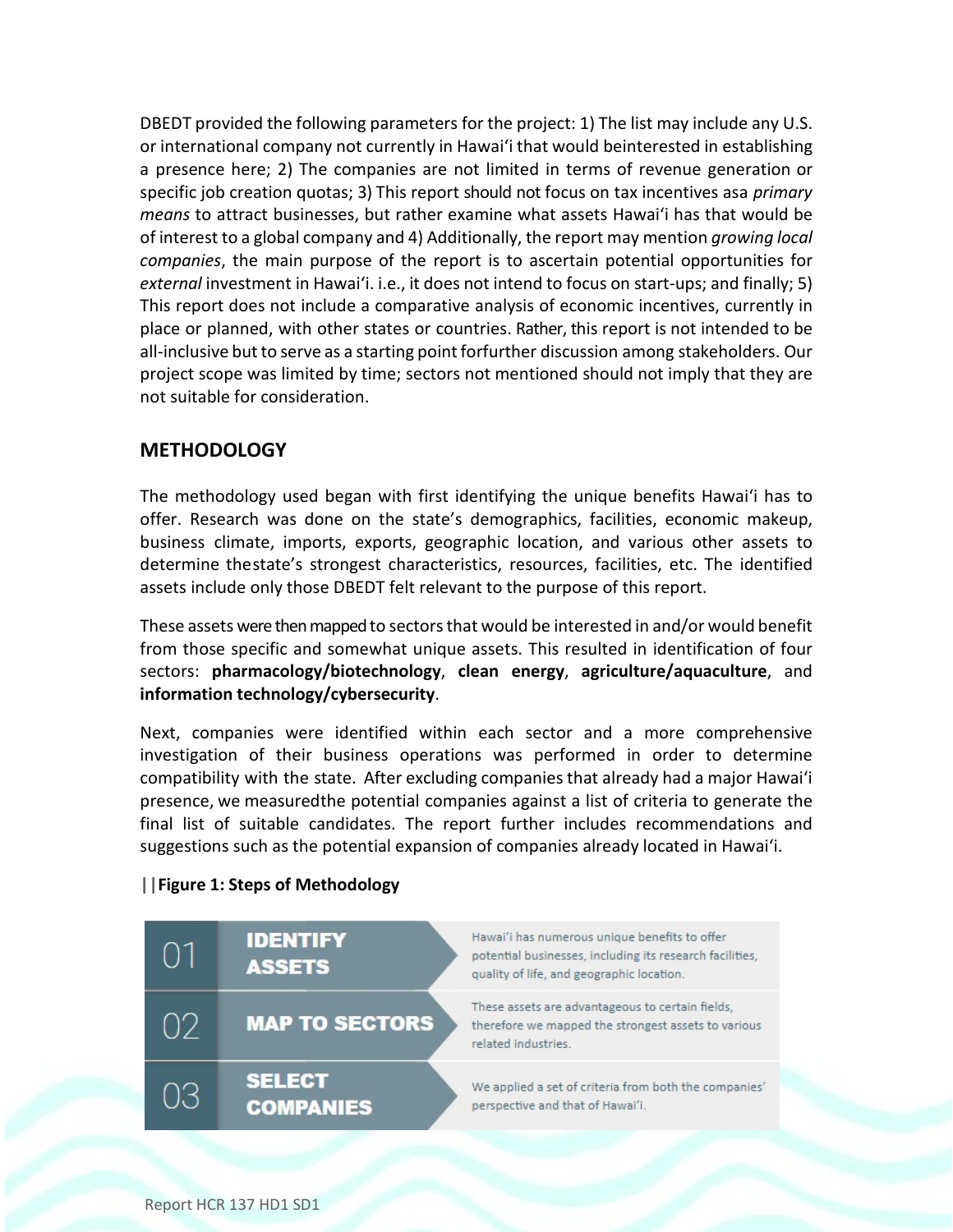## **INITIAL FINDINGS**

1) Inward investment attraction for a state with Hawaii's unique assets must be strategic. A one size fits all approach will not work for Hawaiʻi.

2) The state's unique assets, the reason a global firm would be interested in Hawaiʻi, need to be the starting points for an inward investment strategy.

3) Tax incentives and other tools can play a *supporting* role, but they should be used in a very tactical way.

4) A well-developed inward investment program based on a sound strategy takes resources and staff. The Business Development and Support Division (BDSD) of DBEDT given its current resources can only do this work now on an *ad hoc* basis.

# **PROGRESS TO DATE**

BDSD has been involved in inward investment opportunities over the years sometimes pro-actively and sometimes in response to inquiries regarding DBEDT program such an Enterprise Zones.

As part of one of the targeted sectors in this report, BDSD is currently working with the University of Hawaii on attracting pharmaceutical companies to the state with the possibility of collaborative clinical trials research.

Another sector targeted in this report is IT and cybersecurity, particularly as these relate to the state's defense economy. In order to attract large defense contractors involved in these areas the state has initiated a number of workforce development initiatives to make the state attractive from a talent recruitment perspective. Specifically, DBEDT has contracted with both the Chamber of Commerce Hawaii and CyberHawaii in an effort to address the increasing demand for IT/Cyber professionals. In addition to those contracts, DBEDT has contracted with local tech firm Referentia to provide cybersecurity education and technical assistance to local businesses competing in the defense sector and subject to additional security regulations of the Department of Defense.

This report is a good starting point for further discussion on an inward invest strategy for the state.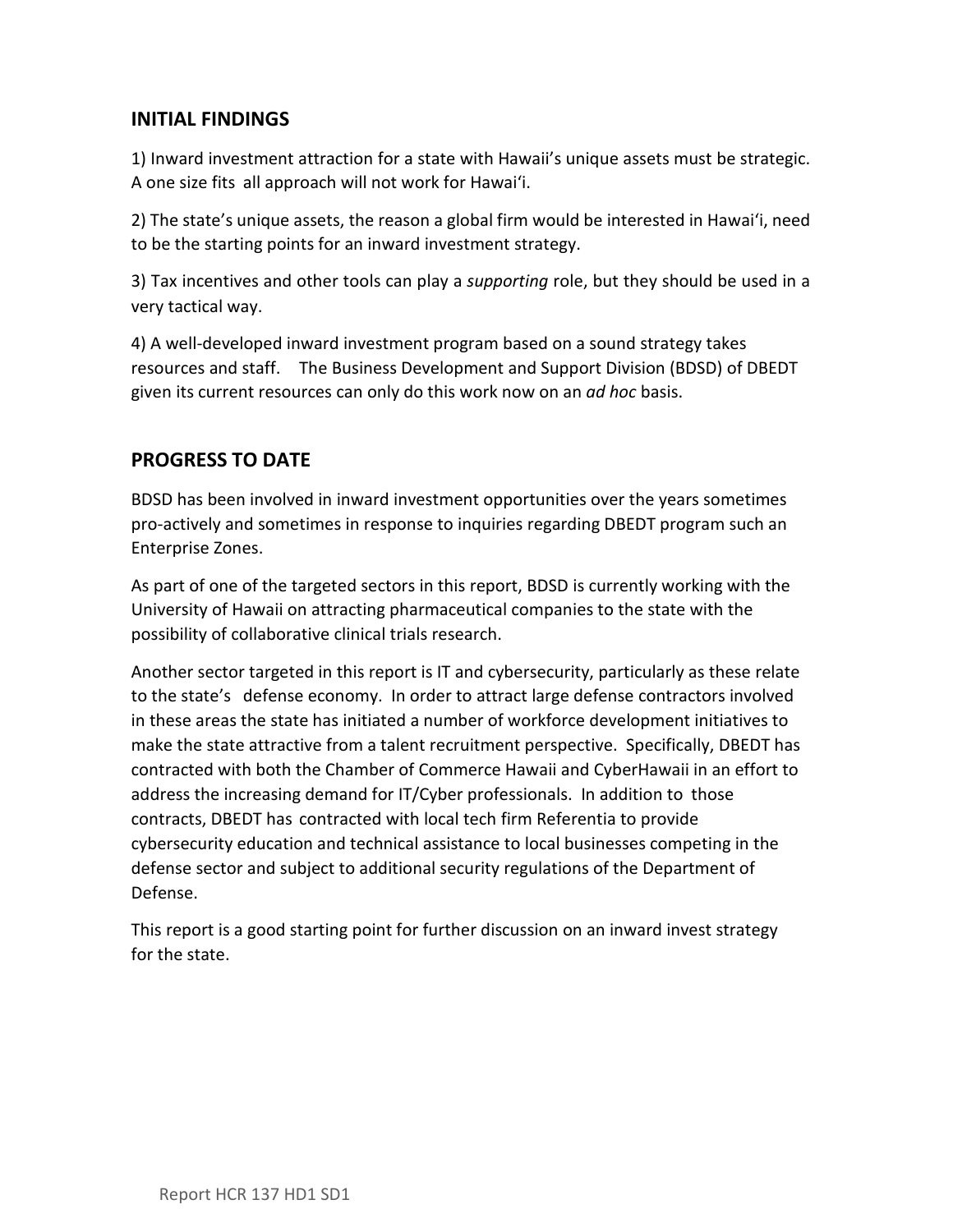# HAWAI**ʻ**I ASSETS

In studying Hawaiʻi assets, one should consider various aspects of the economic, physical, and cultural environment. The assets listed below are significant. There are many other characteristics and assets of Hawaiʻi that contribute to the success and makeup of the state, but have omitted to maintain brevity of the report.

# **CLIMATE AND ENVIRONMENT**

Weather in Hawaiʻi is fairly steady throughout the year, without drastic variance in regardto precipitation or temperature. Although it varies from island to island, on average Hawaiʻi receives upwards of 40 inches of rain annually. Temperatures range from mid-60sto 80s Fahrenheit and very rarely dip below 60 degrees Fahrenheit except in certain regions.

Hawaiʻi's soil is unique due to its volcanic properties. For example, Hilo soil is low in bulkdensity and high in water holding capacity. The water capacity is in large part due to the volcanic mineralogy. The soil supports various activities such as agriculture, engineering, and ecology. Since the departure of sugarcane and pineapple crops, there is significant idle cropland. In regard to proportion, Hawaiʻi's idle cropland is a much larger portion of total cropland compared with other states.

## **GEOGRAPHIC LOCATION**

Hawaiʻi is the only state that is not geographically located in North America, the only statein the tropics, and the only state that is an island archipelago. Located in the middle of the Pacific Ocean, Hawai'i is the closest state to Japan and a popular travel destination forJapanese tourists. The Hawaiian islands are surrounded by a unique coral reef ecosystemwith up to 410,000 acres of living reef and over 7,000 known species of plants and animals. Included in marine life are 500 species of marine algae.

## **LIFESTYLE**

Hawaiʻi is located in paradise, bathed in 270 days of sunlight and full of landscape to support an active lifestyle. The islands are perfect for people who are looking for work- life balance. A vacation every weekend is possible when your office is in Hawaiʻi. Many aspects of lifestyle on the islands support strong environmental, social, and governance initiatives.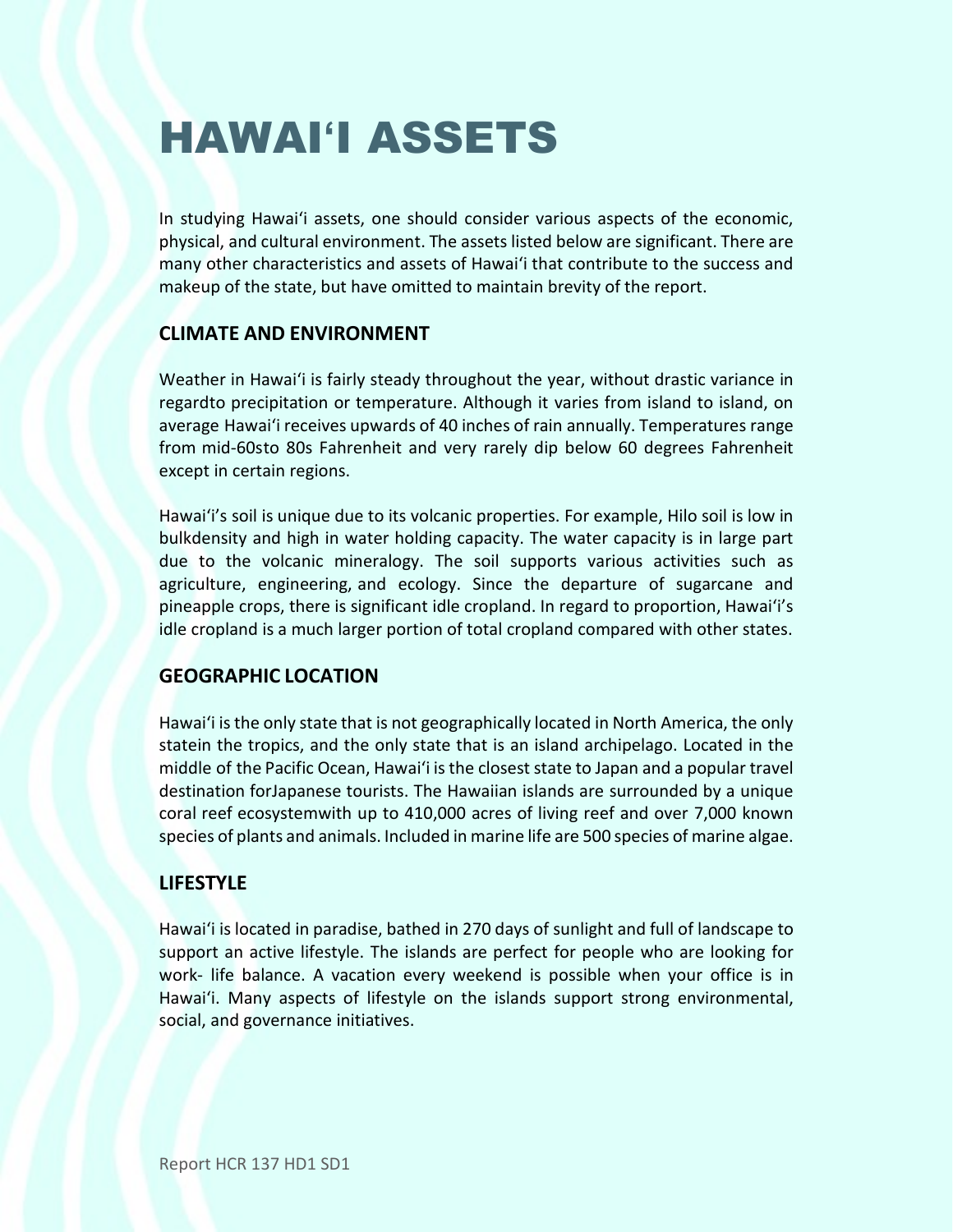## **UNIQUE AND DIVERSE POPULATION**

According to the 2020 United States Census, the resident population of Hawaiʻi is 1.45 million people, a 7.0% growth since 2010. Of the state's population, 18.9% are 65 years of age and over, an increase from 14.5% in 2010. In 2018, Hawaiʻi ranked 8th on the list of states with the oldest populations. Around 27% of the Hawaiʻi population indicated Native Hawaiian or Other Pacific Islander (NHPI) as their ethnicity, and 55.3% of the population identify as Asian.

## **GOVERNMENT RESOURCES**

#### *ENTERPRISE ZONES*

The Enterprise Zones Partnership Program gives State and County benefits to companies in an effort to stimulate business activity, job preservation, and job creation in areas where they are most appropriate or most needed. Businesses which satisfy annual requirements will qualify for State tax benefits and County specific benefits, including priority business permit processing and exemption from increase in property taxes, for up to seven consecutive years.

#### *DEPARTMENT OF HEALTH AND HUMAN SERVICES (HHS)*

In response to Presidential Executive Order 13515 - Asian American and Pacific Islander Community, HHS has increased federal funding in order to address key health issues that specifically impact NHPI populations. HHS works closely with state and local governments to advance scientific research, medicine, and public health issues specific to these minority populations.

#### *HAWAIʻI CLEAN ENERGY INITIATIVE (HCEI)*

In 2008, HCEI was launched when the State of Hawaiʻi and the U.S. Department of Energy signed a Memorandum of Understanding to support the State's goal of reaching 70% of its energy needs through clean and renewable resources and energy efficiency measures. HCEI is a framework of statutes and regulations supported by a diverse group of stakeholders committed to Hawaiʻi's clean energy future. In 2014, the State recommitted to its clean energy goal of achieving the nation's first-ever 100% renewable portfolio standards by the year 2045. Hawaiʻi generated 29.8% of energy from renewable resources in 2019.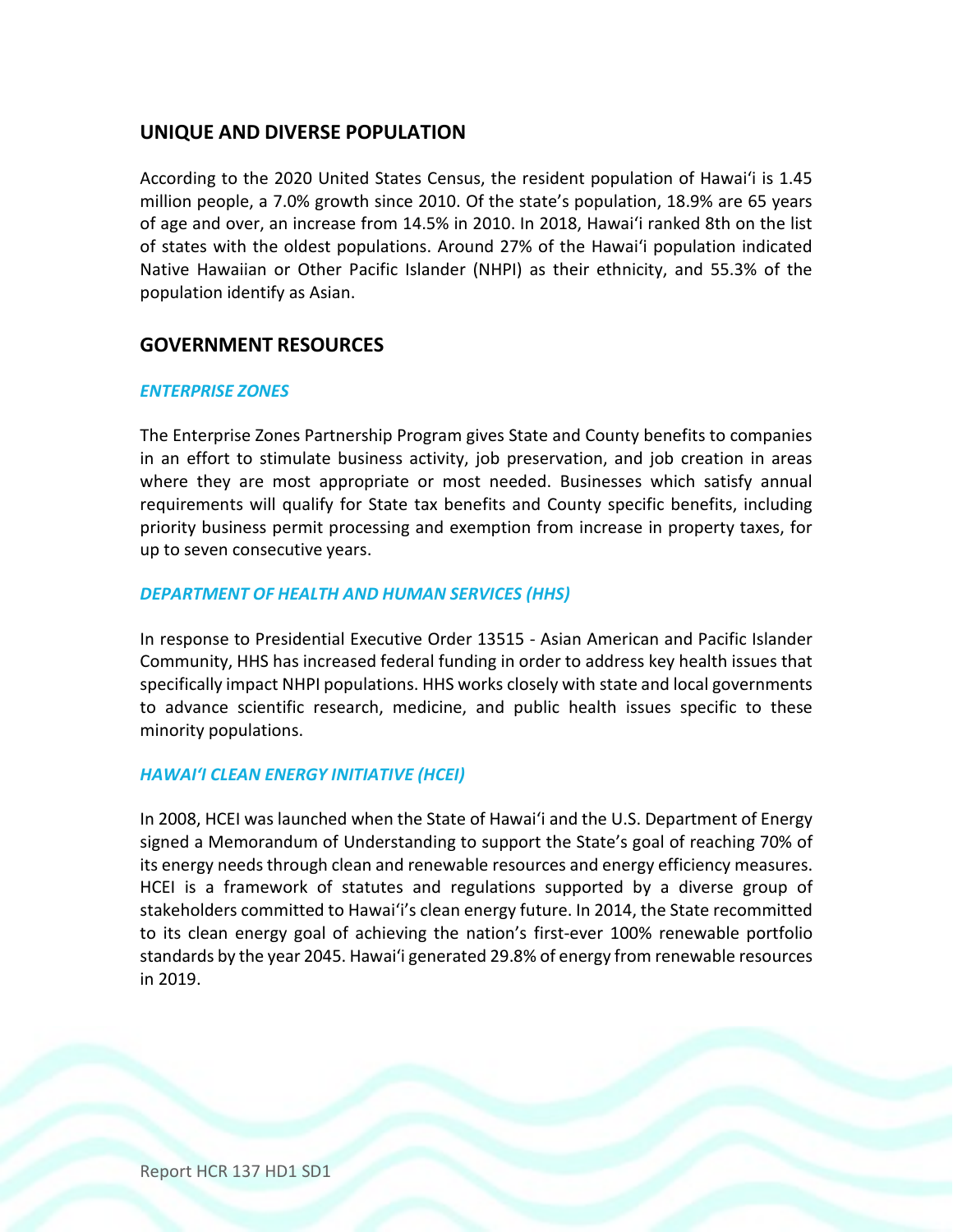#### *HAWAIʻI STATE ENERGY OFFICE*

The Hawaiʻi State Energy Office's policy directives are to diversify our energy portfolio, connect and modernize our grids, balance technical, economic, environmental, and cultural considerations, leverage our position as an innovation test bed, and promote an efficient marketplace.

#### *RENEWABLE ENERGY TECHNOLOGIES INCOME TAX CREDIT*

This tax credit may be claimed by individual or corporate taxpayers for eligible solar and wind energy technology systems.

#### *NATIONAL OCEANIC AND ATMOSPHERIC ADMINISTRATION (NOAA)*

NOAA's Pacific Islands Regional Center is based in Honolulu and works with the Pacific Islands Fisheries Science Center to integrate science into policy and management decision-making, working together for the conservation and management of domestic and international marine resources. The Regional Center coordinates several initiatives throughout the Pacific islands including sustainable fisheries, habitat conservation, and resource protection, with field offices in American Samoa, Saipan, and Guam.

#### *HAWAIʻI FOOD PRODUCERS FUND*

This fund brings together The Kohala Center, the Hawaiʻi Department of Agriculture, County of Hawaiʻi, and Kiva. The Hawaiʻi Food Producers Fund provides 0% interest loans to Hawaiʻi food producers with the focus of increasing the amount of capital available to local food producers and stimulates local food production in Hawaiʻi.

#### *THE MADE IN HAWAIʻI WITH ALOHA (MIHA) BRANDING PROGRAM*

This branding program is managed by the Hawaiʻi Department of Agriculture and jointly promoted by DBEDT and the Chamber of Commerce of Hawaiʻi. It was established to protect the integrity and value of authentic Hawaiʻi branded products. A MIHA logo utilized in the promotion or marketing of any product specifies its compliance with the Hawaiʻi Revised Statutes §486-119. As of October 2021, there are approximately 100 companies participating in the MIHA program.

#### *U.S. INDO-PACIFIC COMMAND*

United States Indo-Pacific Command (USINDOPACOM) is located in Honolulu as one of six geographic combatant commands defined by the Department of Defense's Unified Command Plan. USINDOPACOM is in charge of using and integrating United States Army, Navy, Air Force, and Marine Corpsforces within the USINDOPACOM area of responsibility,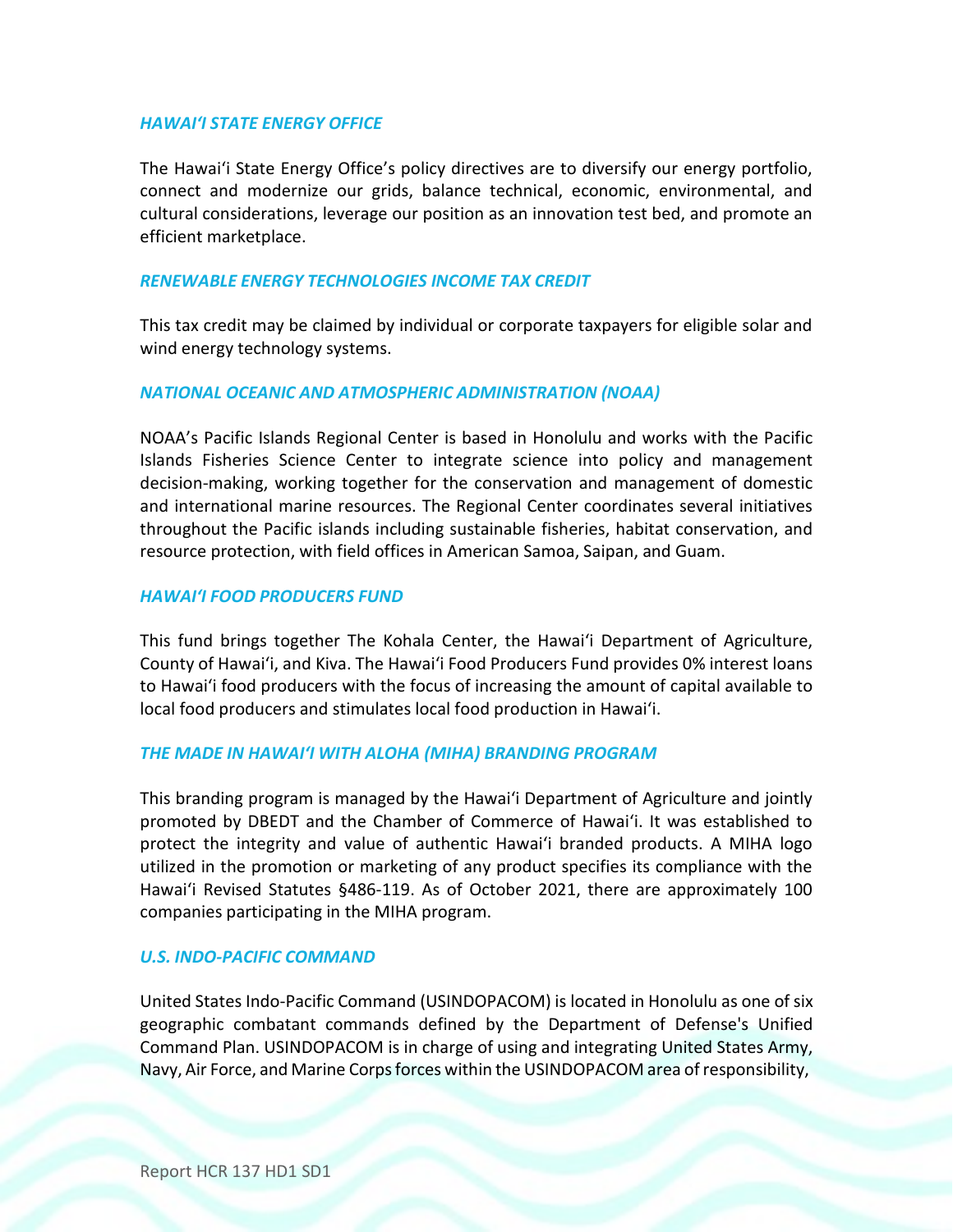which includes the Asia Pacific from India to California, to achieve U.S. national security objectives while protecting national interests.

#### *HAWAIʻI TECHNOLOGY DEVELOPMENT CORPORATION (HTDC)*

HTDC is a state agency attached to DBEDT that is responsible for diversifying Hawaiʻi's economy by developing a flourishing technology industry that provides quality, highpaying jobs for Hawaiʻi residents. HTDC offers start-up space, grants, training programs and resources to accelerate the growth of Hawaiʻi's technology industry to foster innovation and diversify Hawaiʻi's economy.

#### *MAUI HIGH PERFORMANCE COMPUTING CENTER (MHPCC)*

The MHPCC was established in 1993 as an Air Force Research Laboratory Center managed by the University of Hawaiʻi under contract to the Air Force Research Laboratory's Directed Energy Directorate at Kirtland Air Force Base, New Mexico. The MHPCC Department of Defense Supercomputing Resource Centers (DSRC) operates as one of the five DSRCs in the Department of Defense's High Performance Computing Modernization Program.

#### *COUNTY OF HAWAIʻI DEPARTMENT OF RESEARCH AND DEVELOPMENT*

The County of Hawaiʻi Department of Research and Development awards grants to nonprofit organizations for initiatives that improve the quality of life specifically through sustainable economic, societal, and environmental practices in agricultural research that is innovative or urgent in nature.

## **RESEARCH FACILITIES**

#### *UNIVERSITY OF HAWAIʻI SYSTEM (UH)*

UH is a public university system that offers associate, bachelor's, master's, and doctoral degrees through three universities, seven community colleges, multiple education and training centers, and several research facilities on six islands in Hawaiʻi. UH is a major driver of research in areas that are critical to Hawaiʻi's economy, including healthcare, agriculture, natural sciences, and technology. During fiscal year 2021, UH received over \$485 million in extramural funding from government, industry, and non-profit organizations that support research and training activities by UH directed toward research and innovation.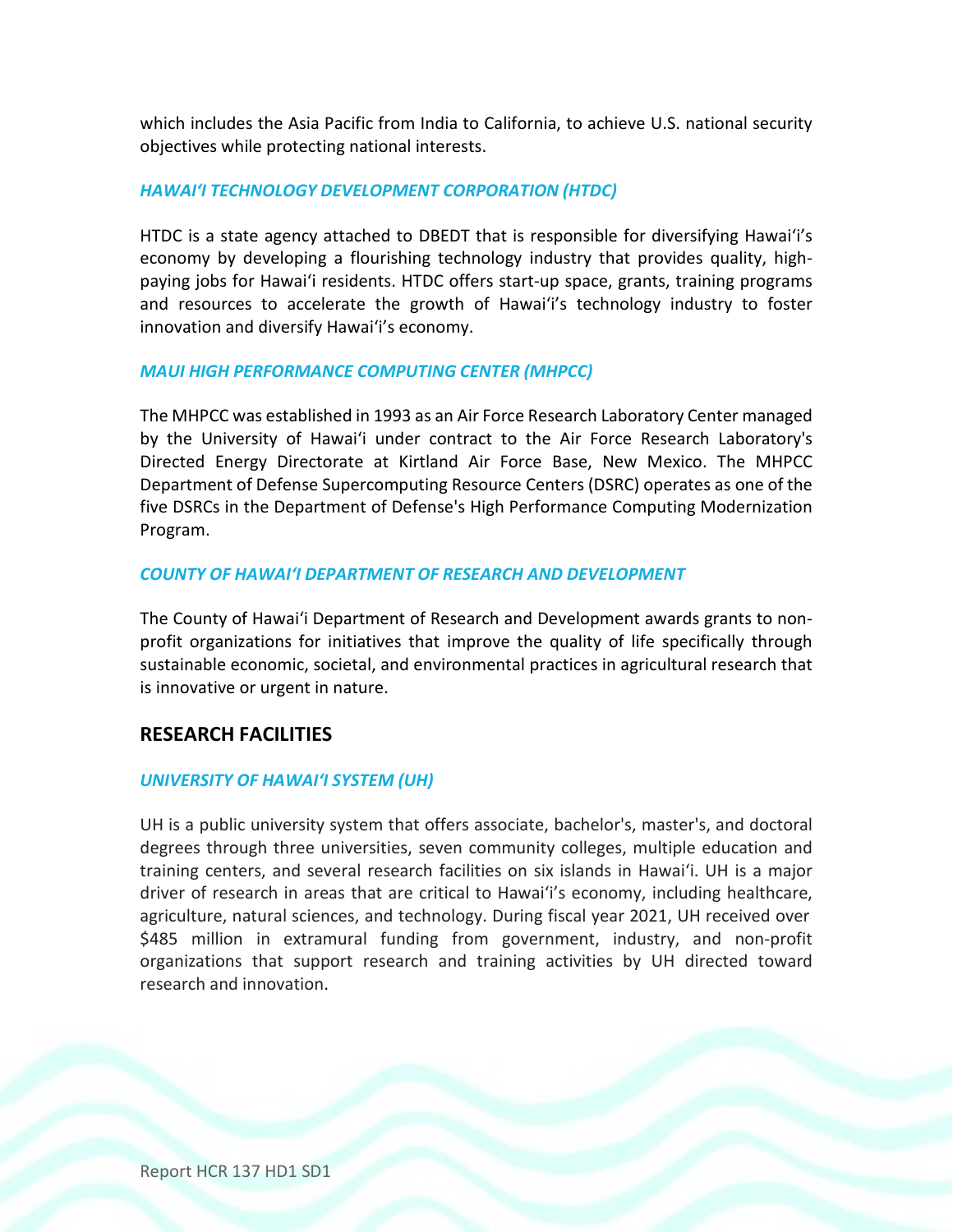### *UH MĀNOA SCHOOL OF LIFE SCIENCES*

The School of Life Sciences merges the biology, botany, and microbiology departments. The three-story life sciences building, which opened in the Fall of 2020, features 21 stateof-the-art teaching and research labs to support world-class research.

#### *UH PACIFIC BIOSCIENCES RESEARCH CENTER (PBRC)*

PBRC is a center of excellence in interdisciplinary biological sciences and follows the ethic of sustainability with respect for culture, values, and limited natural resources of Hawaiʻi. One of the researchers is attempting to understand the neurodegenerative and metabolic processes involved in diabetes.

#### *UH JOHN A. BURNS SCHOOL OF MEDICINE (JABSOM)*

JABSOM is home to a multidisciplinary Diabetes Research Center to promote research aimed at improving the metabolic health of the people of Hawaiʻi and the Pacific region. This Center of Biomedical Research Excellence focuses on diabetes mellitus and insulin resistance, specifically in the disproportionately affected Native Hawaiian, Pacific Islander, and Asian population.

#### *UH CANCER CENTER*

The UH Cancer Center supports a variety of state-of-the-art core facilities that provide services to facilitate basic and translational research programs. The Genomics and Bioinformatics Shared Resource offers a central service that uses cutting-edge and highthroughput genomic technologies with priority given to Cancer Center members with federal funding for cancer related projects. In 2020, the UH Cancer Center received a fiveyear Research Education Program Grant totaling \$1.36 million from the National Institutes of Health.

#### *DANIEL K. INOUYE COLLEGE OF PHARMACY AT THE UNIVERSITY OF HAWAIʻI AT HILO*

The Daniel K. Inouye College of Pharmacy hasfive research labs, including ones that focus on the evaluation of natural products as anticancer and cancer chemo preventive agents and targeted drug therapy for central nervous system diseases.

#### *NATURAL ENERGY LABORATORY OF HAWAIʻI (NELHA)*

NELHA provides resources and facilities for energy and ocean-related research, education, and commercial activities. NELHA operates the Hawaiʻi Ocean Science and Technology Park in Kailua-Kona.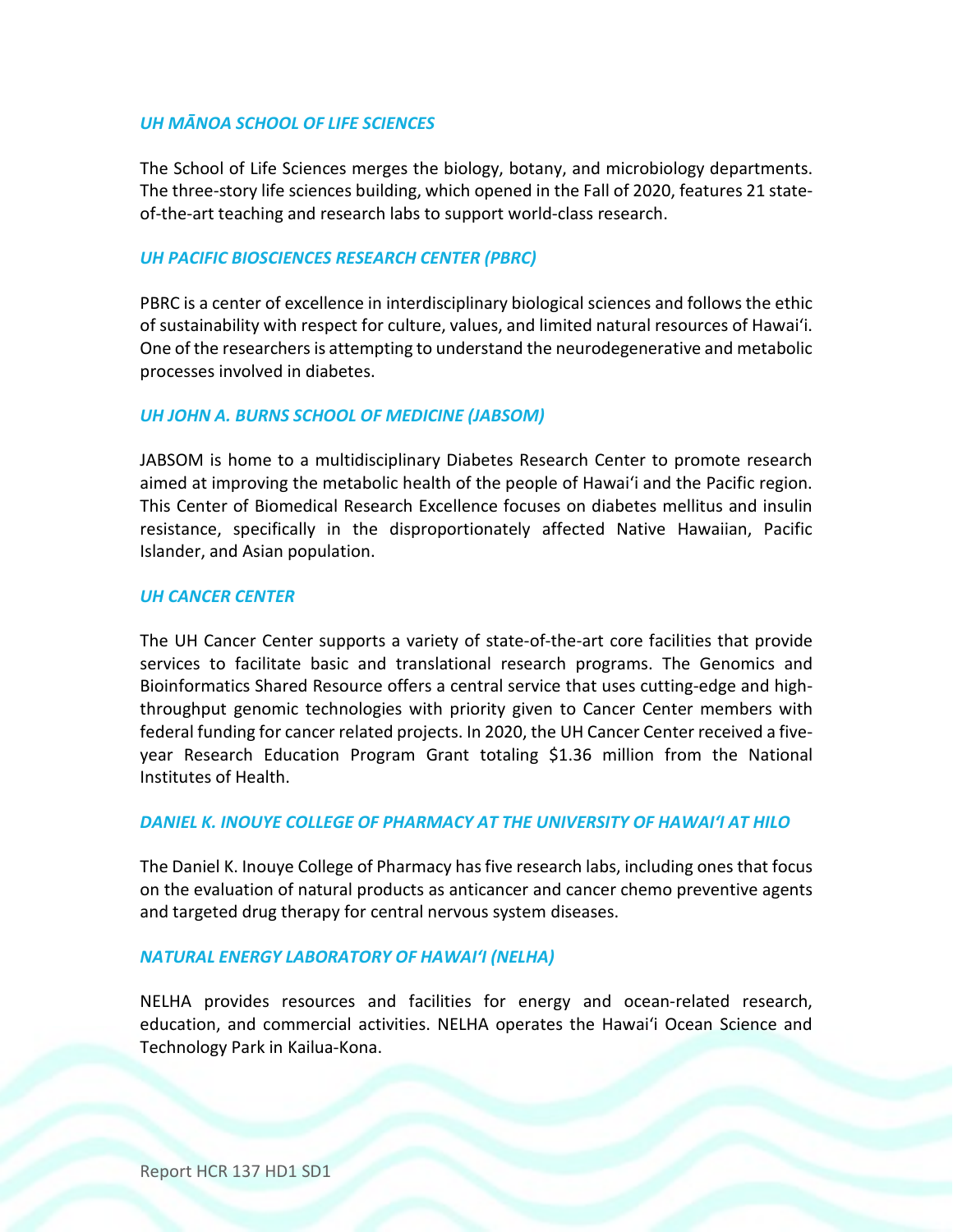#### *UH INSTITUTE FOR SUSTAINABILITY AND RESILIENCE*

The Institute for Sustainability and Resilience aims to help Hawaiʻi meet local and global obligations to environmental sustainability through instructional, research, and outreach programs.

#### *HAWAIʻI NATURAL ENERGY INSTITUTE*

The Hawaiʻi Natural Energy Institute is a research unit of the UH School of Ocean and Earth Sciences and Technology. The institute conducts research to develop, test, and evaluate novel renewable energy technologies. Current research projects are on alternative fuels, grid integration and renewable power generation, fuel cells and batteries, and energy efficiency in buildings and transportation.

#### *U.S. NAVY WAVE ENERGY TEST FACILITY*

This facility at Marine Corps Base Hawaiʻi in Kāneʻohe Bay is the only U.S. test site for emerging wave energy conversion devices to be evaluated under grid-connected open water conditions.

#### *HAWAIʻI CENTER FOR ADVANCED TRANSPORTATION TECHNOLOGIES (HCATT)*

HCATT is a National Demonstration Center for fuel efficient and zero emission transportation technologies. HCATT is a program of HTDC and is a pioneer of hydrogen and fuel cell technologies in Hawaiʻi.

### *UNIVERSITY OF HAWAIʻI COLLEGE OF TROPICAL AGRICULTURE AND HUMAN RESOURCES (CTAHR)*

CTAHR acts as a land-grant institution which assists members and sectors of the food and agriculture system. Research projects include extramural grants and formula funds such as HATCH, McIntire-Stennis, and Animal Health and Disease. A number of patents were developed under CTAHR across the various research stations over all of the islands. As part of CTAHR, the college provides Agricultural Diagnostic Services such as conducting analyses and diagnostic tests related to plant disease, feed and forage, insect identification, chemical analyses of soils, and others.

#### *HAWAIʻI AGRICULTURE RESEARCH CENTER (HARC)*

The purpose of the HARC is to develop and demonstrate technologies, perform research, and develop agribusiness opportunities. Research currently includes sugarcane, coffee, cacao, tropical fruits and flowers, forestry, and bioenergy. Specific research includes breeding programs of seed that take advantage of year-round growing conditions. There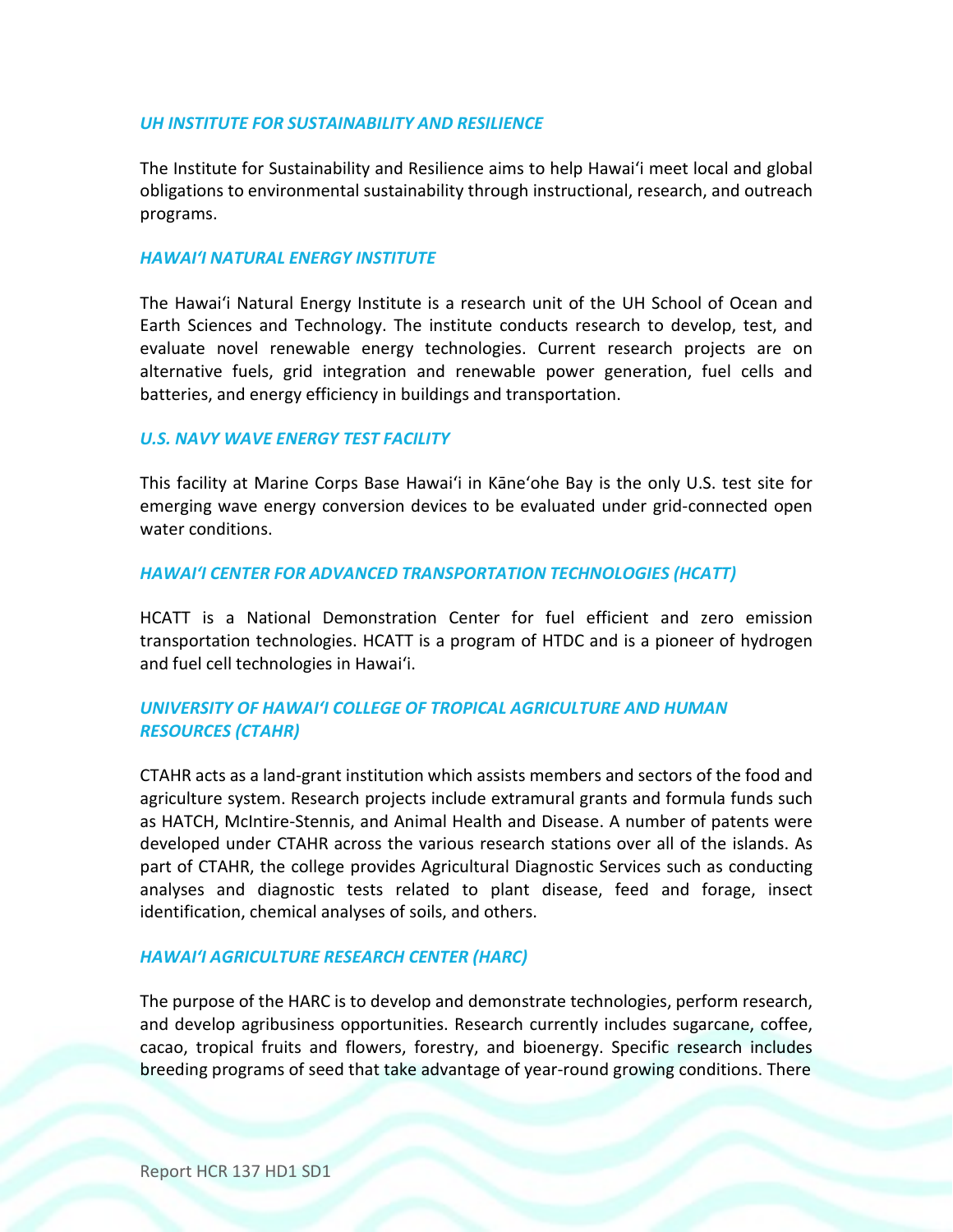are numerous experiment station laboratories located on Oahu that utilize state-of-theart instrumentation and equipment. In addition to the seed program, HARC operates a micropropagation facility using plant tissue culture techniques. Lastly, the research center operates a water safety testing laboratory.

#### *HAWAIʻI INSTITUTE OF MARINE BIOLOGY (HIMB)*

Hawaiʻi Institute of Marine Biology aims to be a global leader in marine research employing scientific and technical innovation and local and global collaboration. HIMB employs over 100 researchers, postdocs, students, and staff in one of the most unique settings in the world in order to implement cutting edge research and develop new technologies to advance the stewardship of marine and coastal biodiversity. Facilities include the Evolutionary Genetics Core Facility, a Boston Whaler research fleet, a scientific diving program flow-through sea water systems, tidal ponds, state-of-the-art laboratories, and algal and larval culture facilities.

#### *UH APPLIED RESEARCH LABORATORY (ARL)*

Established in 2008, the ARL is the latest of five Navy-sponsored University-Affiliated Research Centers. The ARL serves as a center of excellence for critical Navy and national defense needs, conducting research, development, testing, and evaluation to address challenging and emerging problems. The ARL primary focus areas include: Ocean Research; Astronomy; Sensor Development; Remote Sensing; Renewable Energy; and Mission Related and Public Service Oriented Research and Development. In 2019, Naval Sea Systems Command awarded a five-year Indefinite Delivery/Indefinite Quantity contract to the ARL at UH to continue its support of critical Navy and Department of Defense requirements.

#### *HAWAIʻI MARINE EDUCATION AND RESEARCH CENTER (Hawaiʻi MERC)*

Hawaiʻi MERC is a state of Hawaiʻi and U.S. federal 501(c)(3) non-profit organization with 100% volunteer support. Its goal is to provide timely scientific information on marine ecosystems to the community. It supports a number of group collaborations and handson educational experiences.

#### *PACIFIC ASIAN CENTER FOR ENTREPRENEURSHIP (PACE)*

At the Shidler College of Business, PACE programs offer mentorship, training, and resources to UH students and faculty. PACE educates entrepreneurial thinkers and innovative problem solvers.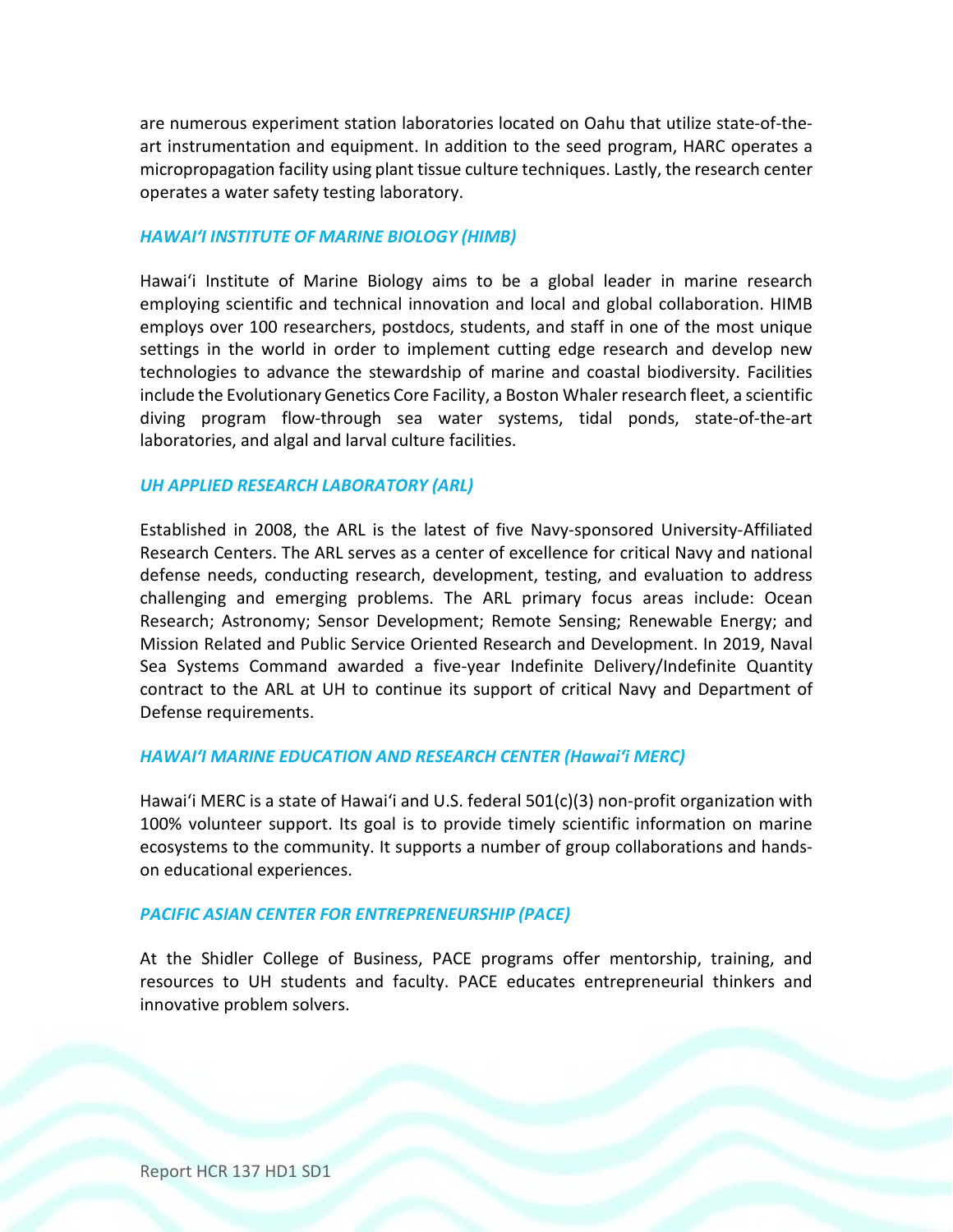# **INFRASTRUCTURE AND COLLABORATORS**

#### *ELEMENTAL EXCELERATOR*

Since 2009, Elemental Excelerator has invested in over 100 growth-stage companies and funded more than 70 technology projects to redesign systems at the root of climate change.

#### *ULUPONO INITIATIVE*

Ulupono Initiative is a for-profit investment firm that works toward sustainable solutions that support and promote renewable energy, clean transportation, locally produced food, and better water and waste management.

#### *HATCH*

HATCH's mission is to catalyze farmed and alternative seafood innovation through responsible investment, expertise, and insights, supported by a strong, committed community. In addition to financial support, HATCH provides a mentor network.

#### *HAWAIʻI DEFENSE ALLIANCE*

Hawaiʻi Defense Alliance is a public-private partnership led by the Hawaiʻi Chamber of Commerce's Military Affairs Council that brings together industry, government, educational institutions, and community resources to help increase local business opportunities while identifying challengesto the local defense industrial base and offering solutions. Its mission is to increase U.S. Department of Defense opportunities and promote resilience among the local defense industrial base through four areas: small business support; workforce development; business ecosystem development; market development and resiliency.

#### *CYBERHAWAIʻI*

CyberHawaiʻi is a non-profit organization designed to develop Hawaiʻi's cybersecurity capabilities. The organization is working to build a community that manages and mitigates cyber risk, shares threat information and encourages cyber hygiene best practices. CyberHawaiʻi is also committed to developing and accelerating educational and workforce opportunities for students via pathways from high school to two- and four-year cyber degrees. CyberHawaiʻi is an affiliate of CyberUSA, which is chaired by former Governor Tom Ridge, the first Secretary of Homeland Security.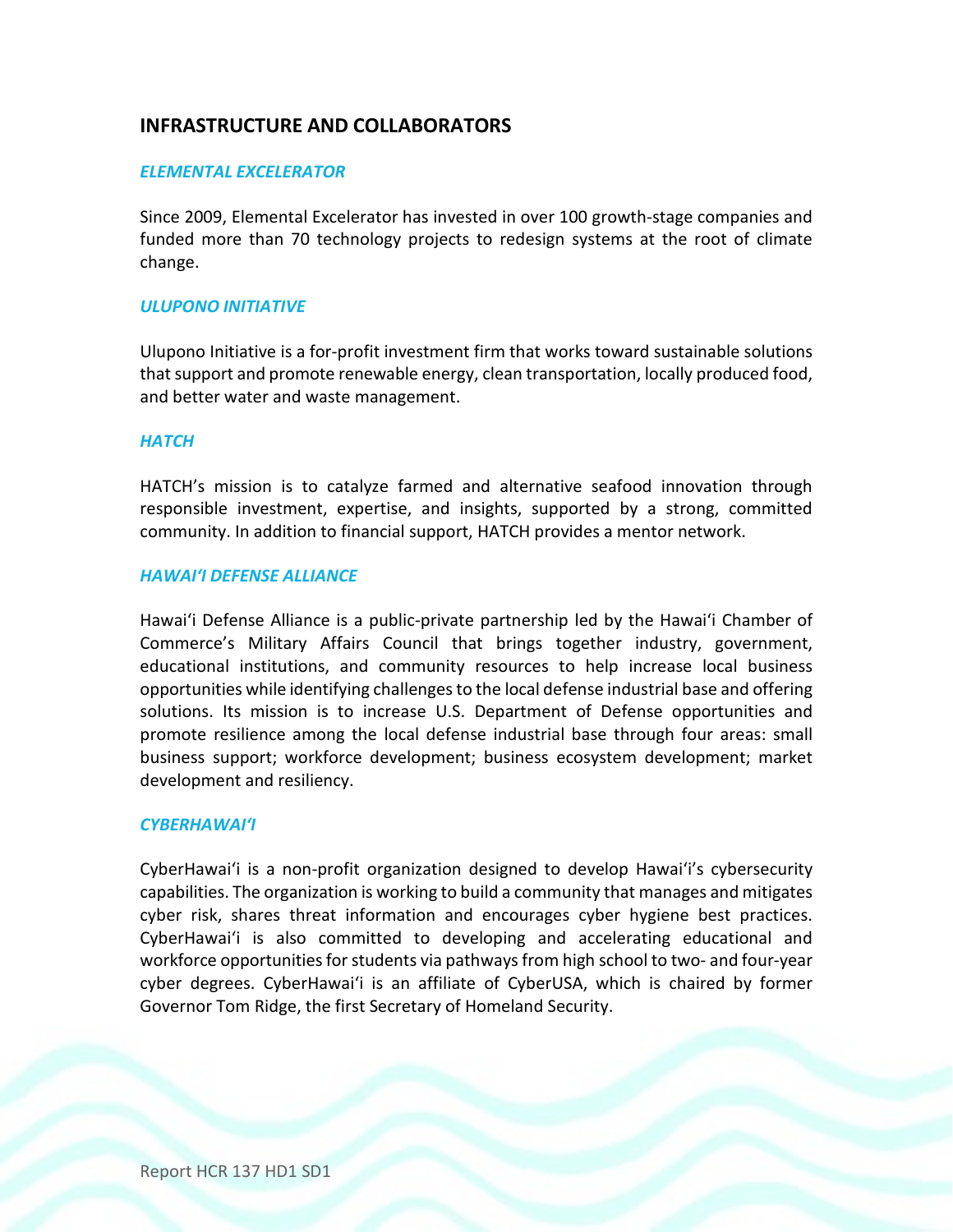#### *INNOVATION ACCELERATORS*

Hawaiʻi's growing innovation economy includes incubators and accelerators such as Blue Startups, XLR8HI, Mana Up, Purple Maiʻa, and Hawaiʻi Investment Ready. These accelerators aim to stimulate economic growth in Hawaiʻi and create business opportunities through mentorship, peer review, introduction to investors, and many other activities.

## **SUMMARY**

After analyzing the state's unique strengths, assets, and infrastructure, we identified the following four sectors among several possibilities for further research:

- **Pharmacology/Biotechnology**
- **Clean Energy**
- **Agriculture/Aquaculture**
- **Information Technology/Cybersecurity**

The following graphic maps the related assets to each sector.

#### **Figure 2: Assets mapped to sectors**

| Diverse and<br>$\bullet$<br>unique population<br><b>Research facilities</b><br>۰<br><b>Government</b><br>۰<br>support<br>Lifestyle<br>۰ | <b>Natural</b><br>$\bullet$<br>electrification<br>sources<br>Government<br>٠<br>support<br><b>Commitment to</b><br>$\bullet$<br>clean energy goal<br><b>Research facilities</b><br>۰<br>Infrastructure and<br>۰<br><b>collaborators</b> | Climate and<br>٠<br>environment<br>Geographic<br>۰<br>location<br>Inter-related<br>$\bullet$<br><b>industries</b><br><b>Government</b><br>٠<br>support<br><b>Research facilities</b><br>۰<br>Infrastructure and<br>٠<br>collaborators | <b>USINDOPACOM</b><br>$\bullet$<br><b>UH Applied</b><br>۰<br>Research Lab<br>Maui High<br>۰<br>Performance<br><b>Computing Center</b><br>Defense Alliance<br>$\bullet$<br>CyberHawai'i<br>٠<br><b>HTDC</b><br>$\bullet$ |
|-----------------------------------------------------------------------------------------------------------------------------------------|-----------------------------------------------------------------------------------------------------------------------------------------------------------------------------------------------------------------------------------------|---------------------------------------------------------------------------------------------------------------------------------------------------------------------------------------------------------------------------------------|-------------------------------------------------------------------------------------------------------------------------------------------------------------------------------------------------------------------------|
| <b>PHARMACOLOGY/</b>                                                                                                                    | <b>CLEAN ENERGY</b>                                                                                                                                                                                                                     | <b>AGRICULTURE/</b>                                                                                                                                                                                                                   | <b>INFO TECH/</b>                                                                                                                                                                                                       |
| <b>BIOTECHNOLOGY</b>                                                                                                                    |                                                                                                                                                                                                                                         | <b>AQUACULTURE</b>                                                                                                                                                                                                                    | <b>CYBERSECURITY</b>                                                                                                                                                                                                    |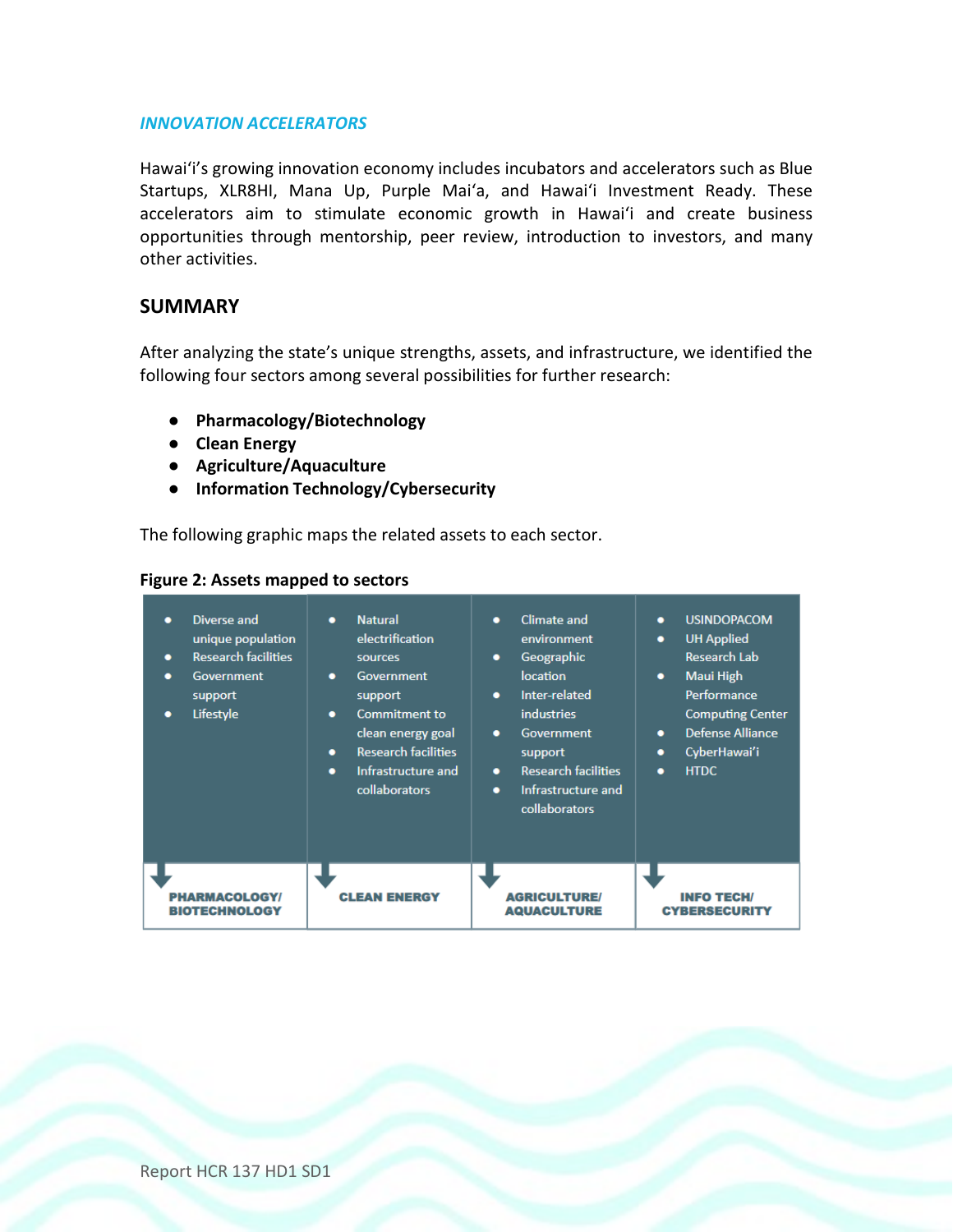# **SECTORS**

# **PHARMACOLOGY/BIOTECHNOLOGY**

### *OVERVIEW*

The broad sector of life sciences focuses on improving the quality and standard of life through the study of microorganisms, plants, and human beings. Companies focused on pharmacology and biotechnology investigate living organisms on a cellular level in order to develop or improve products. It often includes work related to genomics, immunology, pharmaceutical drug therapies, and diagnostic testing. Pharmacogenomics is the analysis of how genetic makeup affects an individual's response to drugs in order to improve medication therapy by increasing effectiveness and reducing toxicity. For example, decreased response to clopidogrel (Plavix) is common among Asians due to genetic polymorphisms associated with clopidogrel resistance. It is estimated that around 70% of the Asian population is unable to convert the drug to its active form to properly thin the blood and prevent heart attacks and strokes. In addition, a number of medications have been developed under a genetically targeted approach, mostly for the treatment of cancer.

#### *UNIQUE OPPORTUNITIES*

The diverse and unique population of Hawaiʻi is the perfect study sample for pharmaceutical and biotechnology companiesto use in their research. Compared to other states, Hawaiʻi has the largest NHPI population and the ninth largest Asian American population. In comparison to other ethnic groups, NHPI and Asian Americans have higher rates of certain chronic diseases. In 2018, NHPI were 2.5 times more likely and Asian Americans were 40% more likely to be diagnosed with diabetes, as compared to the non-Hispanic white population. In 2019, tuberculosis was 37 times more common in NHPI and 33 times more common among Asians, as compared to the non-Hispanic white population. The state's liver and stomach cancer incidence and mortality rates are significantly higher than the U.S. rates. Overall, there is variation in incidence of cancer across various racial and ethnic groups in Hawaiʻi which warrants further investigation.

## *ECONOMIC BENEFIT*

According to a report by Grand View Research, the global biotechnology market size is expected to expand at a compound annual growth rate of 15.83% from 2021 to 2028. Government initiatives aimed at simplifying the drug approval process and improving reimbursement policies are helping companies in this growing industry to fund research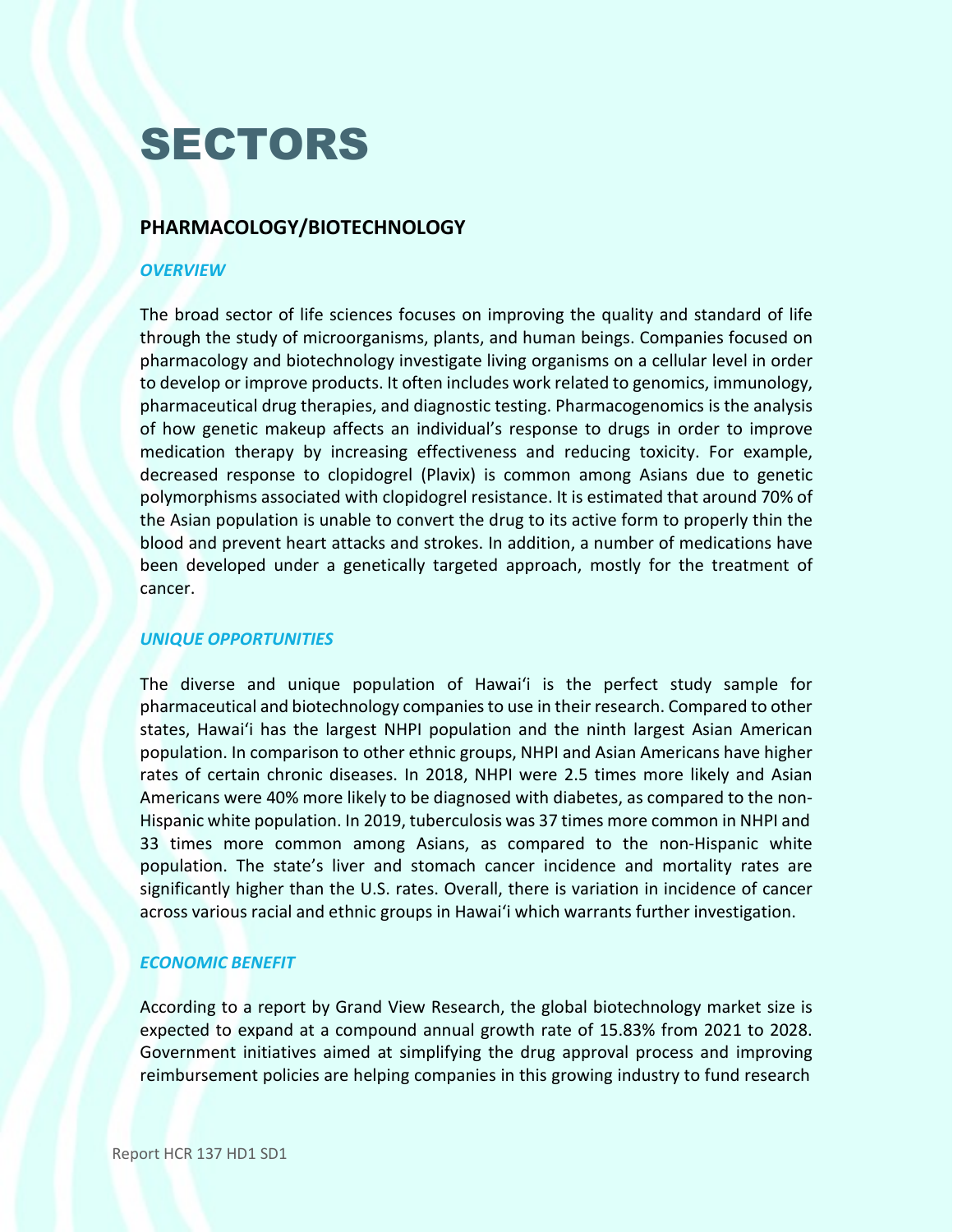and development. COVID-19 has accelerated the interest in thissector, as companieslook for novel treatments for the infectious disease that has plagued the world.

Hawaiʻi has only a limited number of local biotechnology companies, which results in locals relocating to the mainland to search for jobs within their field. By focusing on this sector, the state can capitalize on this lucrative industry and expand the job market through diversifying. Additionally, the median pay for techniciansis \$45,000 per year and \$90,000 per year for research scientists. The increase of positions of these caliber would create a significant positive economic effect throughout Hawaiʻi.

#### *CHALLENGES AND POTENTIAL INCENTIVES*

Hawaiʻi Biotech, Inc., a local biotechnology company, says a major challenge is that there is limited biology research and development space in Hawaiʻi. In addition, while being fairly successful at obtaining federal grants and contracts, that money cannot be used to lease space or purchase a building. In 2015, the company was looking for a 12,000 square foot building, with 40% being dedicated to wet lab space. For potential companies to open locations here in the islands, there must be an **expedited, low-cost path** for them **to build wet lab space**.

#### **CLEAN ENERGY**

#### *OVERVIEW*

The clean energy industry generates hundreds of billions of dollars in economic activity and is expected to continue rapidly growing. Energy sources include solar, wind, water, geothermal, bioenergy, nuclear, and hydrogen and fuel cells. Solar energy is the most affordable source of new electricity in the U.S. Sunlight during the day is converted into electrical energy through photovoltaic panels or through mirrors that concentrate solar radiation. Energy can be stored in batteries or thermal storage. Wind energy is generated by propeller-like blades turning around a rotor. Water can generate electricity through energy from waves, tides, and river and ocean currents. Geothermal power plants can generate electricity by bringing steam and hot water to the surface constantly and regardless of weather conditions. Biomass is a renewable energy source that converts agricultural material, energy crops, and algae into gasoline, diesel, and jet fuel. Nuclear power generates electricity through sustained nuclear fission. Hydrogen can store energy after being produced from compounds that contain it.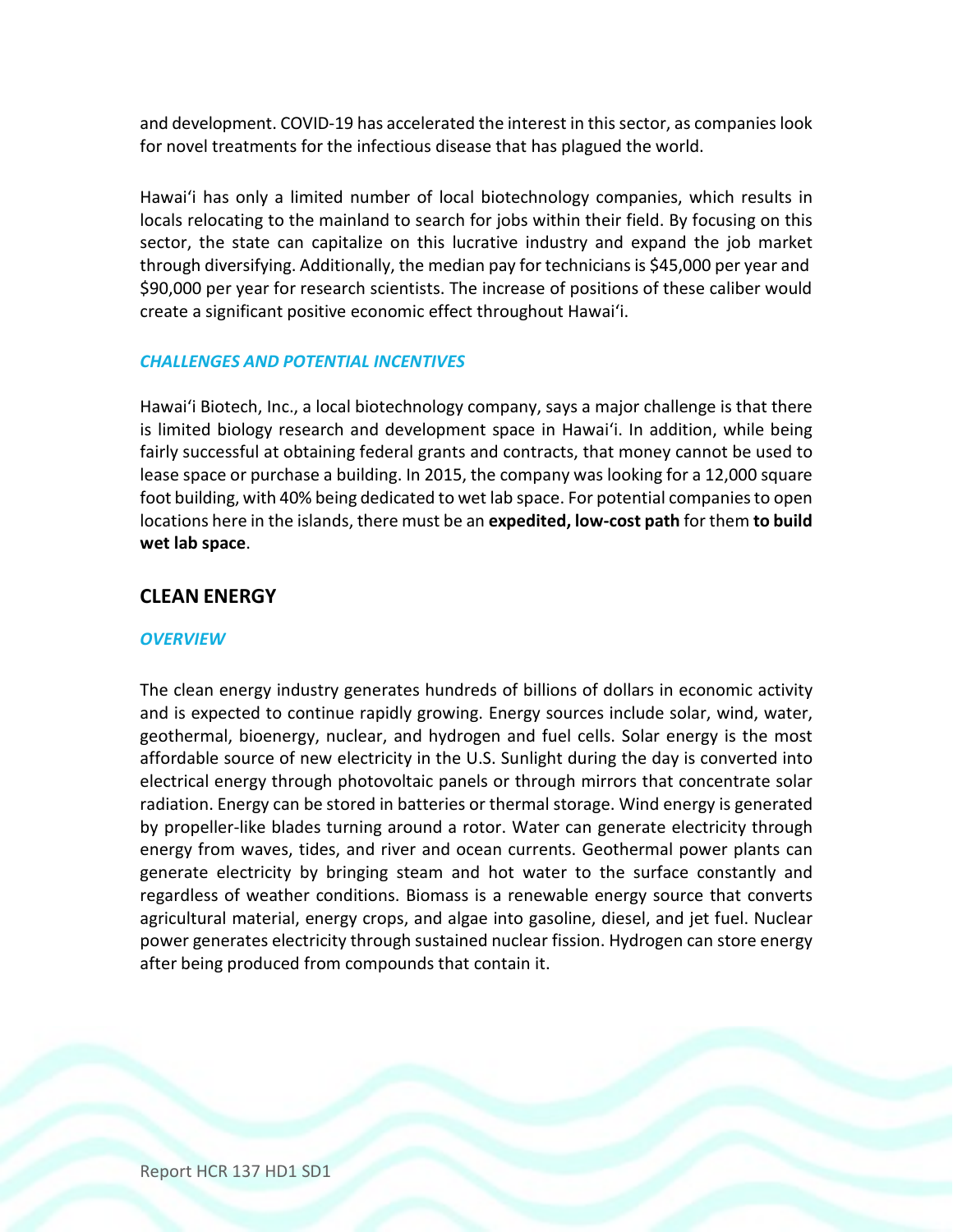#### *UNIQUE OPPORTUNITIES*

With natural electrification resources, research facilities, and bold clean energy goals, Hawaiʻi offers clean energy companies a place to collaborate with researchers, to design/develop and operate systems, and to improve new technologies. As a host to numerous energy and sustainability research and test facilities, existing and planned renewable energy projects, and Elemental Excelerator, Hawaiʻi is uniquely positioned as an international testbed for clean energy innovation. Hawaiʻi also has a workforce that can be trained to design, construct, and maintain clean energy systems through school training programs, community colleges and universities, and trade unions.

#### *ECONOMIC BENEFIT*

Hawaiʻi can reach its clean energy goal and create long-term jobs for residents through responsible development of energy sources. The Renewable Energy Technologies Income Tax Credit has helped to add solar and wind electrification sources and reduce Hawaiʻi's dependence on imported fossil fuels. Customer-sited, grid-connected renewable solar and wind accounted for 47.3% of Hawaiian Electric's renewable energy in 2020.

According to the Clean Jobs, Better Jobs report, workers in renewable energy, energy efficiency, grid modernization and storage, clean fuels and clean vehicles earned median hourly wages about 25% higher than the national median wage in 2019. In Hawaiʻi, the average clean energy hourly wage was \$23.78. President Biden's Build Back Better agenda will provide more than \$62 billion for the U.S. Department of Energy to deliver a more equitable clean energy future by investing in American manufacturing and workers, expanding access to energy efficiency, delivering reliable and affordable power, and building technologies through clean energy demonstrations.

Solar projects create many installation jobs but few long-term jobs and have a large footprint on scarce vacant land. Existing wind farms are located in certain areas that have suitable wind patterns and speeds for energy generation. Geothermal power plants can be built on smaller footprints than solar and wind systems. Modern closed-loop plants emit no greenhouse gasses and create long-term maintenance jobs. Hawaiʻi has limited flowing water resources for hydropower, but wave energy can be generated throughout the day and night, at varying rates.

Economic opportunities can be provided through the financing and design/development of new geothermal, wave energy, biofuel, and biomass projects, as well asthrough facility maintenance, grid integration, and optimization and automation services. By reducing the use of imported oil and generating renewable energy locally, Hawaiʻi can hopefully reduce its utility costs, which is a factor in the high cost of living and running a business in Hawai'i.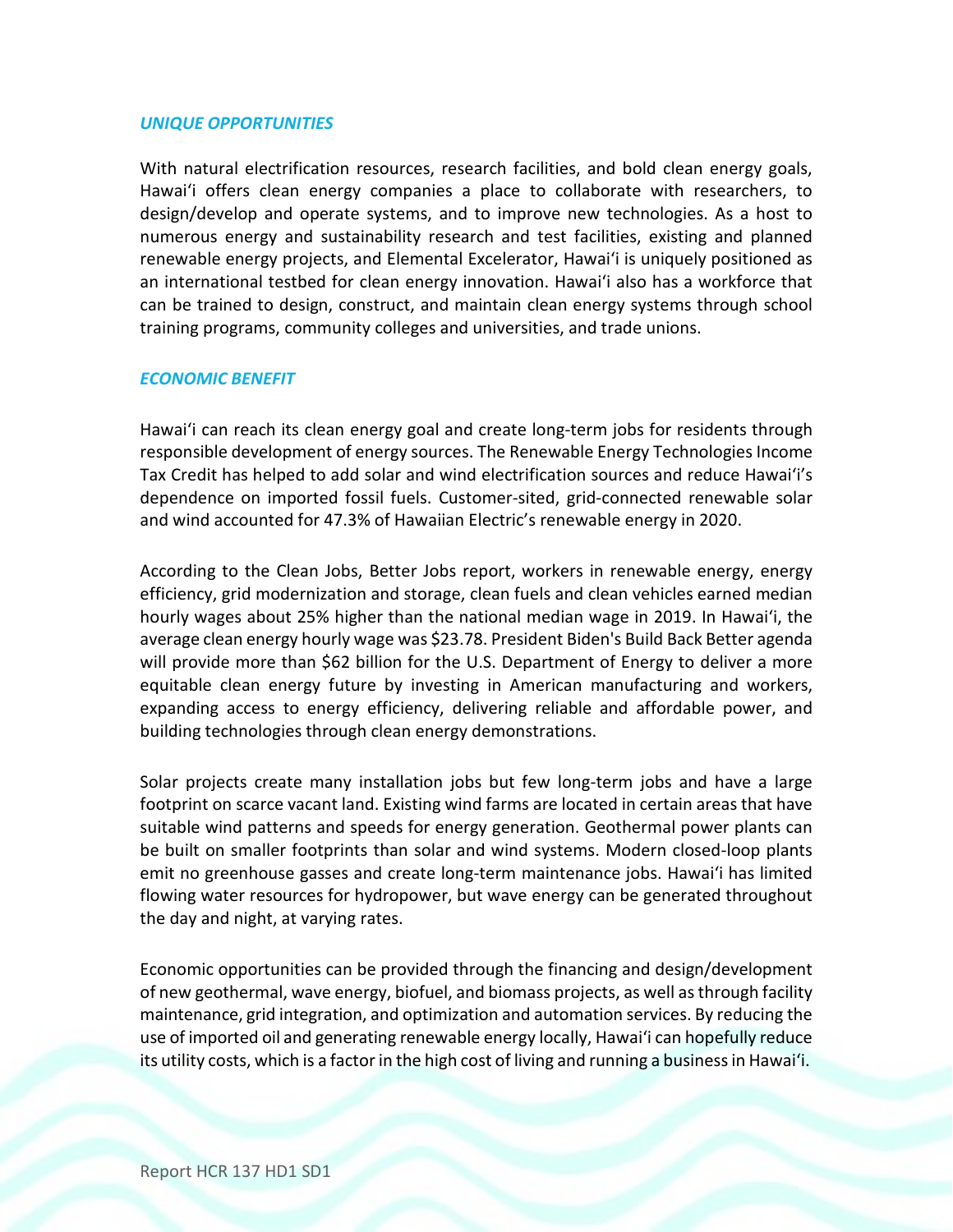### *CHALLENGES AND POTENTIAL INCENTIVES*

Hawaiʻi's remote geographic location presents transportation and shipping challenges to any business. Limited and expensive land resources, lengthy permit processes, and high operating costs such as electricity are additional challenges that companies must consider before expanding to Hawaiʻi. To encourage new clean energy companies to operate in Hawaiʻi, **government commitments, valuable research facilities, existing and planned clean energy generation projects, tax credits** for solar and wind projects, and Enterprise Zones **should be promoted**. Another way to provide clean energy companies, both new and present in Hawaiʻi, with a path to success includes an **expedited permit review** at the state and county level and **improved grid interconnection processes** with existing utility companies.

Hawaiʻi seeks to be an innovation testbed for clean energy and has already attracted many Fortune 500 companies. The Appendix provides a list of such companies that have registered businesses in Hawaiʻi. While this report is intended to provide a short list of suitable companies not already in Hawaiʻi, we also believe that the industry and state would benefit from local companies expanding their operations and providing products and services offered in other locations. Companies like Berkshire Hathaway Energy Renewables, which operates a hydroelectric power plant in Hawaiʻi, have a diverse portfolio of projects in other states and countries. These new projects would generate jobs that can be filled by Hawai'i residents, since companies with current operations have built community relationships and have experience running a business here. As our state becomes a hub for clean energy, we need to **provide our residents with workforce training opportunities** in our schools, community colleges, and universities statewide **to build the skills needed for project development and long-term maintenance and enhancement**.

## **AGRICULTURE/AQUACULTURE**

#### *OVERVIEW*

related to genetically modified seeds, modern equipment, advanced biotechnology, Agriculture is one of the oldest industries in any economy and is historically volatile. Key external drivers of the agriculture industry include threat of natural disaster, the population, the price of feed, the agricultural price index, the price of fertilizer, and even culture trends. Despite this volatility, the U.S. industry revenue is expected to grow 0.5% to \$477.9 billion over the five years to 2026. Upstream industries include the utilities, construction, and manufacturing industries. Downstream industries also include manufacturing, as well as wholesale, retail, markets and other food stores, and general consumers. The industry is currently experiencing a degree of technological disruption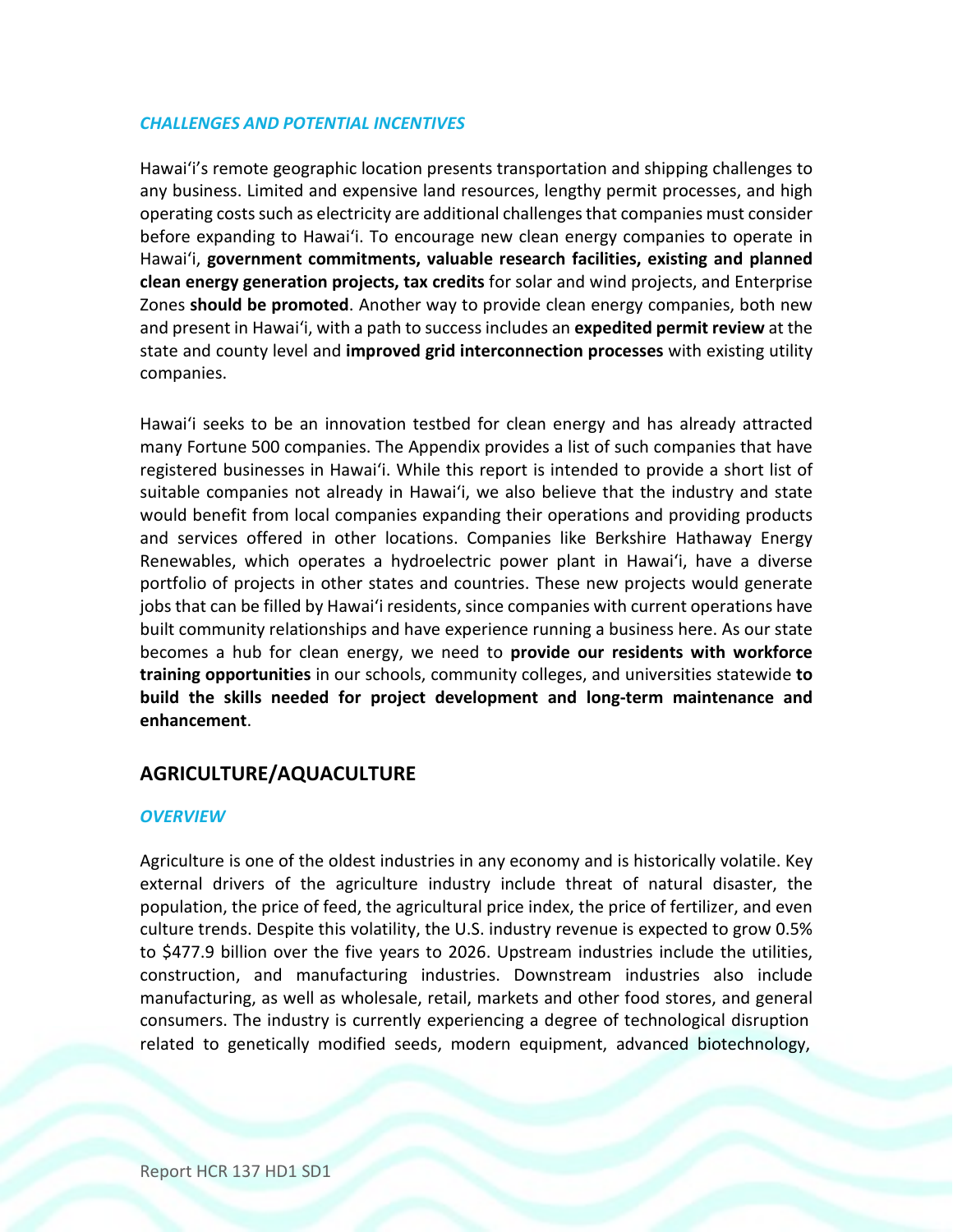advanced fertilizers and pesticides, innovative irrigation techniques, and even drones. This disruption provides significant opportunity for expansion and change.

Aquaculture includes the farming of aquatic animals or plants. Similar to the agriculture industry, aquaculture is impacted by the general population, culture shifts, and the price of feed. A slightly greater projection, U.S. industry revenue is expected to grow 0.8% to \$2.0 billion by 2026. Imports are currently on the rise, as foreign products are often cheaper than domestic. As the trend of plant-based meat continues, seafood may be impacted. However, as seafood is generally seen as more sustainable and healthier, the industry is not projected to decline significantly. The main areas of innovation include breeding and product geographic-information system technology.

#### *UNIQUE OPPORTUNITIES*

Hawaiʻi has much to offer the agriculture and aquaculture industries. Regarding the agricultural industry, there are numerous areas of idle cropland as the sugarcane and pineapple plantations have departed Hawaiʻi. These areas contain soil ideal for many crops. Additionally, Hawaiʻi's climates allow for year-round growth. Despite these conditions, Hawaiʻi farming productivity is low. This is in large part due to the lack of mechanization relative to other high yield states. The lack of mechanization coupled with small, concentrated farms creates the opportunity for innovative technologies. Hawaiʻi has a number of local research facilities employing experienced researchers and students available to work in partnership with for-profit companies to develop and test new technologies. Hawaiʻi is also dependent on imported produce. Local demand for fresh produce could be filled by niche crops. Crossover industries such as agricultural tourism, export of Hawaii-branded products, or fulfillment of government contracts are also strong incentives of Hawaiʻi.

The aquaculture industry benefits from the state's close proximity to the sea, its numerous research facilities, and potential partnerships with HATCH.

#### *ECONOMIC BENEFIT*

and reached up to \$110,000. Lastly, local production of crops would reduce the need for Currently, Hawaiʻi agriculture sales are declining. Agriculture represents a small share of the Hawaiʻi economy. Accounting for the consumer price index specific to Hawaiʻi and the producer price index used by the U.S. Department of Agriculture (USDA), Hawaiʻi's agricultural value has been in decline since 1982. As previously described, this may be in part due to the high costs of Hawaiʻi coupled with the low productivity. Converting idle cropland and utilizing technological advancements to farm more efficiently would yield a higher value for Hawaiʻi. Additionally, this diversification would result in job creation outside of hospitality. The median salary of an agricultural scientist in Hawai'i was \$75,000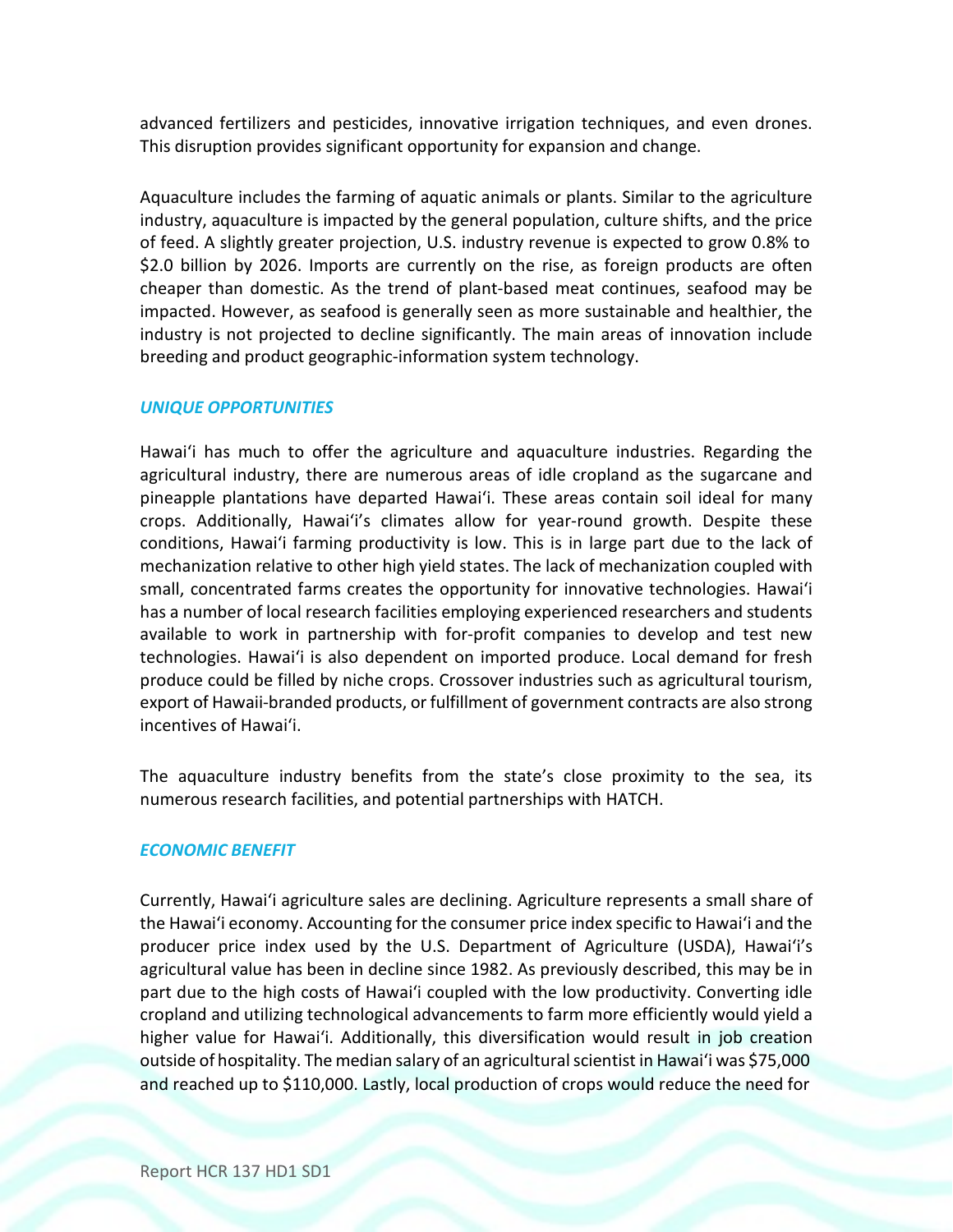imports. House Bill 817, currently pending approval, mandates a minimum of 10% of agricultural products purchased by state departments be grown locally by 2025, and increases 8% every five years to 50% by 2050. Utilization of technological advances will hasten the state's achievement of this goal.

63% of seafood consumed in Hawaiʻi is imported from international and mainland sources. There is significant demand for seafood in the state from both residents and visitors, reaching \$83.2 million in 2019 sales. Domestic production could lessen imports and generate revenue, meeting the strong demand in Hawaiʻi.

#### *CHALLENGES AND POTENTIAL INCENTIVES*

The largest cost in terms of percentage related to farm production is hired farm labor. Hourly rates are similar and even less than those offered by California, suggesting the rate is not the cause, but the intensity of the labor that increases costs. Hawaiʻi should **consider incentives to subsidize or support technological research and development focused on increased yield** to attract companies to Hawaiʻi. According to the latest data, 67% of total farmland has been set aside for permanent pasture and rangeland. **Incentivizing the conversion of this land into efficient cropland or providing access to government owned land** would further increase farming revenue. Land rental costs are similar to California, therefore an emphasis should be placed on access, not cost. Lastly, Hawaiʻi farmers face high costs related to electricity compared to U.S. mainland and Japanese competitors. **Incentives or support for clean energy and agricultural joint endeavors** may further attract multiple companies.

## **INFORMATION TECHNOLOGIES/CYBERSECURITY**

#### *OVERVIEW*

Information Technologies (IT) have become a critical component of economic growth, national security, innovation, and competitiveness. Although IT firms tend to emerge from tech clusters, they are not as location dependent as other firms with physical supply chains, manufacturing, and distribution systems.

Hawaiʻi has several important strengths and assets geared toward IT, including the large USINDOPACOM complex, MHPCC, as well as public private partnerships between the defense department and local private sector business communities. Hawaiʻi's strategic location and the growing geopolitical competition in the Asia Pacific Region gives Hawaiʻi an outsized role in all aspects of national security and communications. Each of these disciplines requires management, analysis, and protection of massive amounts of data, which should make Hawaiʻi a focal point for large and small companies in these sectors.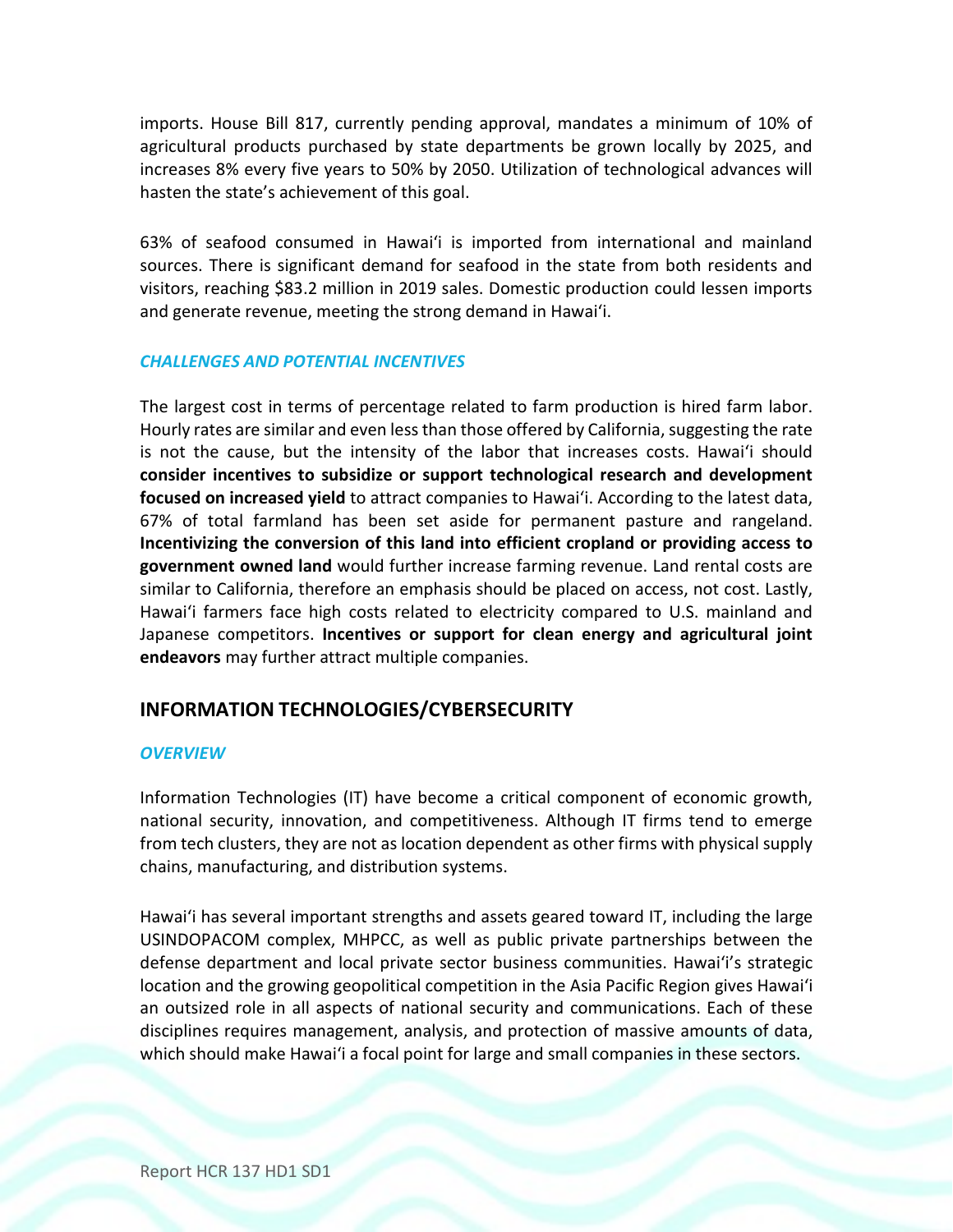Major IT companies that do not already have a presence in the state may be attracted to the opportunity to engage USINDOPACOM, recruit highly skilled former military and civilian workers, and identify opportunities in Hawaiʻi's adjacent business communities like travel and tourism, finance, and real estate. For the purposes of this report, we identified several firms with expertise in IT services, data management, and cybersecurity.

#### *UNIQUE OPPORTUNITIES*

In addition to USINDOPACOM as a driver for IT broadly in Hawaiʻi, the Defense Department operates one of only four national cryptologic centers in West Oʻahu, employing 3,500 people, 25% of whom are civilian staff. According to its website, the Hawaiʻi regional facility conducts "signals intelligence and cybersecurity operations to protect U.S. Government communications, and conducts cyberspace operations…" This facility provides IT companies with potential contract opportunities, collaboration, and talent development within the local tech ecosystem. Cryptologic centers in other states have attracted large investments by major tech companies and have become the basis for future tech hubs.

Climate change is increasingly viewed as a major threat to national security, and all branches of the military are investing in technologies, research, and data to help understand emerging risks and challenges. Several UH departments and the UH ARL stand out as unique anchors for pioneering research at the intersection of defense, natural sciences, space and information technology, strengthening Hawaiʻi's attractiveness to companies in these areas.

Lastly, Hawaiʻi has an emerging tech start-up ecosystem, vast potential for work-fromhome opportunities, and a significant number of personal links with the founders of major technology companies who live in and work from Hawaiʻi, which could all support IT sector development.

#### *ECONOMIC BENEFIT*

According to a November 2021 report by BusinessWire, the global cyber security market is projected to exceed \$330 billion by 2027. Developing a strong cybersecurity cluster in Hawaiʻi would not only directly support Hawaiʻi defense industry needs but also increase access to cyber security expertise by local small businesses, which are an important part of the defense contracting ecosystem and are required to meet Department of Defense security standards.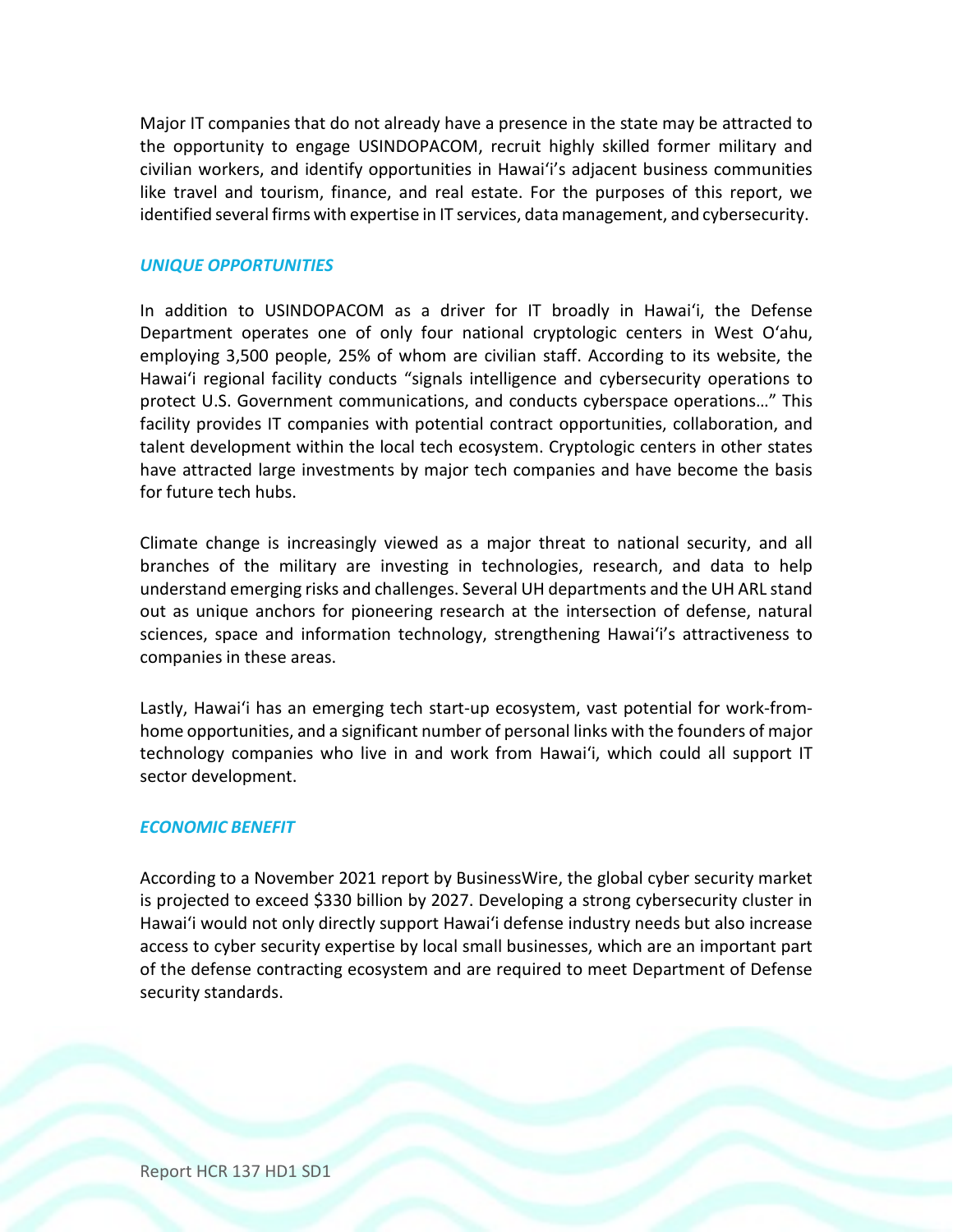More broadly, IT management is increasingly part of nearly every industry, and strengthening the IT cluster in Hawaiʻi would also provide access to solutions and tools for local companies, academic institutions, healthcare providers, and financial institutions. Online training platform Coursera cites the U.S. Bureau of Labor Statistics data that the median salary for cybersecurity analysts in the U.S. in 2020 was \$103,590. U.S. News cites the median salary for software engineers in 2019 at \$107,510. According to the Census Bureau, Hawaiʻi's Median Family Income was \$96,462 in 2019.

Developing well-paid jobs associated with IT in Hawaiʻi also strengthens local technology ecosystems.

#### *CHALLENGES AND POTENTIAL INCENTIVES*

One of the biggest challenges to attracting IT, cybersecurity, and other information technology firms is workforce development, and the relative need for IT professionals, specialists, and advanced degree holders in related fields. Local industry groups like CyberHawaiʻi and the Defense Alliance, as well as the University of Hawaiʻi system, are developing outstanding workforce training programs, but more needs to be done to **develop a skilled workforce in target high-tech sectors**.

The State could also consider incentive programs for corporate clients that offset the cost of workforce training, expanding on the existing Employment & Training Fund under the State's Workforce Development Division. Pathway programs that are currently being developed to **encourage IT and software development skills at the high school, vocational, and advanced degree levels** should all be part of the ecosystem of talent development.

Technology infrastructure requires ongoing investment to maintain competitiveness, including greater access to broadband, fiber, and satellite communications. The State might consider **developing Economic Development Agency grant proposals for broadband and related digital infrastructure** and track developments with recent infrastructure investment legislation.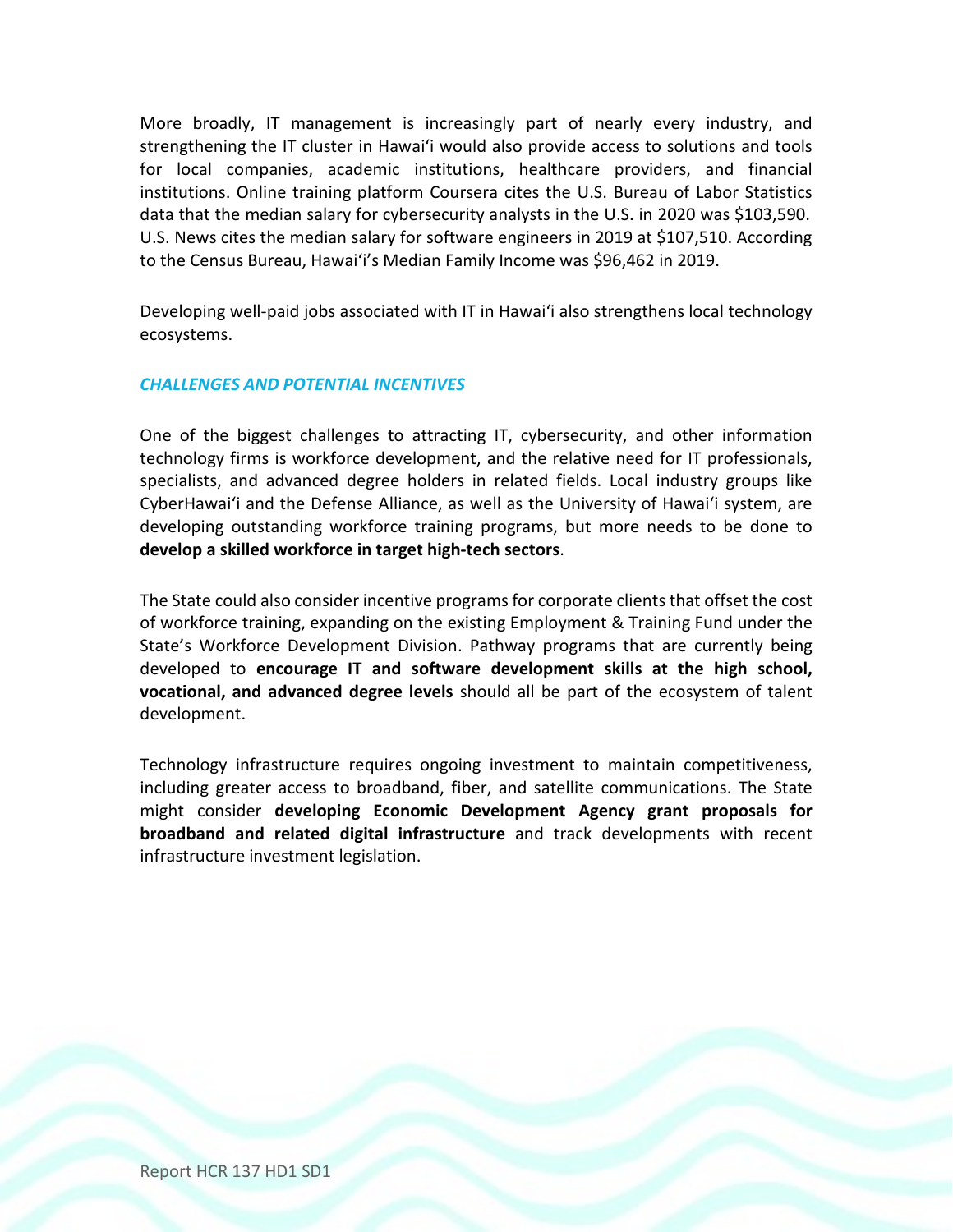# TARGET COMPANIES

# **SELECTION CRITERIA**

After identifying hundreds of potential companies, we analyzed each potential company from two perspectives: reasons to consider Hawaiʻi from the company's perspective and the attractiveness of the company from Hawaiʻi's perspective. We understand that while the main focus of H.C.R. 137 is to note companies that might be attracted to Hawaiʻi, we also considered key factors to assess their suitability to fit within the Hawaiʻi business ecosystem and contribute to the state's success. The figures below provide a general overview of our basic screening criteria used in the selection process.

### **Figure 3: Attractiveness from company's perspective**

| Criteria                   | Definition                                                                                                                                                                                                                                                                            |
|----------------------------|---------------------------------------------------------------------------------------------------------------------------------------------------------------------------------------------------------------------------------------------------------------------------------------|
| Comparative                | How does Hawai'i compare - Without implementing new incentives, how ideal is Hawai'i for this business'                                                                                                                                                                               |
| incentives                 | operations in comparison to other states or countries?                                                                                                                                                                                                                                |
| <b>Local competition</b>   | Low or no competition in Hawai'i - Opening a branch/location would provide the business with little to no<br>competition within Hawai'i.                                                                                                                                              |
| <b>Supportive tax</b>      | Current Hawai'i tax policies are beneficial for this company - Hawai'i provides certain tax incentives and                                                                                                                                                                            |
| policies                   | funding for which this company is qualified.                                                                                                                                                                                                                                          |
| <b>Connection to</b>       | Personal ties - Are there non-business reasons a company may have ties to Hawai'i? Are the business'                                                                                                                                                                                  |
| Hawai'i                    | decision makers from Hawai'i or do they have other ties to Hawai'i?                                                                                                                                                                                                                   |
| <b>Geographic location</b> | Proximity to Asia and other island nations - Hawai'i's geographic location makes it an ideal spot for<br>mainland companies to set up bases in order to expand their reach. Similarly, Asian countries such as Japan,<br>etc. would benefit from Hawai'i's proximity to the mainland. |

#### **Figure 4: Attractiveness from Hawaiʻi's perspective**

| Criteria                              | <b>Definition</b>                                                                                                                                                                                                                                                          |
|---------------------------------------|----------------------------------------------------------------------------------------------------------------------------------------------------------------------------------------------------------------------------------------------------------------------------|
| Number and quality<br>of jobs created | Potential for high-quality job creation based on current workforce - We assume that a company currently<br>employing a large workforce would have the potential to similarly require a significant workforce in Hawai'i,<br>creating desirable jobs for current residents. |
| <b>Energy Consumption</b>             | Low or smart consumption of energy - Hawai'i is very conscious of the energy consumed and generated on<br>the islands. We hope to attract companies utilizing renewable energy sources or those that require low<br>energy consumption.                                    |
| <b>Physical footprint</b>             | Small physical footprint - Hawai'i's land is precious and rare. We hope to attract companies that require a<br>small physical footprint or can reclaim land/facilities currently underutilized.                                                                            |
| Long term<br>sustainability           | Staying power - Both Hawai'i and the company are making an investment by participating in a partnership.<br>We would like a relationship to be long term and mutually beneficial, and for companies to plan for years of<br>business in Hawai'i.                           |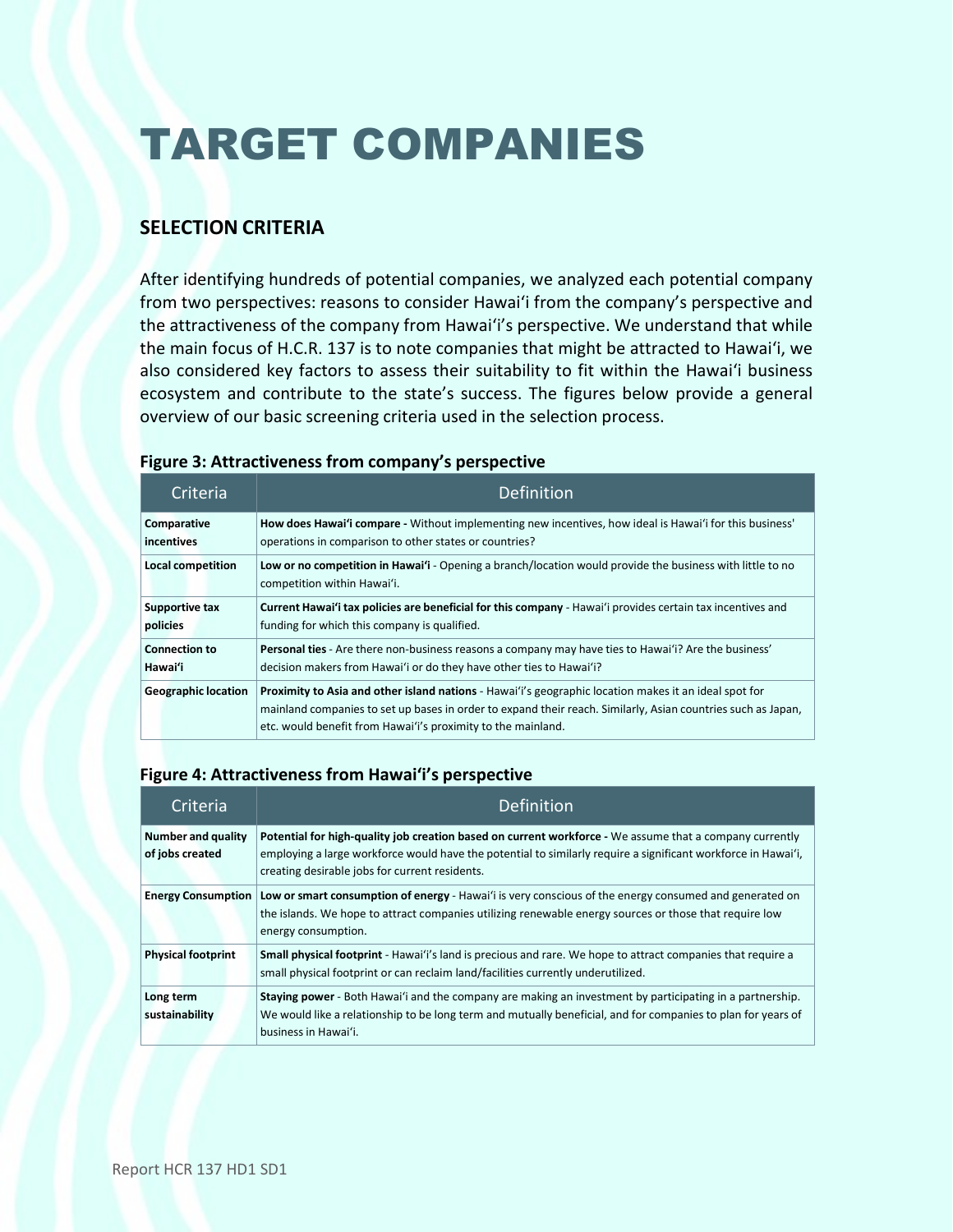# **PHARMACOLOGY/BIOTECHNOLOGY**

### *1. Gilead Sciences, Inc.*

Gilead Sciences, Inc. is a publicly traded American biopharmaceutical company with the mission "to discover, develop, and deliver innovative therapeutics for people with lifethreatening diseases." In addition to the United States, the company operates in Canada, Mexico, Europe, the Middle East, Asia, and South America.

| Website: | https://www.gilead.com                        |
|----------|-----------------------------------------------|
| Address: | 333 Lakeside Drive                            |
|          | Foster City, CA 94404                         |
| Phone:   | (650) 574-3000 or 800-GILEAD-5 (800-445-3235) |

The company website states they are "actively working to include a diverse group of participants, including underrepresented communities, across all (their) clinical trials." Inclusion is one of Gilead's core values and they state, "diversity in (their) research programs helps (them) understand how (their) treatments affect all the populations who may benefit from the treatments (they) are studying." The incentive for the company to open a location in Hawaiʻi is the access to a large, diverse population within a 20 mile radius to participate in their clinical trials and support their mission to be inclusive and investigate the effects of their medications in all ethnicities.

#### *2. Eli Lilly and Company*

Eli Lilly and Company isthe world'ssecond largest antidiabetics pharmaceutical company. It is based in Indianapolis, Indiana, with offices in 18 countries. It was one of the first companies to produce human insulin using recombinant DNA, and is currently the largest manufacturer of psychiatric medications. Lilly has been a global leader in diabetes care since 1923, and the company is continuing to work on creating a better life for people with the disease.

| Website: | https://www.lilly.com  |
|----------|------------------------|
| Address: | 893 S Delaware Street  |
|          | Indianapolis, IN 46285 |
| Phone:   | $(317)$ 276-2000       |

Lilly is committed to ensuring their medications work in a broad patient base by deliberately selecting a diverse range of participants in clinical trials. They have specific goalsto ensure they follow through on their promise, including identifying and addressing barriers that keep underrepresented populations from participating in clinical trials, intentionally selecting a diverse range of trial sites and investigators, and collaborating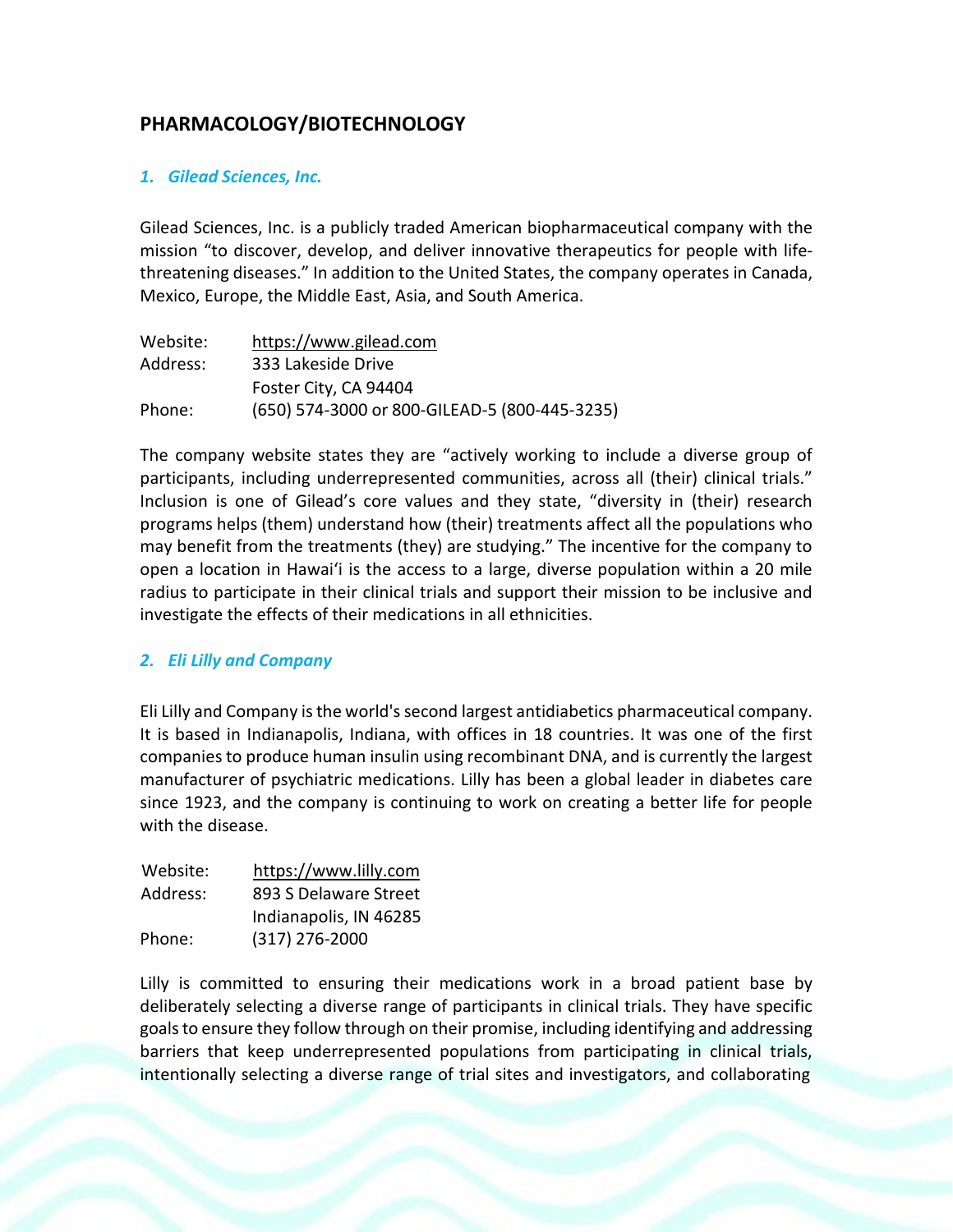with community organizations to identify and implement solutions that will result in diverse representation. The company's focus on diabetes and commitment to investigating a diverse population are a perfect match for Hawaiʻi, as NHPI and Asians are more likely to be diagnosed with this chronic disease.

## *3. Daiichi-Sankyo*

Daiichi-Sankyo is a global pharmaceutical company with 17 research and development locations in 10 countries, and the second largest pharmaceutical company in Japan. The company owns the American biotechnology company Plexxikon, American pharmaceutical company American Regent, and German biotechnology company U3 Pharma. The company developed its own antibody-drug conjugate (ADC) platform that was central to the development of a medication used to treat breast cancer by targeting the HER2 protein, which promotes the growth of cancer cells in 20% of all cases. ADCs are a combination of an antibody and a small molecule compound to form a medication, which allows the drug to seek out the cancer cells and deliver the drug with minimal exposure to other parts of the body. Their current "3 and Alpha" strategy is focused on their three most important ADCs, one of which is being studied in gastric cancer and nonsmall cell lung cancer.

| Website: | https://www.daiichisankyo.com |
|----------|-------------------------------|
| Address: | 211 Mt. Airy Road             |
|          | Basking Ridge, NJ 07920       |
| Phone:   | (908) 992-6400                |

Hawai'i is geographically the closest state to Japan, where the company has its roots. With Hawaiʻi's liver and stomach cancer incidence and mortality rates significantly higher than the U.S. population, the state has particular interest in potential innovative treatments like the ADCs Daiichi-Sankyo is focused on. By opening a location in Hawaiʻi, the company would be better able to collaborate with the researchers here in the islands and also have access to a diverse population particularly interested in the diseases they are investigating.

#### *4. Syneos Health*

Syneos Health is the only fully integrated biopharmaceutical solutions organization created through the merger of INC Research and inVentiv Health. The company operates in more than 110 countries to accelerate the delivery of biopharmaceutical products to patients around the world. Syneos Health usesthe Biopharmaceutical Acceleration Model to help clients increase the likelihood of regulatory approval and maximize commercial success. The company's goal is to decrease the time it takes to move from a concept in the lab to real world use.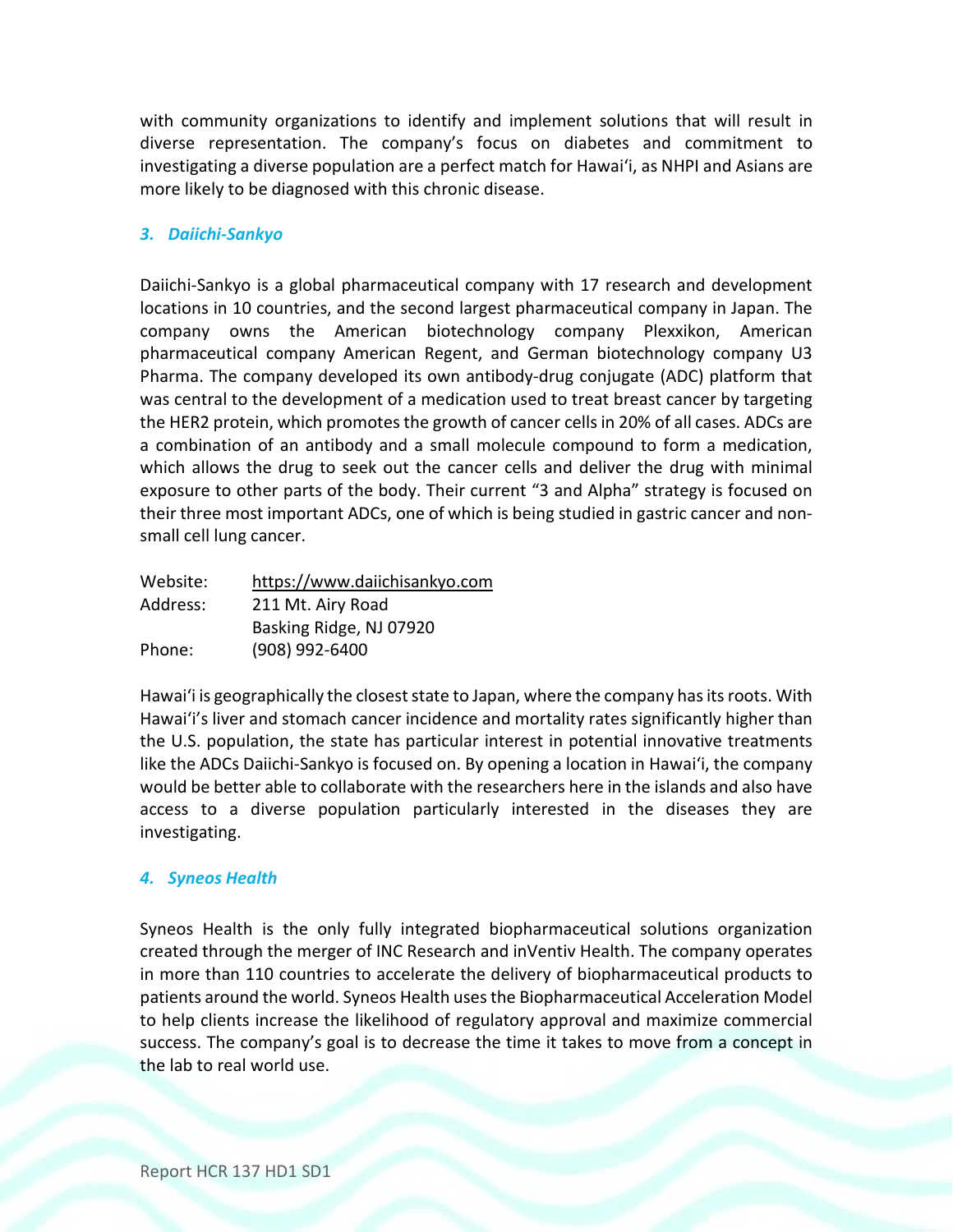| Website: | https://www.syneoshealth.com/ |
|----------|-------------------------------|
| Address: | 1030 Sync Street              |
|          | Morrisville, NC 27560         |
| Phone:   | (919) 876-9300                |

Syneos Health prides itself on having "access to specific patient populations including Japanese, Chinese, and patients who are obese or elderly." Opening a location in Hawaiʻi will enhance that available population by providing accessto clinical trial participants who are U.S. citizens and potentially adding more ethnicities to the subject pool. While there is a lot of research going on in the state, there is currently a limited number of local biopharmaceutical companies who have taken products to market. A company likeSyneos could take advantage of the possibilities for taking the current research to marketand perhaps identify potential customers through the establishment of local presence.

#### *5. Illumina*

Illumina is a global leader in genomics  $-$  an industry at the intersection of biology and technology. The company's goal is to apply innovative technologies to the analysis of genetic variation and function, making studies possible that were not even imaginable just a few years ago. Illumina has developed a comprehensive line of products that address the scale of experimentation and breadth of functional analysis to advance disease research, drug development, and the development of molecular tests. Their broad portfolio of leading-edge sequencing and array-based solutions address a range of genomic complexity and throughput enables researchers to select the best solution for their scientific challenge.

| https://www.illumina.com |
|--------------------------|
| 5200 Illumina Way        |
| San Diego, CA 92122      |
| (858) 202-4500           |
|                          |

Hawaiʻi is the perfect place for a company focused on genetic research. Illumina has product offerings that support multiple cancer research applications, including nextgeneration sequencing to detect somatic mutations in cancer. Illumina can partner with the UH Cancer Research Center to support government-funded research aimed at addressing this prevalent disease. Genetic disease testing solutions are also not widely available, especially in isolated places like Hawaiʻi. Often, diagnosis and advanced testing options are only available by traveling to the mainland. By opening a location in the islands, the company has a chance to capitalize on an unmet need and to help an underserved community.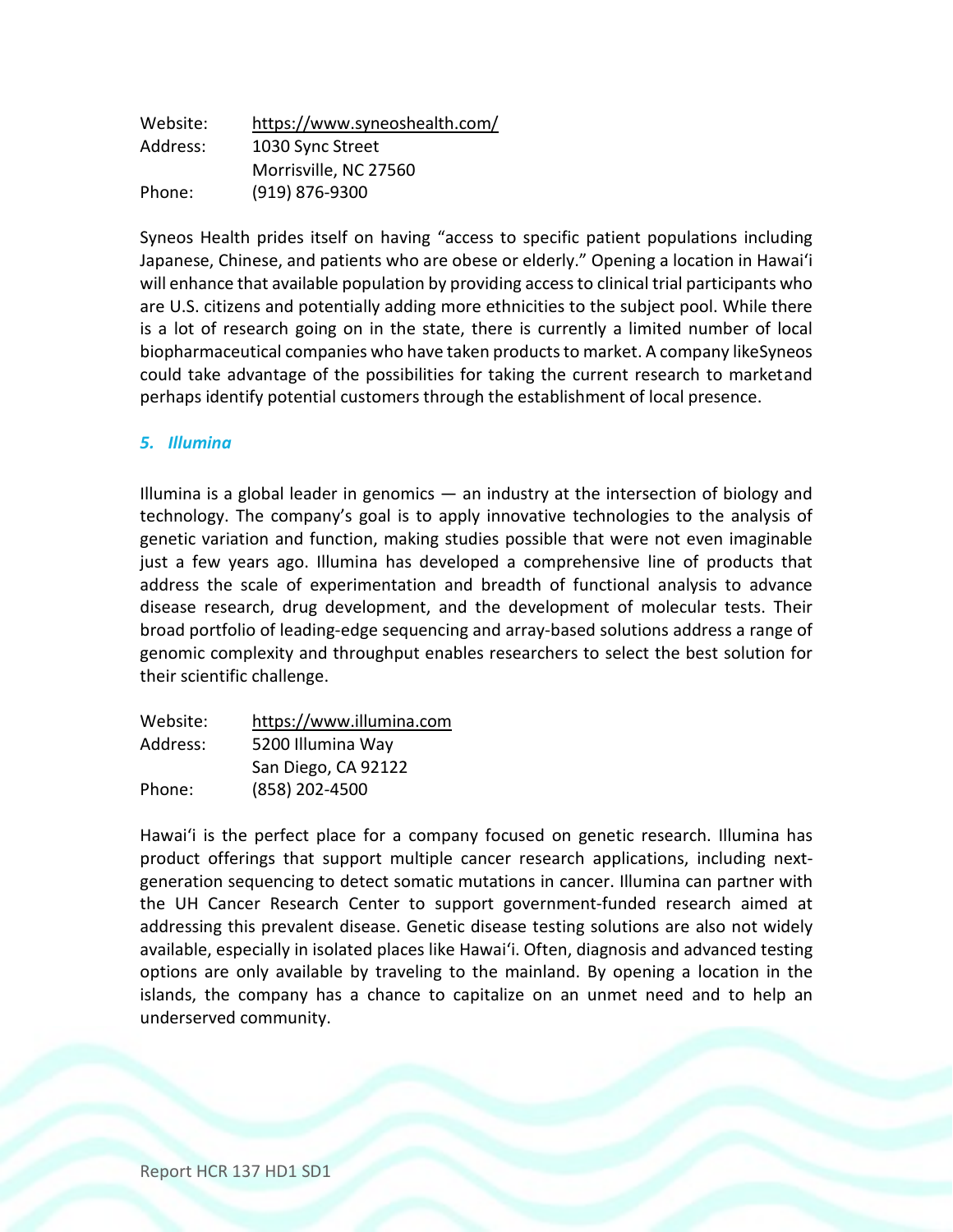# **CLEAN ENERGY**

#### *1. Jabil Inc.*

Jabil is a worldwide manufacturing services company based in Florida. It serves several industries, including clean energy technology, through design engineering, manufacturing, and supply chain and logistic services. Jabil has partnered with leading renewable energy companies to deploy new solutions for the energy grid in solar, wind, energy storage, smart meters, and industrial internet of things (IoT) and automation. The company employs over 260,000 people in 23 countries and has its own university that enables it to promote employees from within the company.

| Website: | https://www.jabil.com/           |
|----------|----------------------------------|
| Address: | 10560 MLK Street                 |
|          | North Saint Petersburg, FL 33716 |
| Phone:   | (727) 577-9749                   |

With many existing and planned renewable energy projects across Hawaiʻi, Jabil would have better access to various companies designing, building, and operating different technologies. Jabil could also collaborate with researchers at UH facilities and test sitesto develop component and system improvements that increase energy generation and lower costs.

#### *2. KKR & Co. Inc.*

KKR is a global investment firm that manages financial assets. The company has been an active investor in clean energy since 2011, investing about \$19.5 billion in renewable assets. KKR recently announced an exclusive partnership with Crossover Energy Partners to develop solar, wind, and energy storage projects in North America. KKR oversees project origination, development, financing, construction, and operation.

| Website: | https://www.kkr.com/   |
|----------|------------------------|
| Address: | <b>30 Hudson Yards</b> |
|          | New York, NY 10001     |
| Phone:   | (212) 750-8300         |

As an innovation hub for clean energy, Hawaiʻi provides KKR with an opportunity to build new energy generation facilities. Financing is an important part of the development of clean energy projects. Private equity firms are making more investments in the industry since President Biden recommitted to the Paris climate accord.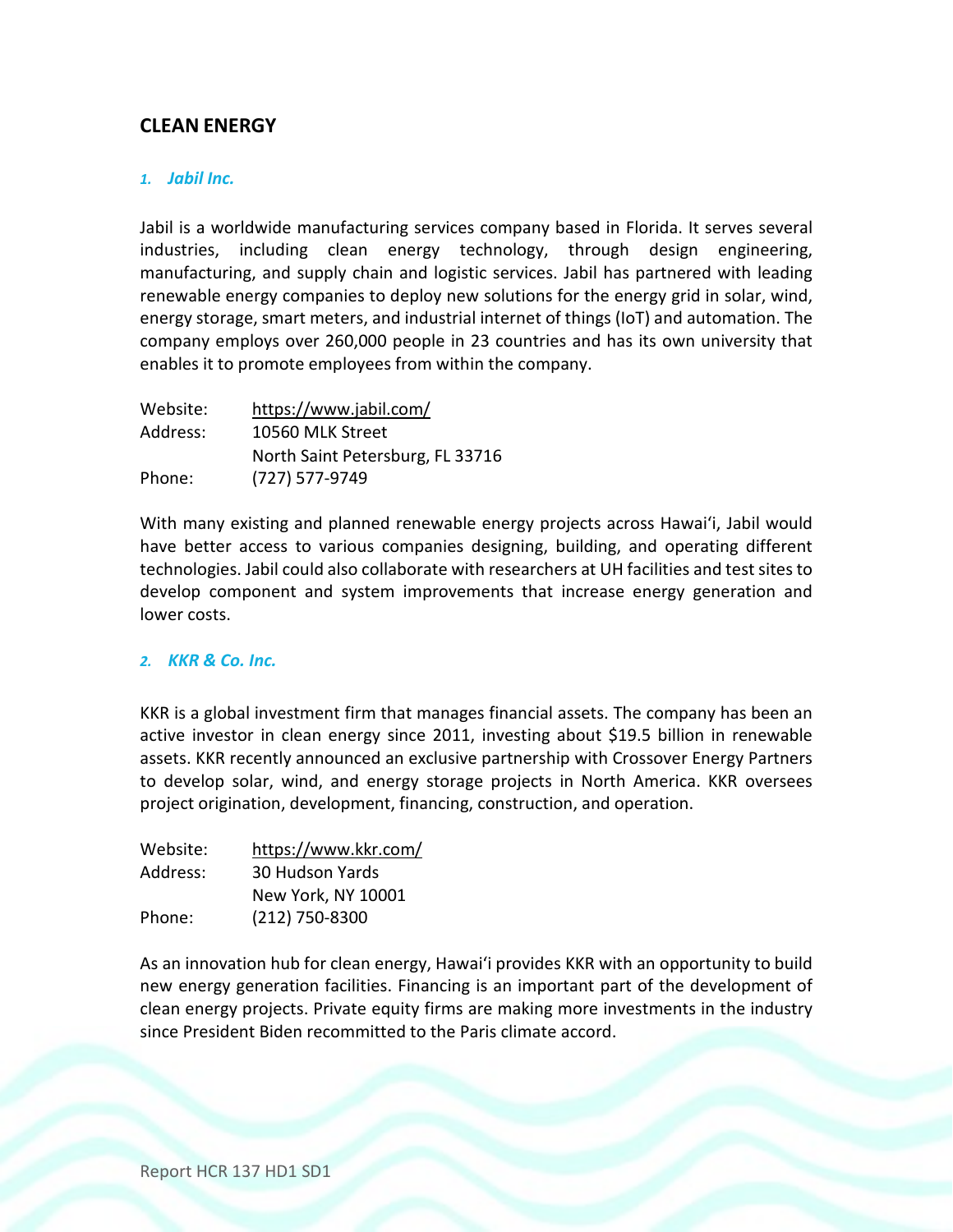#### *3. Enbridge Inc.*

Enbridge is an energy delivery company in North America. The company transports crude oil and natural gas, but also has a diversified portfolio of renewable energy projects including 23 wind farms, 11 solar energy operations, five waste heat recovery facilities, one geothermal project, and one hydroelectric facility. Enbridge employs more than 12,000 people in the U.S. and Canada.

| https://www.enbridge.com/ |
|---------------------------|
| 200, Fifth Avenue Place   |
| 425 - 1st Street S.W.     |
| Calgary, Alberta          |
| Canada T2P 3L8            |
| (403) 231-3900            |
|                           |

Hawaiʻi has only one geothermal power generating facility in Puna. Facilities at the Puna Geothermal Venture were damaged by lava flowsin 2018. Hawaiian Electric's geothermal supply accounted for only 0.3% of all renewable energy in 2020, and the utility company plans to expand geothermal resources. Enbridge has an opportunity to bid for selection in Hawaiian Electric's third procurement phase opening in February 2022.

#### *4. MasTec, Inc.*

MasTec is an infrastructure construction company with expertise in power generation, power delivery, civil and industrial, technology deployment, and communications. The company specializes in engineering, procurement, and construction of solar energy facilities, wind farms, alternative fuel power plants, and thermal power plants. MasTec has experience and resources to maximize efficiency during construction and operation. MasTec employs almost 22,000 skilled professionals in North America.

| Website: | https://www.mastec.com/         |
|----------|---------------------------------|
| Address: | 800 S. Douglas Road, 10th Floor |
|          | Coral Gables, FL 33134          |
| Phone:   | $(305) 599 - 1800$              |

MasTac is currently registered in Hawaiʻi for telecommunications purposes. Hawaiʻi provides the company with an opportunity to expand its service offering where there is a strong commitment to adding new clean energy projects.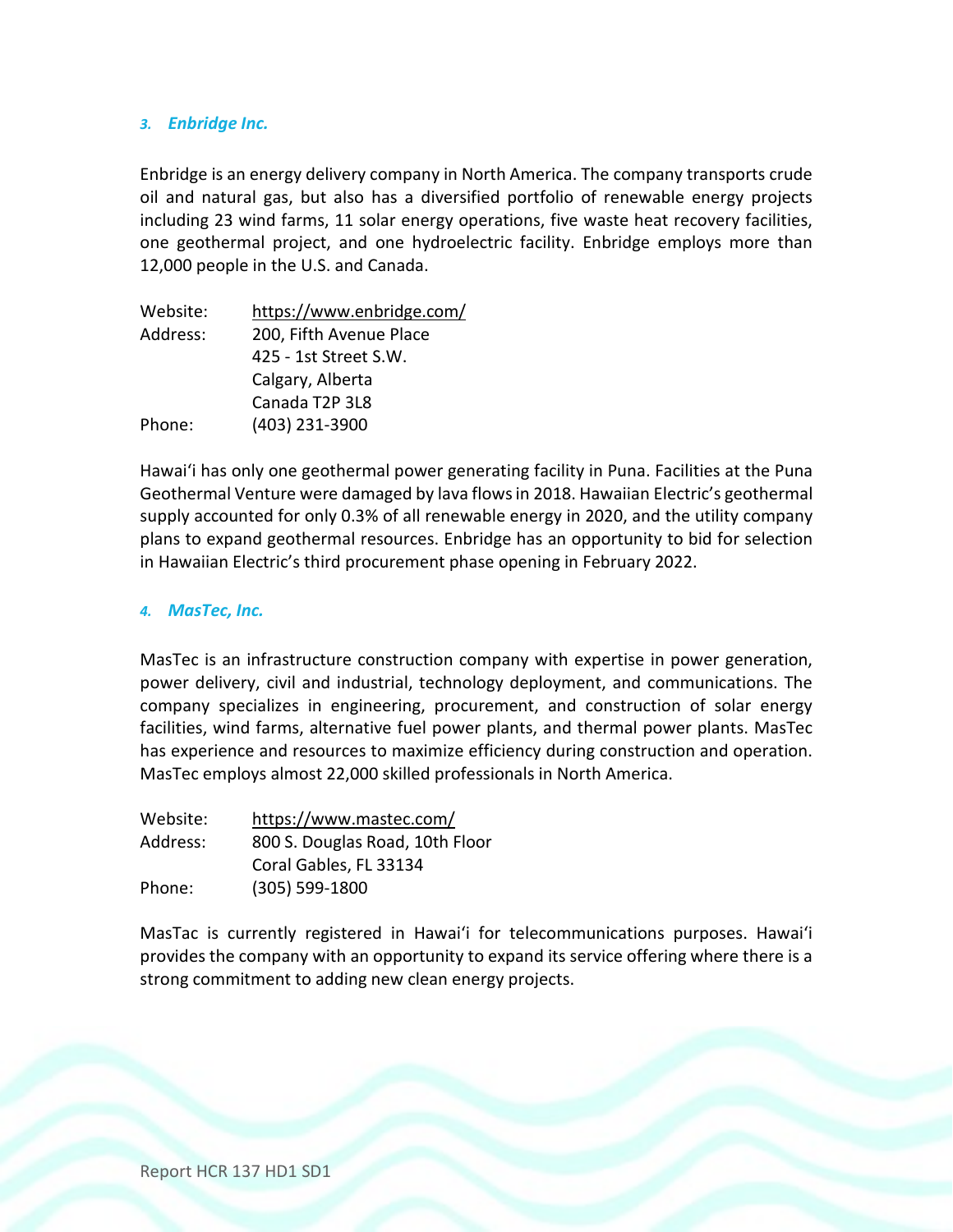#### *5. Renewable Energy Group, Inc.*

Renewable Energy Group is a global producer and supplier of biodiesel and renewable biodiesel and chemicals. The company is the largest biodiesel producer by volume in the U.S.

| Website: | https://www.regi.com/ |
|----------|-----------------------|
| Address: | 416 S. Bell Avenue    |
|          | P.O. Box 888          |
|          | Ames, IA 50010        |
| Phone:   | (515) 239-8000        |

Less than 3% of Hawaiian Electric's renewable energy was derived from biofuels in 2020. Renewable Energy Group has an opportunity to grow this segment of the clean energy industry and encourage an agricultural energy industry with a workforce able to produce both food and fuel.

## **AGRICULTURE/AQUACULTURE**

#### *1. Archer Daniels Midland*

The Chicago-based agricultural processor's business spans 200 countries and touches everything from animal feed and human food to cosmetics, alcohol, and paint. It has over 800 facilities and 50 innovation centers oversix continents. It employs 38,000 employees. It earned approximately \$65 billion during the 2019 calendar year. It has made Fortune World's Most Admired Companies List and has been listed as a top employer in both the United Kingdom and Germany. It is committed to sustainability and responsible sourcing such as its Commitment to No Deforestation in 2015.

| Website: | https://www.adm.com/             |
|----------|----------------------------------|
| Address: | 77 West Wacker Drive, Suite 4600 |
|          | Chicago, Illinois 60601          |
| Phone:   | $(312) 634 - 8100$               |

The nutrition segment fits most with Hawaiʻi and includes aquaculture. The company is already multinational and has operations in Asia including Japan. Hawaiian microalgae/spirulina would be ideal for ADM's R&D department which continues to expand. The company continues to venture into probiotics and nutraceuticals. ADM Ventures identifies companies to invest in such as early-stage start-ups, which would benefit from a partnership with HATCH.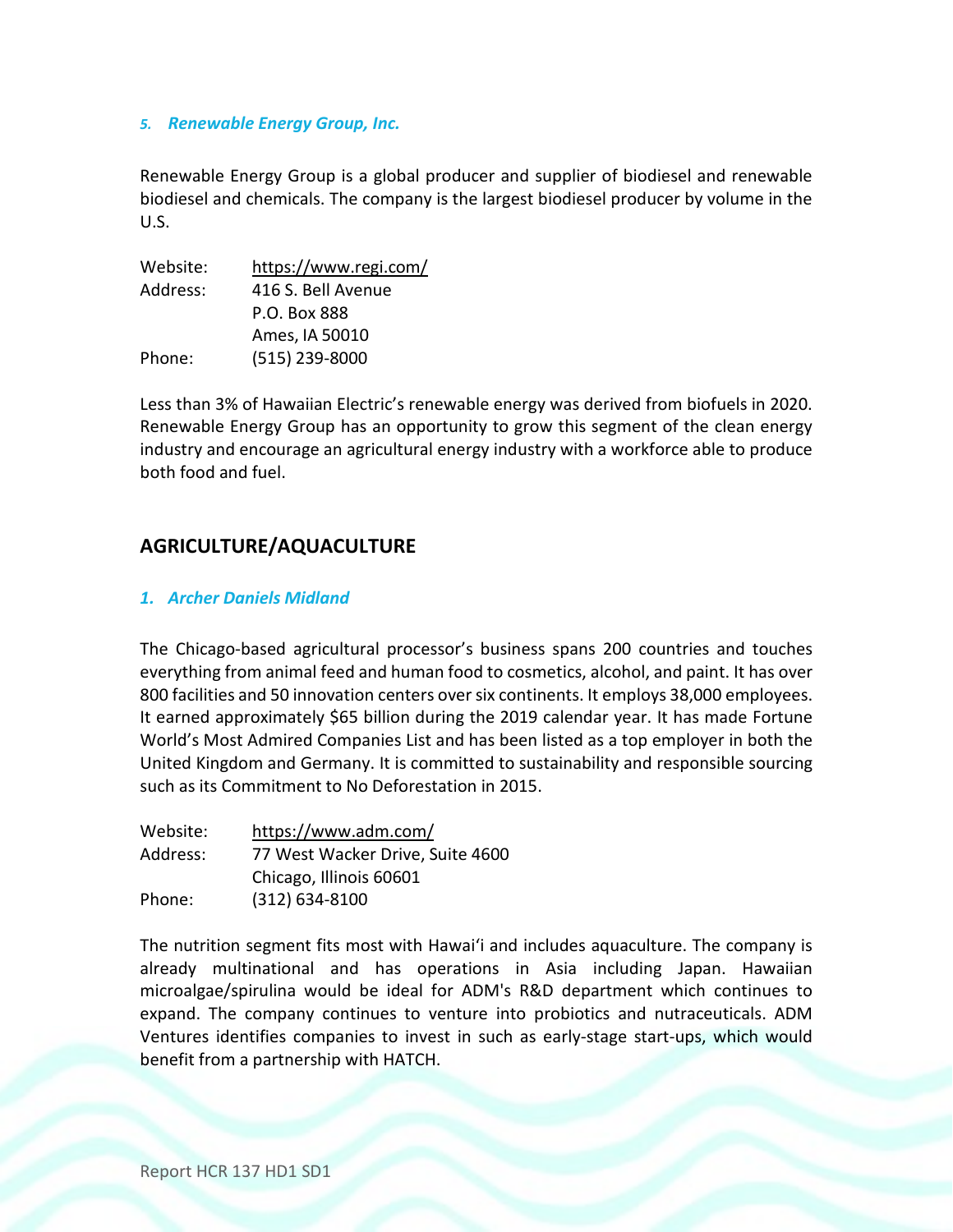### *2. Darling Ingredients*

The company is a global developer and producer of sustainable natural ingredients from edible and inedible bio-nutrients, creating a wide range of ingredients and customized specialty solutions for customers in the pharmaceutical, food, pet food, feed, industrial, fuel, bioenergy, and fertilizer industries. With operations on five continents, the company collects and transforms all aspects of animal by-product streams into useable and specialty ingredients, such as collagen, edible fats, feed-grade fats, animal proteins and meals, plasma, pet food ingredients, organic fertilizers, yellow grease, fuel feedstocks, green energy, natural casings, and hides. The company currently has over 10,000 employees.

| Website: | https://www.darlingii.com/ |
|----------|----------------------------|
| Address: | 5601 N MacArthur Blvd      |
|          | <b>Irving, TX 75038</b>    |
| Phone:   | (972) 717-0300             |

Hawaiʻi's fifth biggest commodity is cattle, which is an essential raw material by-product of Darling. Although there may be some facilities required for these operations, the company's business operations utilize byproducts that would otherwise become waste. This includes used cooking oil and bakery residuals. As Hawaiʻi has a need for waste reduction, this partnership would be mutually beneficial. Besides physical footprint, there may be a challenge related to shipping logistics.

#### *3. Locus Agricultural Solutions*

The company uses unique, microbrewery-type production technology to develop nongenetically modified organisms (GMO), organic solutions that sustainably feed the world, improve plant vitality and minimize environmental impact—starting from the ground up. The treatments are customized to local conditions, soil types and plant types, and are delivered refrigerated for maximum freshness. Ongoing treatments result in improved plant resilience and vigor, higher productivity, more soil carbon deposition and reductions in greenhouse gas emissions. The cost-effective solutions are easily applied without changing standard practices and specifically address major challenges, including soil health, plant productivity, and climate change—while improving user profits.

| Website: | https://locusag.com/       |
|----------|----------------------------|
| Address: | 30600 Aurora Road, Ste 180 |
|          | Solon, OH 44139            |
| Phone:   | (888) 331-5008             |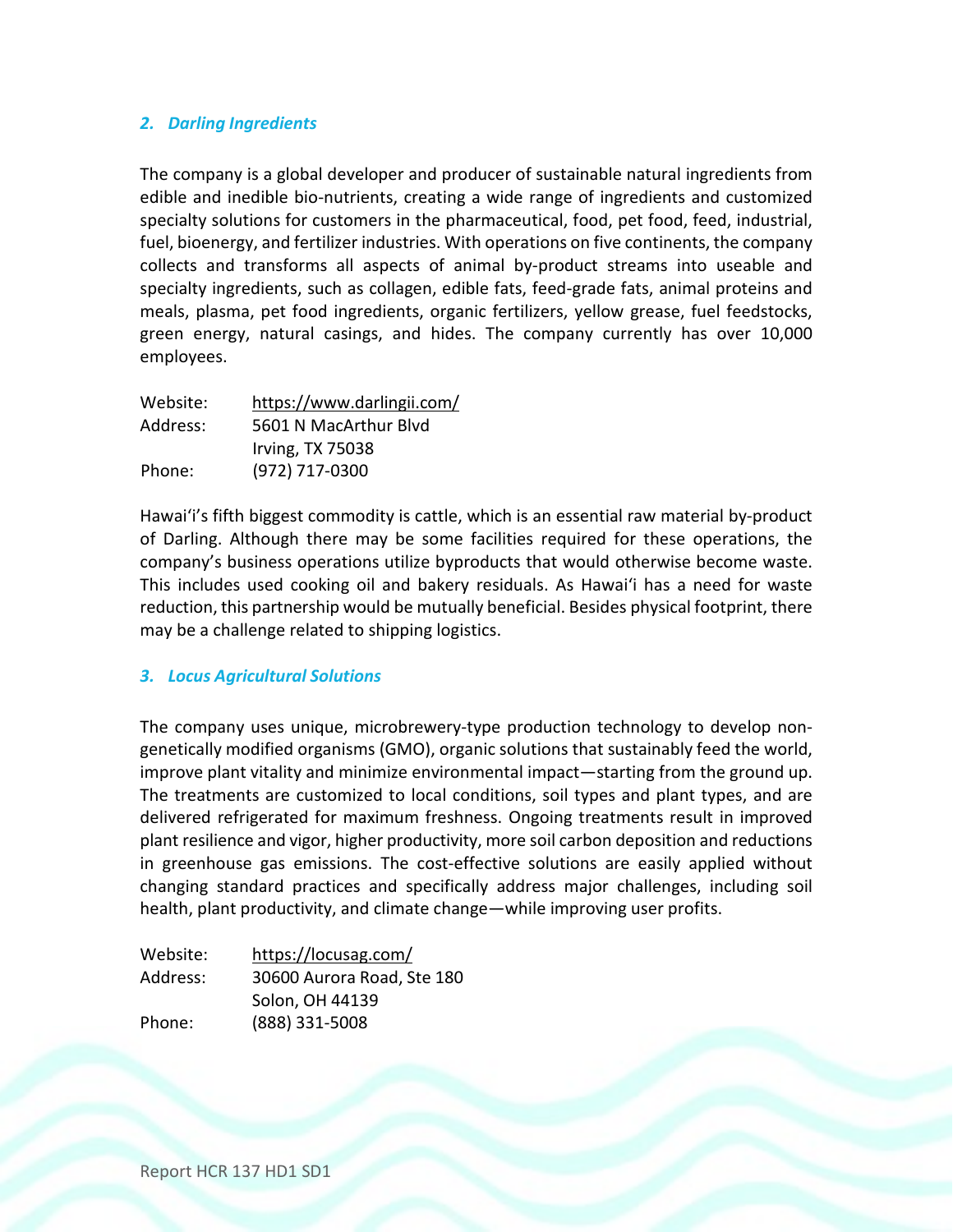Locus soil aims to grow more food on less land, fight climate change, and reduce the use of chemicals. These goals coincide very closely with Hawaiʻi's economic environment. Hawaiʻi has a productivity issue and this would put Hawaiʻi on par with other states such as California. The company is very similar to Hawaiʻi Agricultural Solutions LLC, currently operating in Hawaiʻi. The former CEO, Paul Zorner, has personal ties to Hawaiʻi.

## *4. AppHarvest, Inc.*

AppHarvest is building some of America's largest indoor farms, combining conventional agriculture techniques with today's technology to grow non-GMO, chemical-free produce. Their first greenhouse in Morehead, Kentucky, will span 60 acres and use 90% less water than a typical farm because of a sophisticated circular irrigation system and 10 acre rainwater retention pond. Their central location in Appalachia is within a day's drive of 70% of the U.S. population, allowing them to reduce the amount of diesel used in transportation by 80%.

| Website: | https://www.appharvest.com/ |
|----------|-----------------------------|
| Address: | 8556 Oakmont Lane           |
|          | Indianapolis, IN 46260      |
| Email:   | info@appharvest.com         |

The company currently operates in Appalachia to build a home-grown food supply and increase investment. It uses cutting edge technology to farm more sustainably, which is similar to the farming needs of Hawaiʻi. Hawaiʻi's research resources and year-round growing conditions could help AppHarvest expand its current technology.

#### *5. Umitron*

UMITRON is a Singapore and Japan based deep-tech company whose aim is to solve worldwide food and environmental problems by empowering aquaculture through technology. The company builds user-friendly data platformsfor aquaculture by using IoT, satellite remote sensing, and AI. UMITRON technology helps farmers improve farm efficiency, manage environmental risks, and increase business revenues. The company's ultimate goal is to utilize computer models in combination with aquaculture to help the world sustainably and efficiently deliver protein in a human-friendly and nature-friendly way.

Website: https://umitron.com/en/index.html Address: 1097, 2-11-7 Furuishiba Koto, Tokyo 135-0045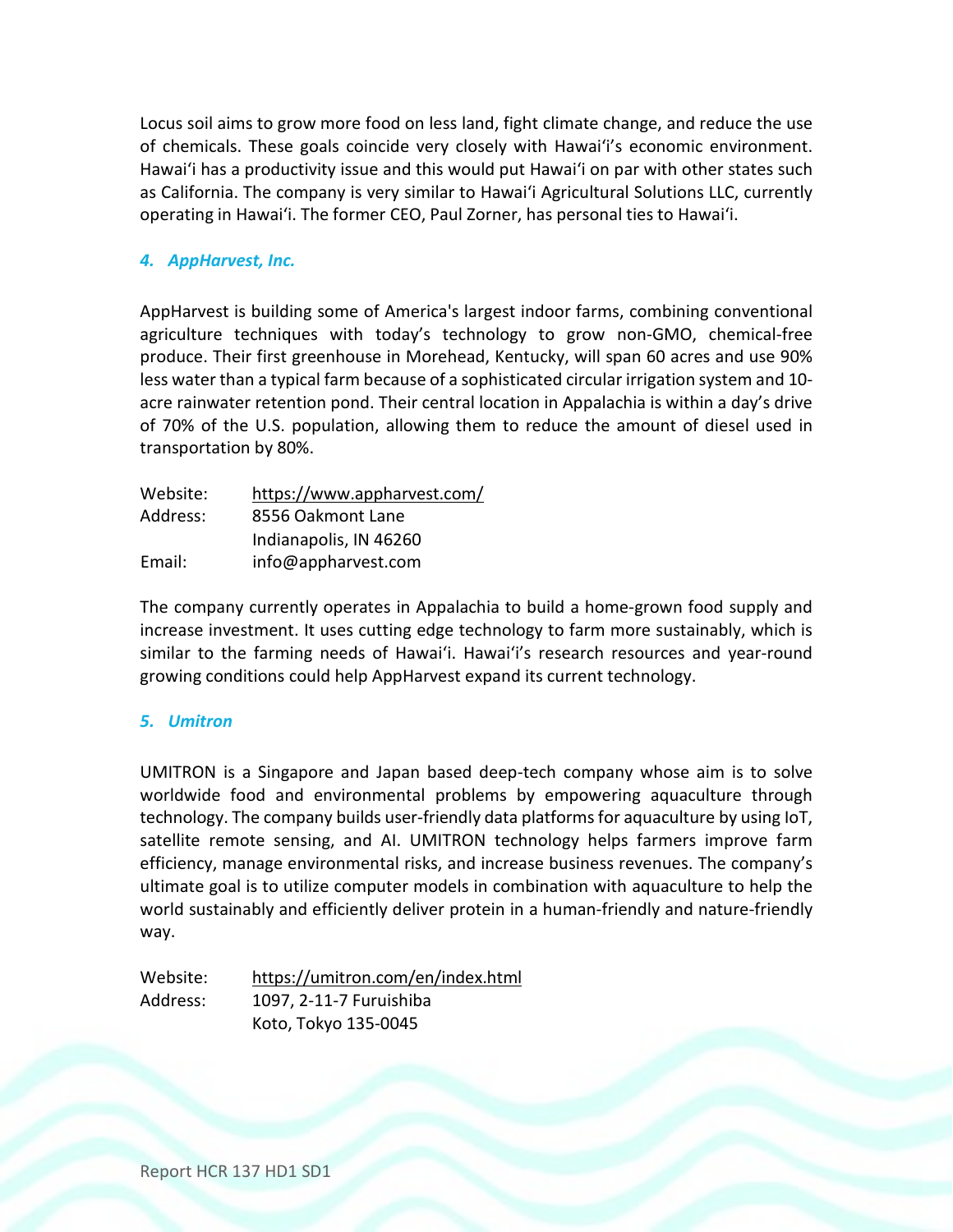The company is located in Japan and does not have any U.S. operations. Hawaiʻi would be an ideal location to enter the U.S. market. It utilizes computer technology, which Hawaiʻi has significant assets already established. It also focuses on sustainability which reflects the islands current economic environment.

# **INFORMATION TECHNOLOGIES/CYBERSECURITY**

#### *1. Palo Alto Networks*

Palo Alto Networks is a large cyber security company based in Santa Clara, California. It develops a wide range of advanced firewalls, threat detection, IT planning and cloudbased security solutions. The company has public and private sector clients and has interests throughout the Asia Pacific.

| Website: | https://www.paloaltonetworks.com/ |
|----------|-----------------------------------|
| Address: | 3000 Tannery Way                  |
|          | Santa Clara, CA 95054             |
| Phone:   | 866-320-4788                      |

Proximity to one of the four national cryptological centers, and the opportunity to provide services to USINDOPACOM, local contractors and the local ecosystem should be attractive to Palo Alto Networks. Working with the MHPCC and other UH labs provide unique venues for collaboration and technology innovation. The opportunities to straddle time zones in Asia, where Palo Alto Networks has a significant presence, and North America, may also provide advantages in supporting cross-border projects and teams.

#### *2. Google Cloud*

A division of Google Inc. in Mountain View, California, Google Cloud offers a suite of cloud computing services that run on the same network infrastructure of Google services like gmail, DropBox, and Youtube. Google Cloud offers a range of services geared toward government customers including artificial intelligence-enabled cyber security tools, collaboration and productivity, analytics, research, and development.

| Website: | https://cloud.google.com/solutions/government#section-1 |
|----------|---------------------------------------------------------|
| Address: | 1600 Amphitheatre Pkwy                                  |
|          | Mountain View, CA 94043                                 |

Google is well funded and has multiple offices in key markets, including in several cities across the U.S., which demonstrates their desire to participate in local innovation and customer ecosystems. Google's interest in climate-related innovation, especially its goal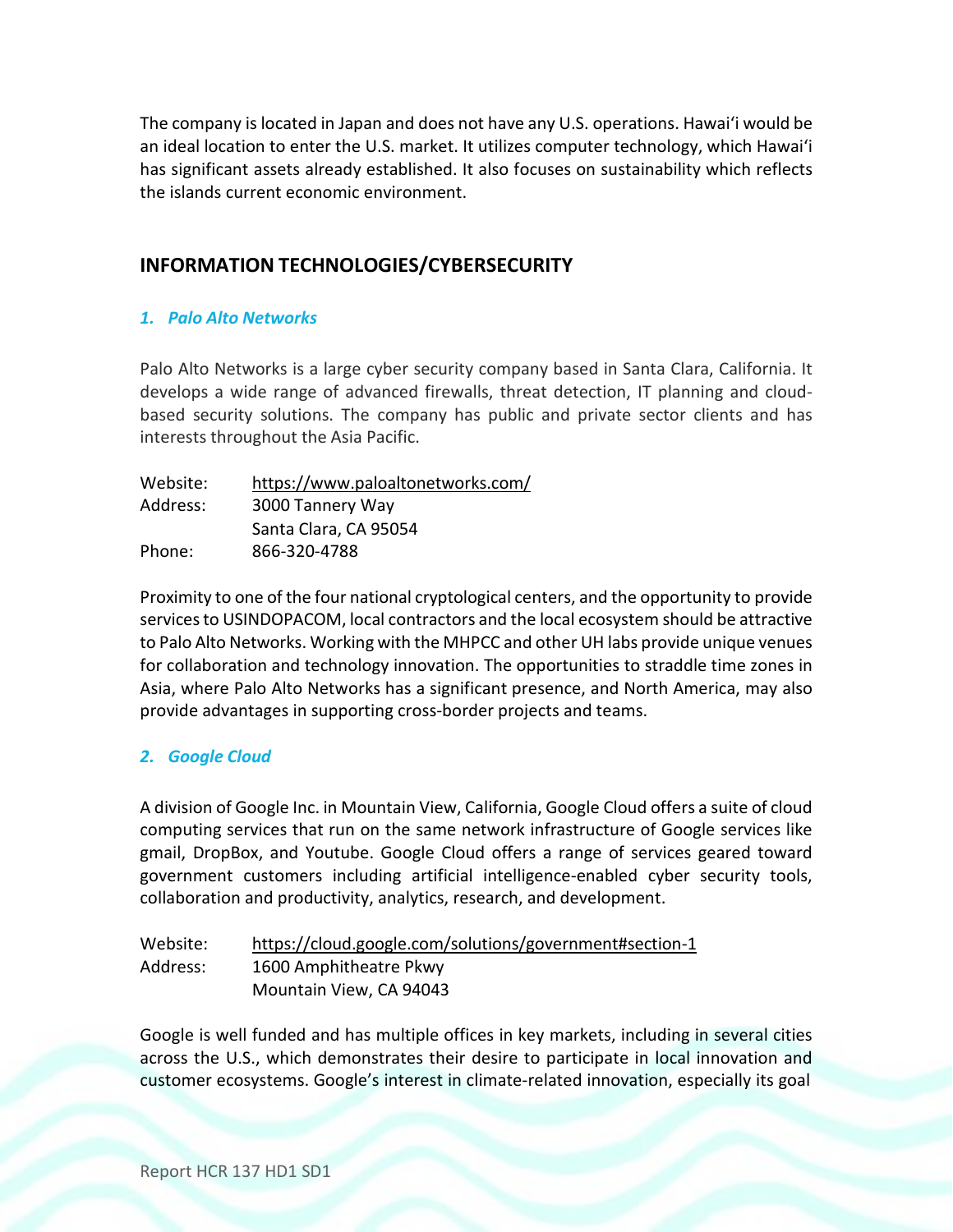to run every office and data center on electricity from clean sources by 2030 aligns with Hawaiʻi's own clean energy goals and makes Hawaiʻi a unique laboratory for innovation in this area. Further, Google recently re-engaged the U.S. Defense Department after a hiatus and may find opportunities to engage in certain areas like cybersecurity, collaboration tools, and cloud services with major U.S. government customers located within USINDOPACOM.

#### *3. Amazon Web Services*

Amazon Web Services, Inc. is a subsidiary of Amazon providing on-demand cloud computing platforms and services to individuals, companies, educational institutions, and governments. AWS isthe world's most broadly adopted cloud platform, offering over 200 digital information management services from data centers globally. Customers access AWS services over the internet, with no upfront costs or technology investment, and pay based on services used.

| Website: | https://aws.amazon.com/ |
|----------|-------------------------|
| Address: | 410 Terry Avenue North  |
|          | Seattle, WA 98109-5210  |

Amazon has extensive experience providing services to and partnering with the U.S. Federal Government. Proximity to one of the four national cryptological centers and the opportunity to provide services to USINDOPACOM should be attractive to AWS. AWS has deep experience with data privacy and security compliance regimes and offers services and solutions that are scaled to both large contractors as well as smaller companies that are part of the defense procurement ecosystem. In addition, AWS recently partnered with the State of Hawaiʻi and the Pacific Center for Advanced Technology Training to provide residents with the opportunity to train and receive AWS Cloud Foundations and AWS Solutions Architect Associate certifications. AWS recently announced the location in Hawaiʻi of one of eight Satellite Ground Stations as part of a global service to manage satellite communications.

#### *4. Crowdstrike*

Crowdstrike, from California, is a leading developer of endpoint detection and response, device control, managed threat hunting, vulnerability assessment and IT hygiene. Crowdstrike actively markets its services to Federal government agencies and also offers services designed to help contractors comply with Federal IT security requirements.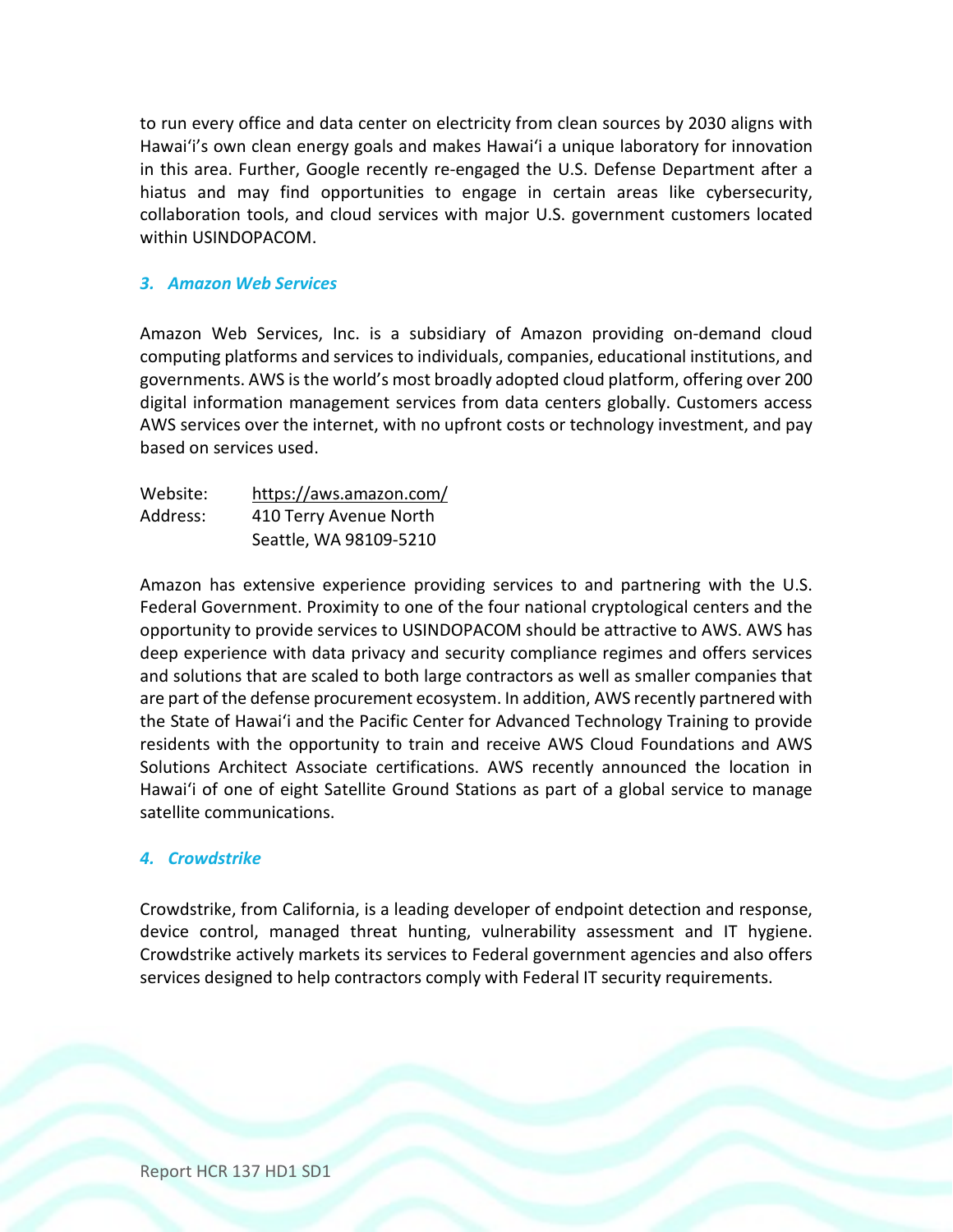| Website: | https://www.crowdstrike.com/ |
|----------|------------------------------|
| Address: | 150 Mathilda Place           |
|          | Sunnyvale, CA 94068          |
| Phone:   | 888-512-8906                 |

Proximity to one of the four national cryptological centers, and the opportunity to provide services to USINDOPACOM should be attractive to Crowdstrike, which is focused almost exclusively on cybersecurity and related technologies. Crowdstrike has extensive experience collaborating with U.S. Federal Government agencies and offers services and solutions to contractors and smaller companies that are part of the defense procurement ecosystem. There are several examples of defense contractors making significant investments near national cryptologic centers in other states, becoming the backbone of local cyber security research and development ecosystems. Organizations like CyberHawai'i and Defense Alliance that strengthen workforce development areimportant assets that could play a role in similar investments. Crowdstrike does have a registered business agent in Hawaiʻi.

### *5. Cognizant Technology Solutions*

Cognizant is a publicly listed Fortune 200 information technology firm headquartered in New Jersey with offices around the world. They have deep expertise in a wide range of information technologies, including AI, cybersecurity, and technology integration and provide business consulting, information technology, and outsourcing services.

| Website: | https://www.cognizant.com/us/en             |
|----------|---------------------------------------------|
| Address: | 1003 Bishop St. Ste 1600                    |
|          | Honolulu, HI 96813 (Registered Agent)       |
| Phone:   | (201) 801-0233 (corporate HQ in New Jersey) |

Based on their marketing materials, Cognizant does not appear to heavily pursue government contracts but may be attracted by Hawaiʻi's unique assets and opportunities to innovate around climate change, oceanographic and weather-related data. Cognizant Worldwide, a subsidiary of Cognizant Technology Solutions does have a registered agent and business presence in Hawai'i, but there was little information on its physical presence or operational assets in the State.

# **OTHER COMPANIES TO NOTE**

During our research, the project team identified a number of companies in various sectors, including natural sciences, technology, and B Corporations. The following list provides a glimpse of some of the possibilities.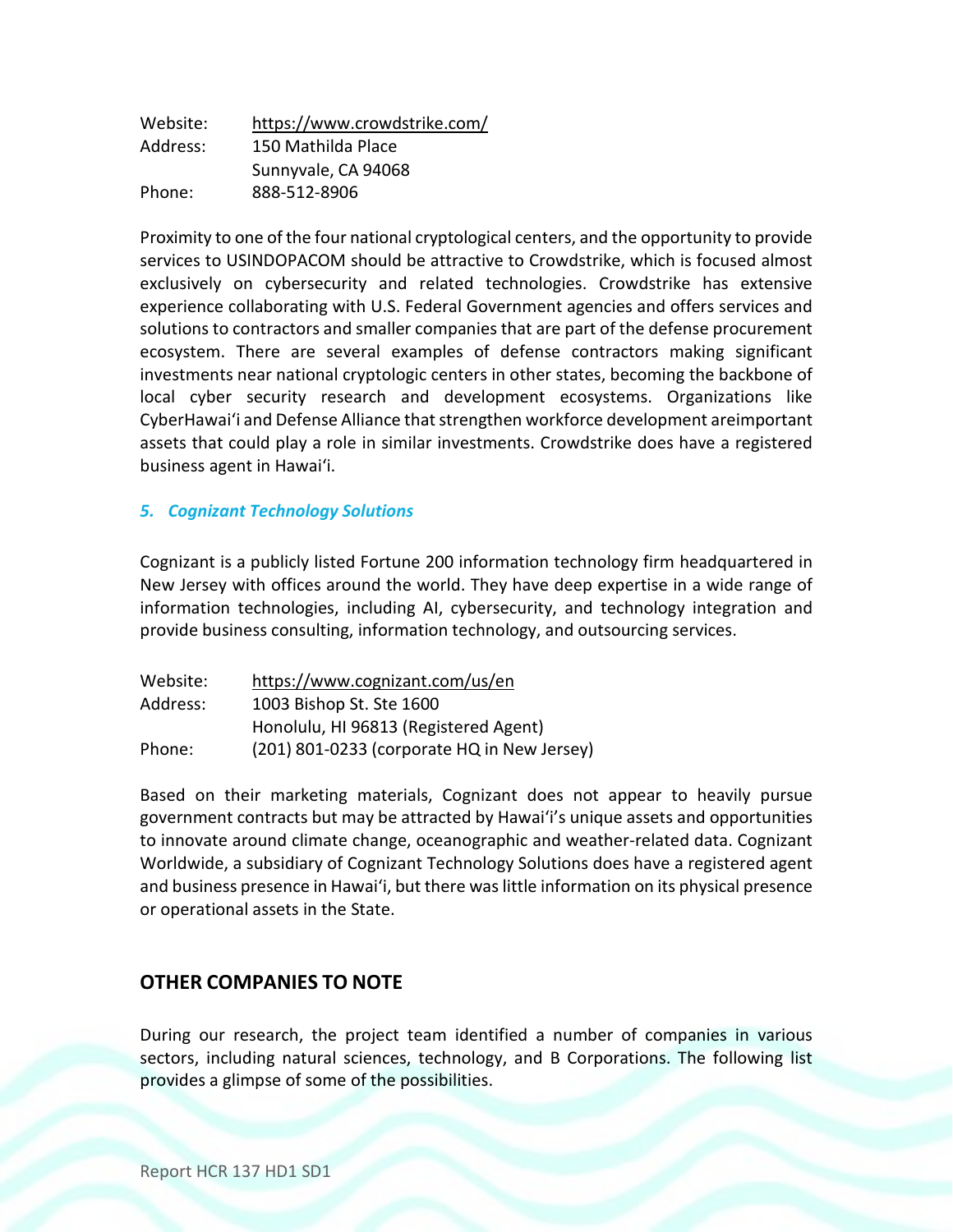#### *1. CSA Ocean Sciences*

CSA Ocean Sciencesis a multi-disciplinary marine and aquatic science and consulting firm, based in Florida with offices in several States and five international offices. They have extensive experience working with federal, state, and international governments as well as industrial and commercial customers. Their key focus areas include: Marine Sciences; Marine operations such as conducting surveys and collecting data; and Analysis, interpretation and management of large environmental data sets.

| Website: | https://www.csaocean.com/ |
|----------|---------------------------|
| Address: | 8502 SW Kansas Avenue     |
|          | <b>Stuart, FL 34997</b>   |

CSA would likely find Hawaiʻi's NOAA Regional Office and the UH Applied Research Lab, along with Hawaiʻi's marine tech ecosystem attractive for research and project development throughout the Pacific.

#### *2. Soletrac*

Solectrac, located in California, is supported by a team with diverse experience in engineering, agriculture, business, marketing and sales. In early 2020, Solectrac launched an equity crowdfunding campaign to support increased manufacturing of electric tractors. Solectrac was awarded a \$500,000 grant from the Bay Area Air Quality Management District as part of its Funding Agriculture Replacement Measures for Emission Reductions Demonstration Program, or FARMER program, which provides incentives to reduce agriculture sector air pollutants and greenhouse gas emissions. Solectrac is the recipient of the World Alliance's Solar Impulse Efficient Solutions label.

| Website: | https://solectrac.com/ |
|----------|------------------------|
| Address: | 3663 Regional Parkway  |
|          | Santa Rosa, CA 95403   |
| Phone:   | (866) 219-6750         |

The company currently participates in California incentives and recently donated a tractor to Jack Johnson and his Kokua Hawaiʻi Foundation. The company would like to expand internationally, which makes Hawaiʻi an ideal secondary location as a gateway to Asia.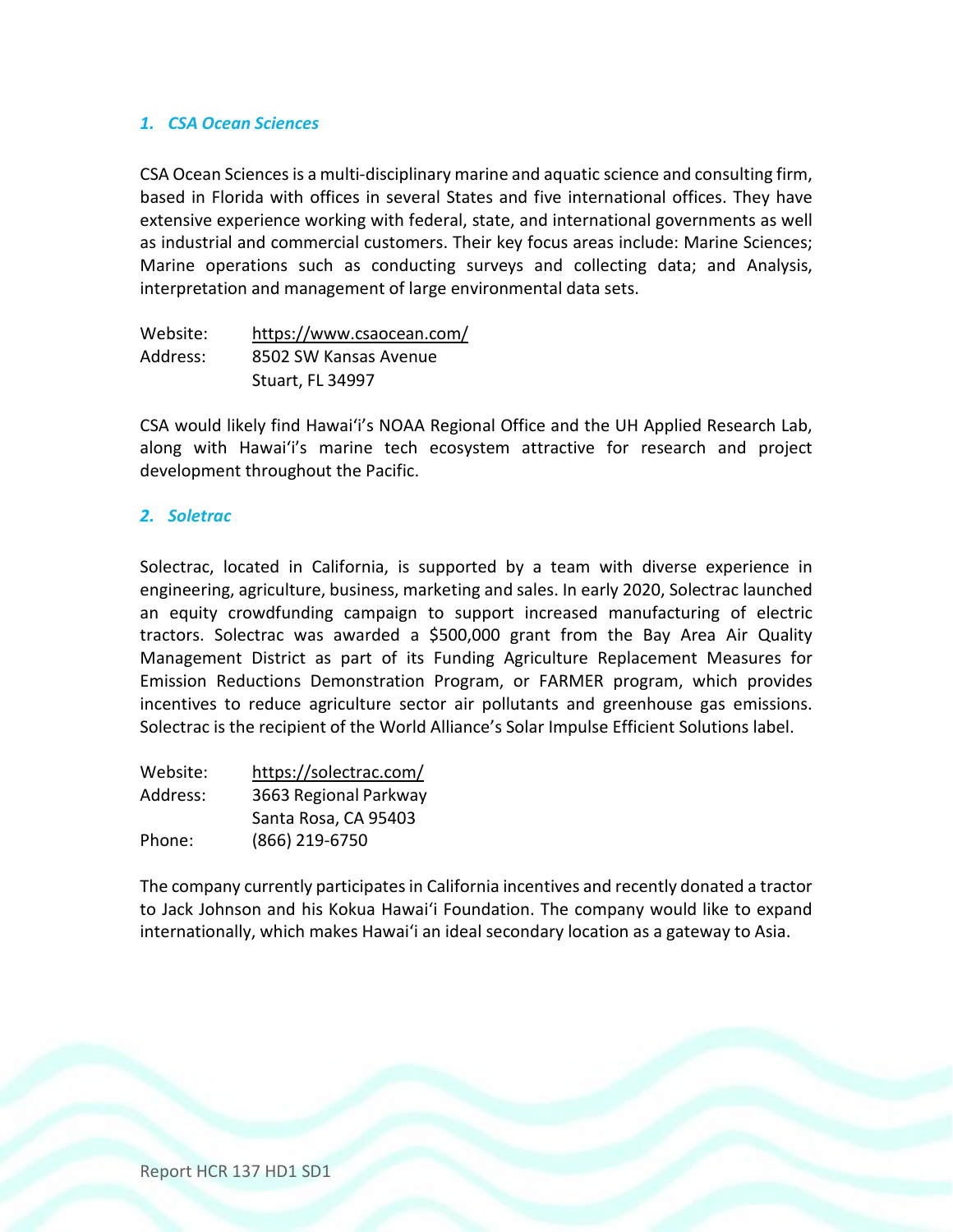### *3. SkyHaven Systems*

Skyhaven Systems, LLC is a specialty research and development firm that focuses on solving critical U.S. Government needs in the Defense, Energy, Aerospace, and Environmental sectors. With the firm's headquarters located in Steamboat Springs, CO and its main research and development laboratories located in Westford, MA, the firm applies advanced electrochemical engineering and science principles to solve technical problems of concern to the Government including the Department of Defense, NASA, Environmental Protection Agency, National Science Foundation, Department of Energy, USDA, NIH, and the Centers for Disease Control.

| Website: | http://skyhavensystems.com/ |  |
|----------|-----------------------------|--|
| Address: | 25557 Bella Vista Circle    |  |
|          | Steamboat Springs, CO 80487 |  |
| Email:   | sales@SkyhavenSystems.com   |  |

The company works closely with the U.S. government, which already has a strong presence in Hawaiʻi. Its environmental research sector relies on aqua research which could be supplemented by Hawaiʻi's research facilities. It additionally has a technology focus area related to animal feeding operations, which would benefit from Hawaiʻi's cattle commodity.

#### *4. Xylem*

Xylem is a leading manufacturer of laboratory, field, portable, online analytical instrumentation and data collection platforms centered around water with applications across multiple sectors including the environment, life sciences, agriculture, and infrastructure. Xylem Ocean and Coastal product lines include solutions for environmental research in oceanographic, hydrographic, and climate research markets. Xylem researches and delivers technologically advanced self-contained and integrated remote underwater observation systems, environmental monitoring buoys, telemetry, water quality and velocity sensors.

| Website: | https://www.xylem.com/en-us |
|----------|-----------------------------|
| Address: | 1 International Drive       |
|          | Rye Brook, NY 10573         |

Hawaiʻi's ocean resources, the UH School of Ocean and Earth Science and Technology School and the Applied Research Lab, represent important innovation and research arenas likely of interest to Xylem or their specialized subsidiary companies. Xylem appears to have a distributor for their YSI brand equipment in Hawaiʻi.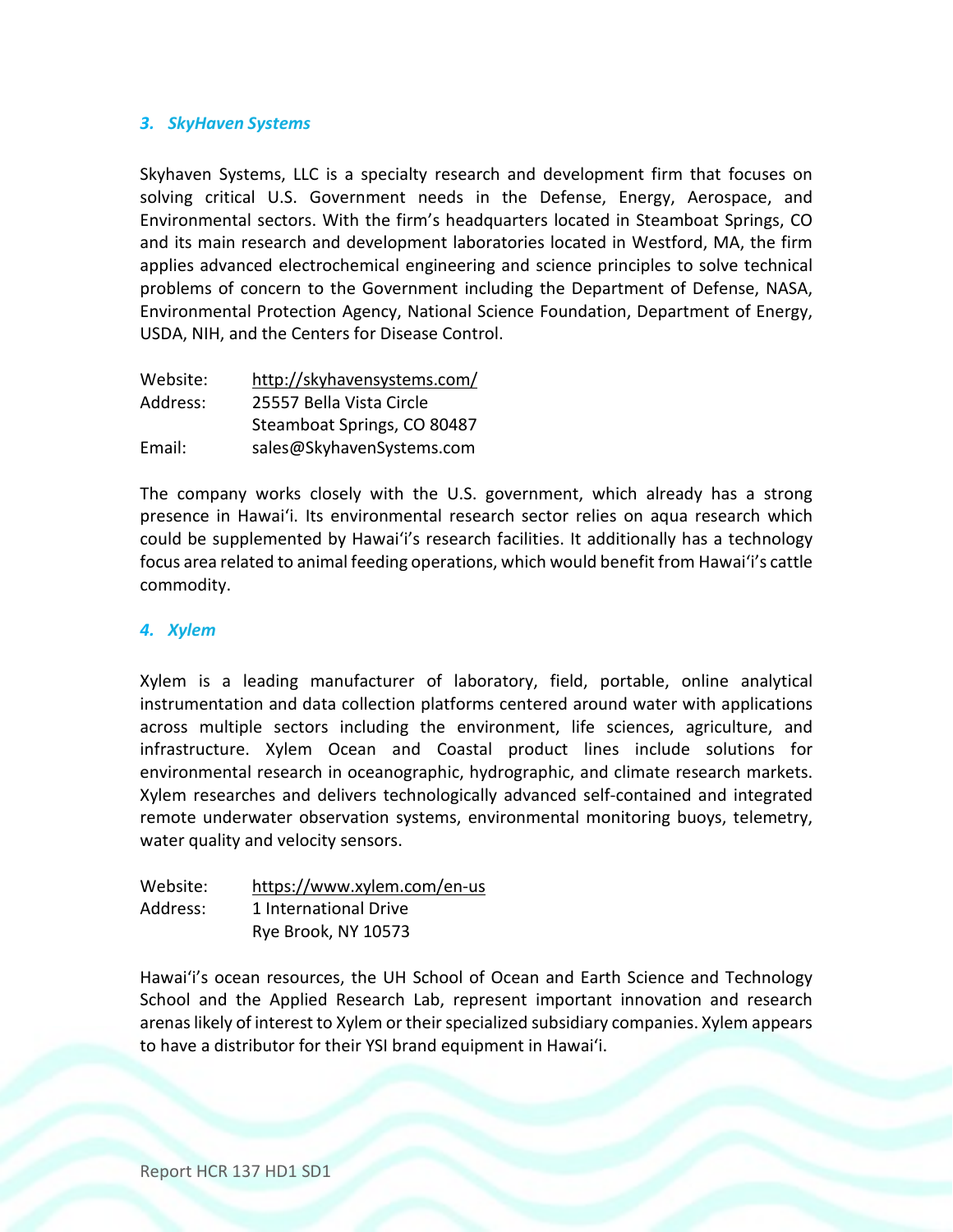# CONCLUSION

This report has identified a number of companies in Hawaiʻi's high-potential sectors to serve as a starting point to explore targeted *inward* investment. There are many other sectors, sub-sectors, and individual companies that have not been included due to time constraints and a limited five-week project timeline. Indeed, in-depth research in just one sector could unearth hundreds of high-potential prospects. There are surely many more companies that will appreciate the unique advantages and opportunities that Hawaiʻi has to offer.

The study focused on knowledge-based sectors, recognizing Hawaiʻi's unique strengths and assets as well as its limitations with land, energy, and distance between Hawaiʻi and major markets. Most of the identified sectors and companies have a common thread of **leveraging Hawaiʻi's special environment for technology research, development, and testing**. The importance of technology and the need for **investments in a skilled workforce** to support these sectors emerged as a significant challenge that will require government and private sector support to sustain their development.

The research also highlighted the **importance of focusing on economic development efforts that reflect Hawaiʻi's community, culture, and values**. It has also highlighted the need for the various local communities to form a universal definition of "successful economic development". While companies, and this report itself, might analyze Hawaiʻi through a business lens, ultimately, any investment or corporate engagement should be a partnership that is sustainable and that contributes to Hawaiʻi's long-term needs, prosperity, and quality of life.

Going forward, there is tremendous potential for identifying and attracting companies that can create high-quality jobs and contribute to Hawaiʻi's future.However, identifying the key sectors and researching, screening, and assessing companysuitability is not easy. By design, the process was largely qualitative in nature, and there is ample room to incorporate data-driven research to substantiate findings and priorities.While the process mapped potential companies to specific assets and sectors, there is an**opportunity to identify specific resources, grants, tax incentives, and other tools** that may further attract the best possible companies for maximum impact.

To further the State's development of investment attraction, the following recommendations are offered: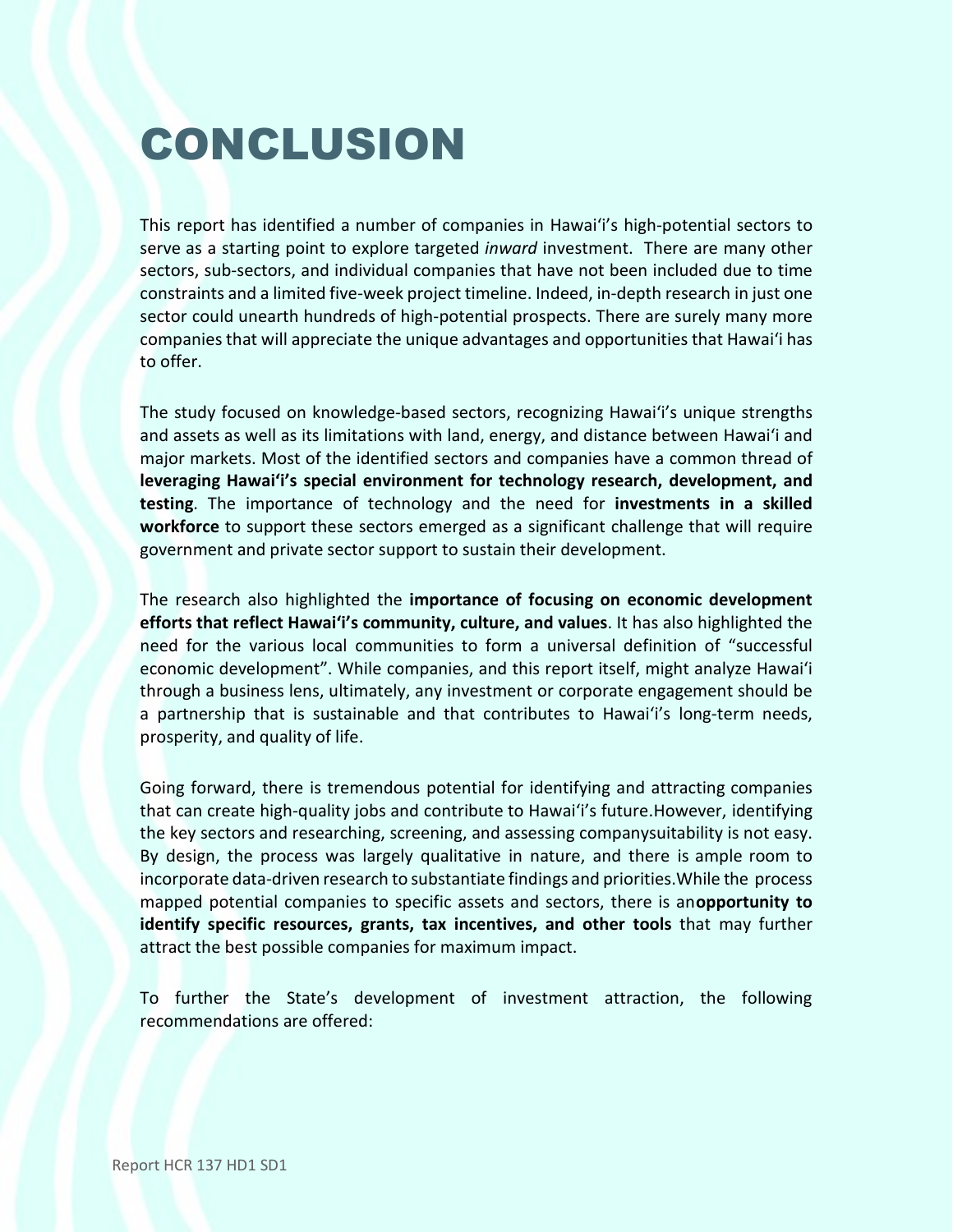- 1. **Create and fund a position for an inbound statewide investment manager** to develop target sectors, integrate strategies with local business ecosystems, develop strategies, and builda network of U.S. and international prospective investors. Manager should proactively pursue and recruit potential candidates based upon "most likely to establish/relocate to Hawaii" factors specifically relevant to the candidate.
- 2. **Allocate program funds** for inward investment program to be used primarliy for research materials (e.g., subscription databases), travel, e.g., meetings at company headquarters or other venues, trade and investment events in US and abroad, ad hoc consulting services and other expenses related to inward investment program.
- 3. **Review existing State tax incentives, workforce development programsand other resources**that can attract appropriate investorsto the state. More than likely, because each candidate company is unique, more tailored incentives addressing the needs and desires of the candidate company would be necessary. Handholding is necessary to get companies to establish or relocate and this is a time consuming and intensive endeavor that requires the full attention of a inbound investment manager.
- 4. **Link investment attraction opportunities to local communities** to ensure that inbound partners meet local needs; develop in-depth criteria for company selection that incorporates these community and development needs. Community sensitivity is important to assess whether the corporate culture of a candidate firm fits with the potential locational factors.
- 5. **Maximize opportunities for incentive funding** and seed projects by assisting candidate companies with agencies that can provide funding, including the State government. As noted, customized incentives and intensive handholding is necessary to move the needle on first getting the attention of a candidate company and then the more consuming follow through.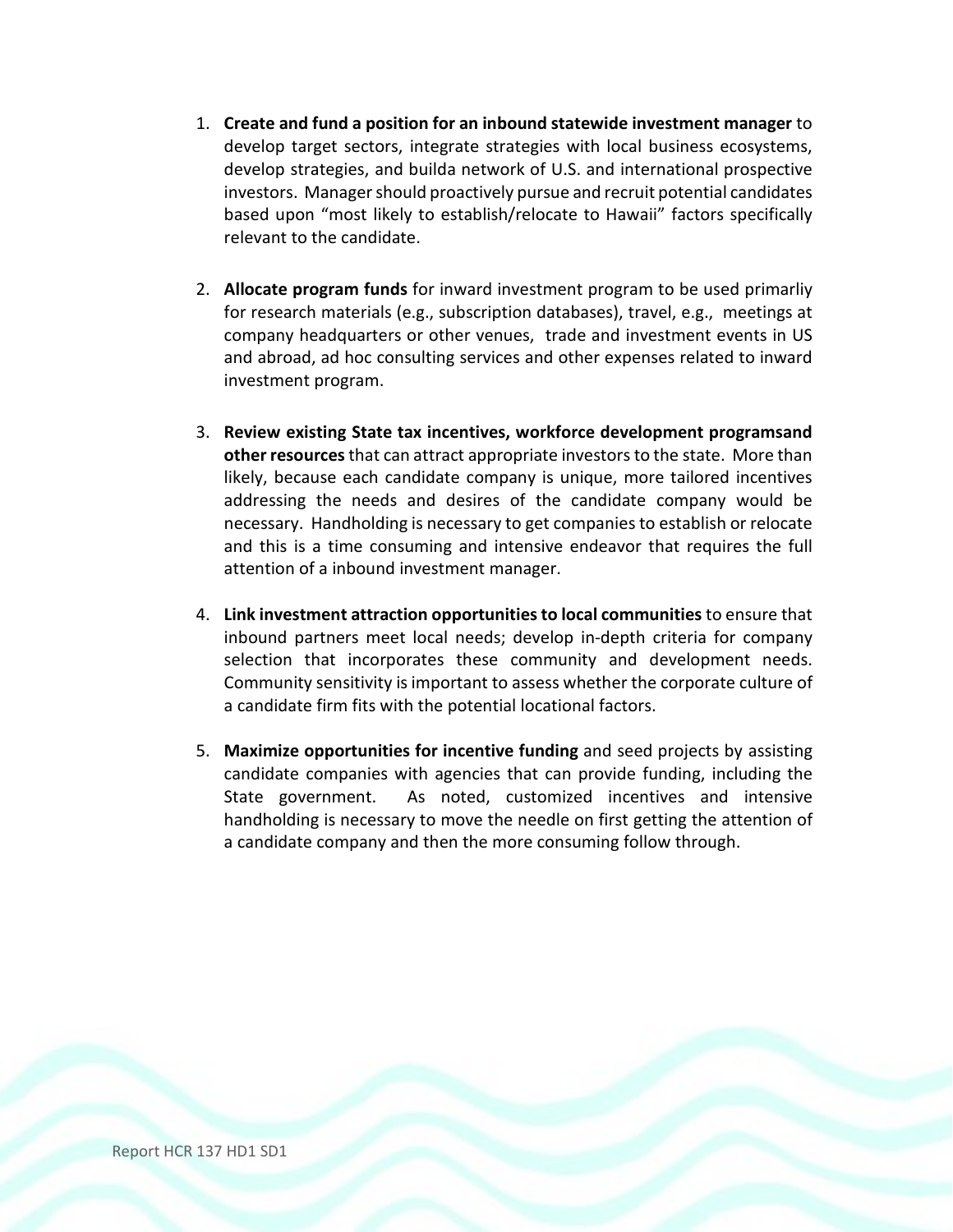# APPENDICES

# **COMPLETE LIST OF TARGET COMPANIES**

| #   | <b>Company name</b>                   | <b>Sector</b>        | Website                                                 |
|-----|---------------------------------------|----------------------|---------------------------------------------------------|
| 1.  | Gilead Sciences, Inc.                 | Pharma/Biotechnology | https://www.gilead.com                                  |
| 2.  | Eli Lilly and Company                 | Pharma/Biotechnology | https://www.lilly.com                                   |
| 3.  | Daiichi-Sankyo                        | Pharma/Biotechnology | https://www.daiichisankyo.com                           |
| 4.  | Syneos Health                         | Pharma/Biotechnology | https://www.syneoshealth.com/                           |
| 5.  | Illumina                              | Pharma/Biotechnology | https://www.illumina.com                                |
| 6.  | Jabil Inc.                            | Clean energy         | https://www.jabil.com/                                  |
| 7.  | KKR & Co. Inc.                        | Clean energy         | https://www.kkr.com/                                    |
| 8.  | Enbridge Inc.                         | Clean energy         | https://www.enbridge.com/                               |
| 9.  | MasTec, Inc.                          | Clean energy         | https://www.mastec.com/                                 |
| 10. | Renewable Energy Group, Inc.          | Clean energy         | https://www.regi.com/                                   |
| 11. | <b>Archer Daniels Midland</b>         | Ag/Aquaculture       | https://www.adm.com/                                    |
| 12. | <b>Darling Ingredients</b>            | Ag/Aquaculture       | https://www.darlingii.com/                              |
| 13. | Locus Agricultural Solutions          | Ag/Aquaculture       | https://locusag.com/                                    |
| 14. | AppHarvest, Inc.                      | Ag/Aquaculture       | https://www.appharvest.com/                             |
| 15. | Umitron                               | Ag/Aquaculture       | https://umitron.com/en/index.html                       |
| 16. | Palo Alto Networks                    | IT/Cybersecurity     | https://www.paloaltonetworks.com/                       |
| 17. | Google Cloud                          | IT/Cybersecurity     | https://cloud.google.com/solutions/government#section-1 |
| 18. | Amazon Web Services (AWS)             | IT/Cybersecurity     | https://aws.amazon.com/                                 |
| 19. | Crowdstrike                           | IT/Cybersecurity     | https://www.crowdstrike.com/                            |
| 20. | <b>Cognizant Technology Solutions</b> | IT/Cybersecurity     | https://www.cognizant.com/us/en                         |
| 21. | <b>CSA Ocean Sciences</b>             | Other                | https://www.csaocean.com/                               |
| 22. | Soletrac                              | Other                | https://solectrac.com/                                  |
| 23. | SkyHaven Systems                      | Other                | http://skyhavensystems.com/                             |
| 24. | Xylem                                 | Other                | https://www.xylem.com/en-us                             |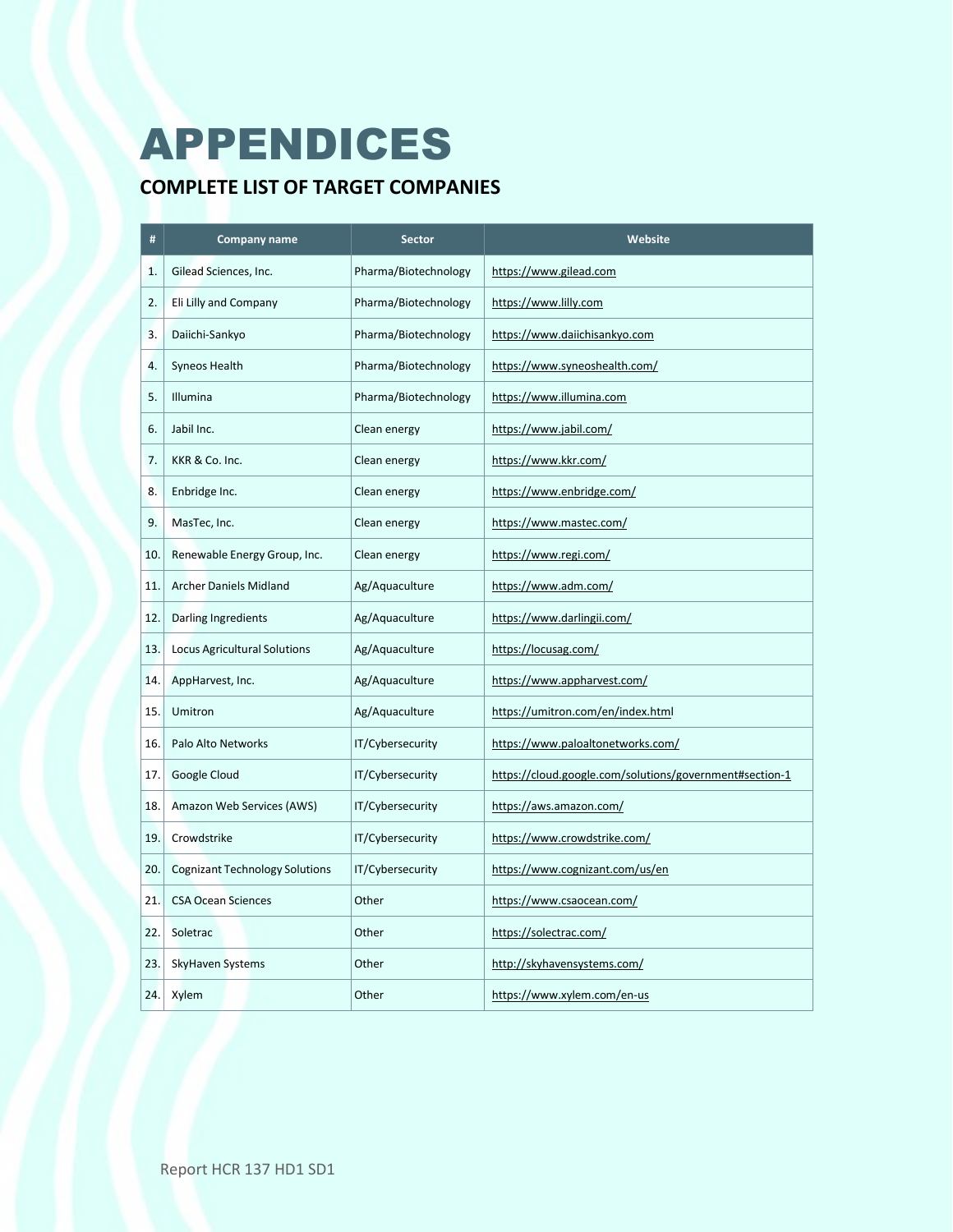# **SUPPLEMENTAL CLEAN ENERGY GENERATION OR SUPPORT SERVICES COMPANIES**

The companies listed below were found on the Fortune 500 Company list and are registered with the Hawaiʻi Department of Commerce and Consumer Affairs in Clean Energy Generation or Support Services.

AES AECOM American Electric Power - AEP Renewables Applied Materials BP - Wind Energy Baker Hughes Berkshire Hathaway - Energy Renewables Bosch Emcor Emerson Automation Enel North America Fluor GE Honeywell Idemitsu Apollo Jacobs KBR Kiewit Leidos Lockheed Martin NRG Energy NextEra PSEG Parker-Hannifin Primoris Quanta Rockwell Automation Samsung - E&C America Schneider Electric Siemens Sumitomo Electric Tetra Tech Toshiba - America Energy Systems Tutor Perini Veolia ES Technical Solution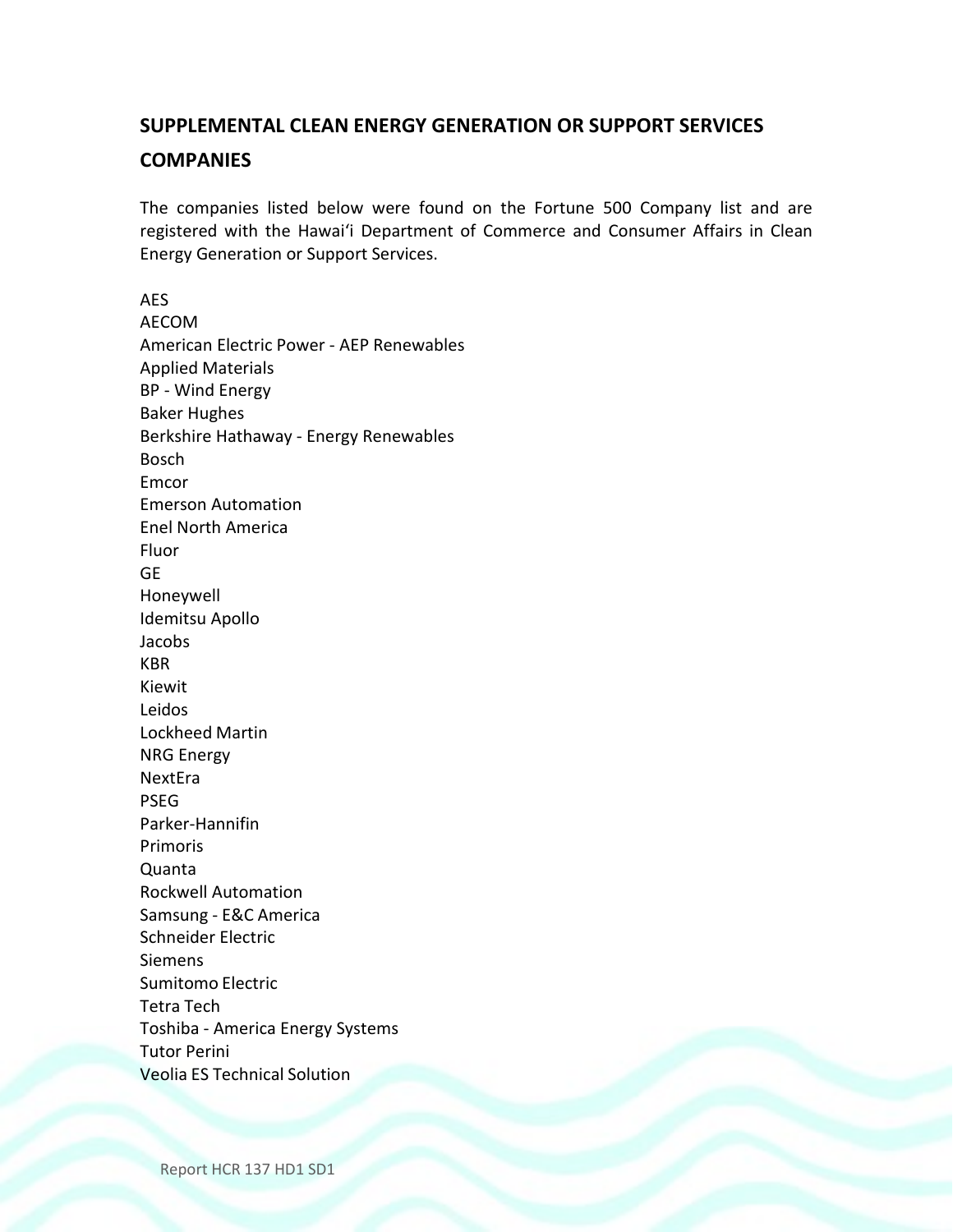# REFERENCES

Bioenergy Technologies Office. Office of Energy Efficiency and Renewable Energy, 2021. https:[//www.energy.gov/eere/bioenergy/bioenergy.](http://www.energy.gov/eere/bioenergy/bioenergy) Accessed 29 Nov 2021.

Biotechnology Market Size, Share, & Trends Analysis Report. Grand View Research, 2021. https:[//www.grandviewresearch.com/industry-analysis/biotechnology-market. A](http://www.grandviewresearch.com/industry-analysis/biotechnology-market)ccessed 29 Nov 2021.

Census Data Highlights. Hawaii State Data Center, 27 April 2021. https://census.Hawai'i.gov/wpcontent/uploads/2021/04/DBEDT-highlights\_2020Census\_Apportionment.pdf. Accessed 29 Nov 2021.

Civil Beat Article - Jan 6, 2020 https:[//www.civilbeat.org/2020/01/cyber-spies-are-quietly-boosting-hawaiis-high-tech](http://www.civilbeat.org/2020/01/cyber-spies-are-quietly-boosting-hawaiis-high-tech-)economy/

Clean Energy. US Department of Energy, 2021. https:/[/www.energy.gov/clean-energy. A](http://www.energy.gov/clean-energy)ccessed 29 Nov 2021.

Coursera CyberSecurity Salary Report - 2020 https:[//www.coursera.org/articles/cybersecurity-analyst-salary](http://www.coursera.org/articles/cybersecurity-analyst-salary) Accessed 29 Nov 2021.

Daniel K. Inouye College of Pharmacy, The. University of Hawaii at Hilo, 2020. https://pharmacy.uhh.hawaii.edu/. Accessed 17 Nov 2021.

Department of Research & Economic Analysis. DBEDT, 2021. https://dbedt.Hawaiʻi.gov/economic/reports\_studies/. Accessed 20 Nov 2021.

Department of Business Economic Development and Tourism Defense Action Plan https://defenseeconomy.hawaii.gov/wordpress/wpcontent/uploads/2021/03/HDE\_ActionPlan\_12-11-2020.pdf. Accessed 29 Nov 2021.

Diabetes Research Center John A. Burns School of Medicine. University of Hawaii at Manoa, 2021. https://drc.jabsom.Hawaiʻi.edu/. Accessed 19 Nov 2021.

E2, American Council on Renewable Energy, and Clean Energy Leadership Institute. Clean Jobs, Better Jobs. 2021. https://e2.org/wp-content/uploads/2020/10/Clean-Jobs-Better-Jobs.- October-2020.-E2-ACORE-CELI.pdf. Accessed on 29 Nov 2021.

Elemental Excelerator, 2021. https://elementalexcelerator.com/mission-impact/. Accessed 29 Nov 2021.

Energy Transfer Announces Expanded Effort Focused on the Development of Alternative Energy Projects. Business Wire, 11 Feb 2021. https://ir.energytransfer.com/news-releases/news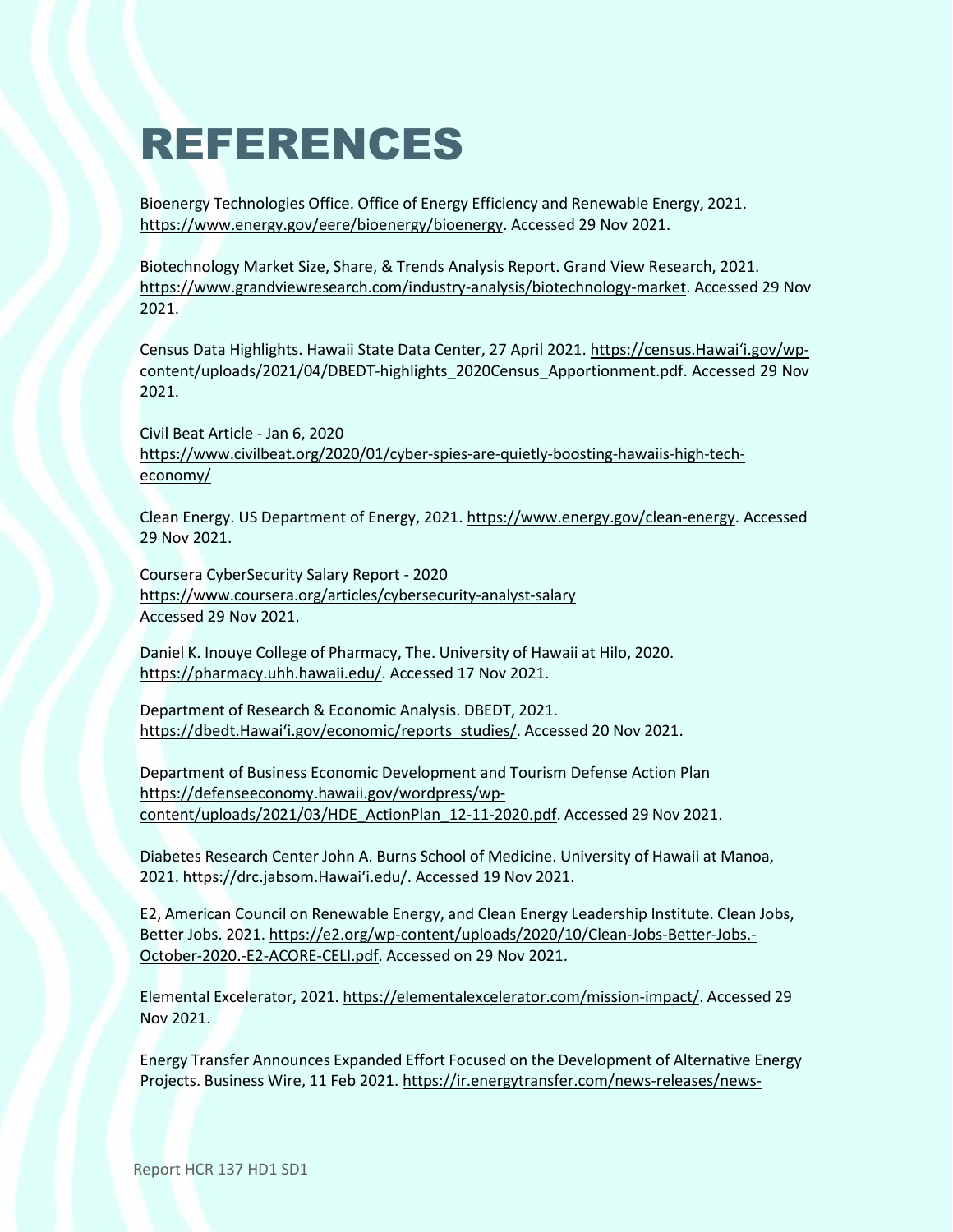release-details/energy-transfer-announces-expanded-effort-focused-development. Accessed 29 Nov 2021.

Fortune 500 List of Companies. Forbes, 2021. https://fortune.com/fortune500/. Accessed 29 Nov 2021.

Geothermal Technologies Office. Office of Energy Efficiency and Renewable Energy, 2021. https:[//www.energy.gov/eere/geothermal/geothermal.](http://www.energy.gov/eere/geothermal/geothermal) Accessed 29 Nov 2021.

Gill, L. Hawaii Biotech in need of new facility on Oahu. Pacific Business News, 8 Jun 2015. https:[//www.bizjournals.co](http://www.bizjournals.com/pacific/news/2015/06/05/Hawai%CA%BBi-biotech-in-need-of-new-)[m/pacific/news/2015/06/05/Hawaiʻi](http://www.bizjournals.com/pacific/news/2015/06/05/Hawai%CA%BBi-biotech-in-need-of-new-)-biotech-in-need-of-newfacility-on-oahu.html. Accessed 29 Nov 2021.

Hasan, S, et al. Genetic polymorphisms and drug interactions leading to clopidogrel resistance: why the Asian population requires special attention. Int J Neurosci. 2013 Mar; 123(3):143-51. doi: 10.3109/00207454.2012.744308. Epub 2012 Dec 6. https://pubmed.ncbi.nlm.nih.gov/23110469/. Accessed 29 Nov 2021.

Hawaii Natural Energy Institute. University of Hawaii at Manoa, 2021. https:/[/www.hnei.Hawaiʻi.edu/](http://www.hnei.hawai%CA%BBi.edu/). Accessed 29 Nov 2021.

Hawaii Ocean Science & Technology Park Natural Energy Laboratory of Hawaii Authority. State of Hawaii, 2021. https://nelha.Hawai'i.gov/join-us/lab-services-2/. Accessed 29 Nov 2021.

Hawaii State Energy Office. State of Hawaii, 2021. https://energy.Hawai'i.gov/. Accessed 29 Nov 2021.

Hawaii's Energy Facts and Figures. Hawaii State Energy Office, 2020. https://energy.Hawaiʻi.gov/wp-content/uploads/2020/11/HSEO\_FactsAndFigures-2020.pdf. Accessed 29 Nov 2021.

Hawaiʻi's Labor Market Impact During COVID-19. DBEDT, April 2021. https://files.hawaii.gov/dbedt/economic/reports/COVID-19%20Labor%20Market%20Impact.pdf. Accessed 19 Nov 2021.

House Concurrent Resolution 137. House of Representatives Thirty-First Legislature, 2021. https:[//www.capitol.Hawai](http://www.capitol.hawai%CA%BBi.gov/session2021/bills/HCR137_.HTM)'i.gov/session2021/bills/HCR137 .HTM. Accessed 20 Nov 2021.

Institute for Sustainability and Resilience at Manoa. University of Hawaii, 2021. https://manoa.Hawaiʻi.edu/isr/. Accessed 29 Nov 2021.

Measuring Economic Diversification in Hawaii. Research and Economic Analysis Division DBEDT, September 2020. https://dbedt.hawaii.gov/economic/files/2020/09/Diversification2020.pdf. Accessed 20 Nov 2021.

Nawrat, A. Ranking the top ten clinical research organisations in the world. Pharmaceutical Technology, 26 Sep 2018. https:[//www.pharmaceutical-technology.com/features/top-ten](http://www.pharmaceutical-technology.com/features/top-ten-)clinical-research-organisations/. Accessed 29 Nov 2021.